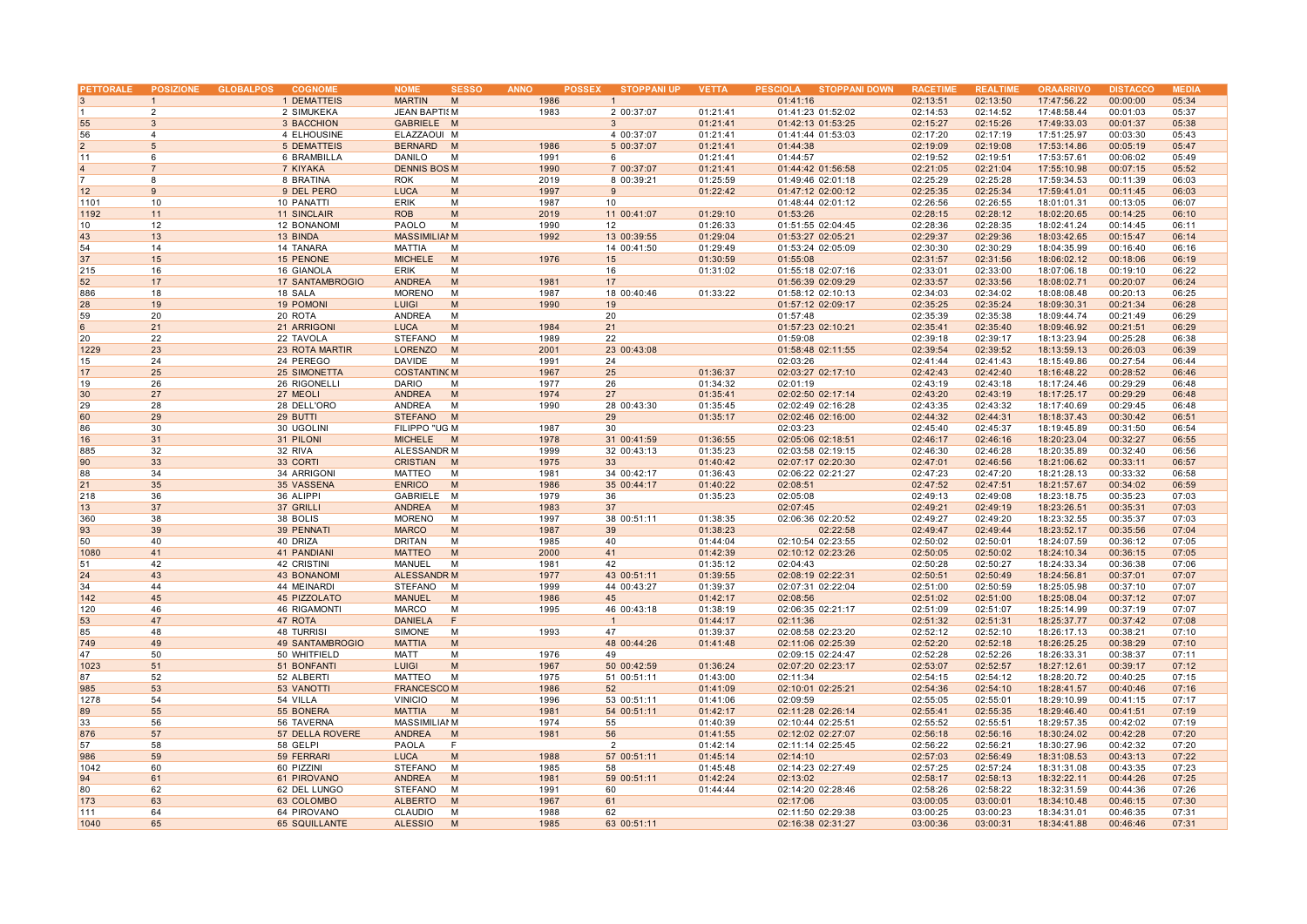| <b>PETTORALE</b> |     | POSIZIONE GLOBALPOS<br><b>COGNOME</b> | <b>NOME</b><br><b>SESSO</b>   | <b>ANNO</b><br><b>POSSEX</b> | <b>STOPPANI UP</b> | <b>VETTA</b> | <b>STOPPANI DOWN</b><br><b>PESCIOLA</b> | <b>RACETIM</b> | <b>REALTIM</b> | <b>ORAARRIVO</b> | <b>DISTACCC</b> | <b>MEDIA</b> |
|------------------|-----|---------------------------------------|-------------------------------|------------------------------|--------------------|--------------|-----------------------------------------|----------------|----------------|------------------|-----------------|--------------|
| 1009             | 66  | 66 PIANI                              | ALESSANDR M                   | 1981                         | 64                 | 01:42:24     | 02:11:56 02:27:46                       | 03:01:19       | 03:01:10       | 18:35:24.81      | 00:47:29        | 07:33        |
| 96               | 67  | 67 RIGONELLI                          | <b>DANIELE</b><br>M           | 1978                         | 65 00:51:11        |              | 02:17:11                                | 03:01:25       | 03:01:21       | 18:35:30.58      | 00:47:35        | 07:33        |
|                  |     |                                       |                               |                              |                    |              |                                         |                |                |                  |                 |              |
| 108              | 68  | 68 RIPAMONTI                          | <b>TIZIANO</b><br>M           | 1989                         | 66                 |              | 02:15:22                                | 03:01:34       | 03:01:32       | 18:35:39.52      | 00:47:44        | 07:33        |
| 92               | 69  | 69 LOMBARDINI                         | <b>LUCA</b><br>M              | 1972                         | 67 00:51:11        | 01:45:39     | 02:16:30 02:33:11                       | 03:01:36       | 03:01:31       | 18:35:41.52      | 00:47:46        | 07:33        |
| 23               | 70  | 70 RATTI                              | EMANUELE M                    | 1983                         | 68                 |              | 02:19:13                                | 03:01:44       | 03:01:40       | 18:35:49.20      | 00:47:53        | 07:34        |
| 217              | 71  | <b>71 FUMAGALLI</b>                   | ANDREA ARMM                   |                              | 69 00:51:11        |              | 02:18:54 02:33:47                       | 03:02:06       | 03:02:03       | 18:36:11.55      | 00:48:16        | 07:35        |
| 244              | 72  | 72 FANTI                              | MASSIMO<br>M                  | 1981                         | 70 00:51:11        | 01:49:53     | 02:19:25 02:33:17                       | 03:02:19       | 03:02:15       | 18:36:24.81      | 00:48:29        | 07:35        |
| 879              | 73  | 73 MAGGI                              | ANDREA<br>M                   | 1992                         | 71 00:51:11        | 01:42:36     | 02:13:20 02:29:01                       | 03:02:38       | 03:02:35       | 18:36:43.11      | 00:48:47        | 07:36        |
|                  |     |                                       |                               |                              |                    |              |                                         |                |                |                  |                 |              |
| 174              | 74  | 74 MENABALLI                          | <b>DAMIANO</b><br>M           | 2019                         | 72                 | 01:46:01     | 02:15:40 02:31:42                       | 03:03:07       | 03:03:04       | 18:37:12.78      | 00:49:17        | 07:37        |
| 161              | 75  | 75 MONTI                              | <b>FLORIANO</b><br>M          | 1972                         | 73                 | 01:50:36     | 02:19:39 02:33:50                       | 03:03:38       | 03:03:34       | 18:37:43.29      | 00:49:47        | 07:39        |
| 36               | 76  | 76 FRIGERIO                           | <b>FABRIZIO</b><br>M          | 1969                         | 74 00:43:33        | 01:41:59     | 02:15:19 02:33:04                       | 03:05:17       | 03:05:16       | 18:39:22.61      | 00:51:27        | 07:43        |
| 880              | 77  | <b>77 TAGLIABUE</b>                   | LORENZO<br>M                  | 1956                         | 75 00:51:11        | 01:45:26     | 02:16:20                                | 03:05:23       | 03:05:21       | 18:39:28.76      | 00:51:33        | 07:43        |
| 103              | 78  | 78 DONADONI                           | м                             | 1970                         | 76                 |              | 02:20:28                                | 03:05:26       | 03:05:23       | 18:39:31.75      | 00:51:36        | 07:43        |
|                  |     |                                       | DANIELE                       |                              |                    |              |                                         |                |                |                  |                 |              |
| 58               | 79  | 79 CHERONO                            | CAROLINE F                    |                              | $\mathbf{3}$       |              | 02:17:04 02:34:08                       | 03:05:28       | 03:05:27       | 18:39:33.93      | 00:51:38        | 07:43        |
| 996              | 80  | 80 CERNUSCHI                          | CLAUDIO<br>M                  | 1969                         | 77 00:51:11        | 01:44:04     | 02:15:33 02:32:58                       | 03:05:46       | 03:05:29       | 18:39:51.62      | 00:51:56        | 07:44        |
| 160              | 81  | <b>81 BERNASCONI</b>                  | <b>STEFANO</b><br>M           | 1971                         | 78                 |              | 02:20:23                                | 03:06:06       | 03:06:03       | 18:40:12.04      | 00:52:16        | 07:45        |
| 175              | 82  | 82 BETTONI                            | <b>FABIO</b><br>M             | 1974                         | 79                 | 01:45:23     | 02:16:58                                | 03:06:12       | 03:06:09       | 18:40:17.85      | 00:52:22        | 07:45        |
| 166              | 83  | 83 ALEGI                              | ORESTE<br>M                   | 2019                         | 80 00:51:11        | 01:45:57     | 02:17:02 02:33:27                       | 03:06:39       | 03:06:35       | 18:40:44.45      | 00:52:49        | 07:46        |
|                  |     |                                       |                               |                              |                    |              |                                         |                |                |                  |                 |              |
| 1293             | 84  | 84 RIVA                               | <b>FRANCESCOM</b>             |                              | 81                 | 01:51:17     | 02:21:03 02:36:33                       | 03:06:49       | 03:06:42       | 18:40:54.10      | 00:52:58        | 07:47        |
| 153              | 85  | 85 VASSENA                            | <b>LUCA</b><br>M              | 1981                         | 82                 | 01:44:50     | 02:15:25 02:31:36                       | 03:06:56       | 03:06:53       | 18:41:01.69      | 00:53:06        | 07:47        |
| 131              | 86  | 86 COLOMBO                            | ALESSANDR M                   | 1984                         | 83 00:51:11        | 01:49:29     | 02:20:37 02:36:37                       | 03:07:06       | 03:07:03       | 18:41:12.08      | 00:53:16        | 07:47        |
| 129              | 87  | 87 FERRARIO                           | <b>DANIELE</b><br>M           | 1974                         | 84 00:51:11        |              |                                         | 03:07:43       | 03:07:40       | 18:41:48.57      | 00:53:53        | 07:49        |
| 48               | 88  | 88 CONTI                              | M<br>LUCA                     | 1967                         | 85                 |              | 02:19:02                                | 03:07:47       | 03:07:44       | 18:41:52.36      | 00:53:57        | 07:49        |
| 104              | 89  | 89 FASANA                             | LORENZO<br>M                  | 1993                         | 86                 |              | 02:20:50                                | 03:08:03       | 03:07:59       | 18:42:08.41      | 00:54:13        | 07:50        |
|                  |     |                                       |                               |                              |                    |              |                                         |                |                |                  |                 |              |
| 1106             | 90  | 90 ZAPPA                              | ANDREA<br>M                   | 1970                         | 87                 |              | 02:19:22 02:34:30                       | 03:08:38       | 03:08:32       | 18:42:43.41      | 00:54:48        | 07:51        |
| 1158             | 91  | 91 TUNESI                             | <b>MAURO</b><br>M             | 1984                         | 88 00:51:11        |              | 02:21:07 02:38:45                       | 03:08:57       | 03:08:48       | 18:43:03.00      | 00:55:07        | 07:52        |
| 343              | 92  | 92 CASTELNUOVO                        | CHRISTIAN M                   | 1981                         | 89 00:51:11        | 01:53:04     | 02:40:52                                | 03:09:38       | 03:09:29       | 18:43:43.87      | 00:55:48        | 07:54        |
| 31               | 93  | 93 VALSECCHI                          | <b>CRISTIAN</b><br>M          | 1973                         | 90                 | 01:55:07     | 02:26:08                                | 03:09:45       | 03:09:44       | 18:43:50.98      | 00:55:55        | 07:54        |
| 158              | 94  | 94 MACONI                             | MASSIMO<br>M                  | 1969                         | 91 00:51:11        | 01:52:04     | 02:23:28 02:39:21                       | 03:10:01       | 03:09:57       | 18:44:06.69      | 00:56:11        | 07:55        |
| 107              | 95  | 95 POMI                               | CESARE<br>M                   | 1974                         | 92                 |              | 02:16:41 02:33:24                       | 03:10:31       | 03:10:29       | 18:44:36.18      | 00:56:40        | 07:56        |
|                  |     |                                       |                               |                              |                    |              |                                         |                |                |                  |                 |              |
| 141              | 96  | 96 NAVA                               | <b>FABIO</b><br>M             | 1980                         | 93                 |              | 02:25:09                                | 03:11:15       | 03:11:10       | 18:45:20.54      | 00:57:25        | 07:58        |
| 399              | 97  | 97 FANTI                              | <b>ALESSANDR M</b>            | 1990                         | 94 00:51:11        | 01:54:09     | 02:25:36                                | 03:11:20       | 03:11:15       | 18:45:25.34      | 00:57:30        | 07:58        |
| 1037             | 98  | 98 MARELLI                            | <b>WILLIAM ALF M</b>          | 1976                         | 95 00:51:11        |              | 02:20:58 02:39:18                       | 03:11:22       | 03:11:09       | 18:45:27.96      | 00:57:32        | 07:58        |
| 844              | 99  | 99 BERETTA                            | <b>GISELLA</b><br>-F          | 2019                         | $\overline{4}$     | 01:50:24     | 02:23:05                                | 03:11:42       | 03:11:25       | 18:45:47.12      | 00:57:51        | 07:59        |
| 41               | 100 | 100 BARACHETTI                        | <b>ROBERTO</b><br>M           | 1978                         | 96 00:51:11        | 01:51:52     | 02:24:21                                | 03:11:47       | 03:11:44       | 18:45:53.08      | 00:57:57        | 07:59        |
|                  |     |                                       |                               |                              |                    |              |                                         |                |                |                  |                 |              |
| 9                | 101 | 101 BERTOLDINI                        | <b>TADDEO</b><br>M            | 1971                         | 97                 | 01:51:30     | 02:24:18 02:41:43                       | 03:12:04       | 03:12:03       | 18:46:09.29      | 00:58:13        | 08:00        |
| 951              | 102 | 102 PEDRAZZOLI                        | <b>VITTORIO</b><br>M          | 1966                         | 98 00:52:33        | 01:55:01     | 02:26:17 02:42:16                       | 03:12:17       | 03:11:58       | 18:46:22.40      | 00:58:27        | 08:00        |
| 193              | 103 | 103 BENVENUTI                         | <b>FABIO</b><br>M             | 1982                         | 99                 | 01:51:27     | 02:22:15                                | 03:12:27       | 03:12:23       | 18:46:32.26      | 00:58:36        | 08:01        |
| 973              | 104 | 104 TURBA                             | <b>MARCO</b><br>М             | 1978                         | 100                | 01:49:35     | 02:20:48 02:37:35                       | 03:12:35       | 03:12:27       | 18:46:40.69      | 00:58:45        | 08:01        |
| 150              | 105 | 105 LORENZA                           | <b>COMBI</b><br>F             | 1975                         | 5                  | 01:53:38     | 02:26:03 02:42:32                       | 03:12:52       | 03:12:50       | 18:46:57.42      | 00:59:02        | 08:02        |
|                  |     |                                       |                               |                              |                    |              |                                         |                |                |                  |                 |              |
| 304              | 106 | 106 CANTINI                           | <b>DIEGO</b><br>M             | 1979                         | 101                | 01:53:54     | 02:25:27                                | 03:12:53       | 03:12:47       | 18:46:58.98      | 00:59:03        | 08:02        |
| 1117             | 107 | 107 GHISLANZONI                       | <b>GIACOMO</b><br>M           | 1981                         | 102 00:51:11       | 01:53:08     | 02:24:57 02:40:56                       | 03:13:02       | 03:12:58       | 18:47:08.08      | 00:59:12        | 08:02        |
| 1138             | 108 | 108 PECORARO                          | <b>IGOR</b><br>M              | 1984                         | 103 00:51:11       | 01:51:48     | 02:25:08 02:41:35                       | 03:13:40       | 03:13:20       | 18:47:45.56      | 00:59:50        | 08:04        |
| 918              | 109 | 109 CEREDA                            | <b>MARTA</b><br>F             | 1989                         | 6                  | 01:50:08     | 02:22:28 02:41:02                       | 03:13:49       | 03:13:35       | 18:47:54.23      | 00:59:58        | 08:04        |
| 1209             | 110 | 110 FRATTINI                          | <b>MARCO</b><br>M             | 1979                         | 104 00:51:11       | 01:49:01     | 02:22:22                                | 03:13:56       | 03:13:52       | 18:48:01.29      | 01:00:05        | 08:04        |
| 1019             | 111 | 111 GUSMERINI                         | <b>NICOLA</b><br>M            | 1986                         | 105                | 01:49:38     | 02:22:52 02:41:52                       | 03:14:01       | 03:13:58       | 18:48:06.48      | 01:00:11        | 08:05        |
|                  |     |                                       |                               |                              |                    |              |                                         |                |                |                  |                 |              |
| 35               | 112 | 112 GIUDICI                           | <b>RICCARDO</b><br>M          | 1974                         | 106                | 01:50:59     | 02:24:19 02:40:59                       | 03:14:17       | 03:14:15       | 18:48:22.47      | 01:00:27        | 08:05        |
| 552              | 113 | 113 NASATTI                           | <b>GIACOMO</b><br>M           | 1979                         | 107                | 01:51:33     | 02:25:11 02:42:22                       | 03:14:26       | 03:14:20       | 18:48:31.79      | 01:00:36        | 08:06        |
| 162              | 114 | 114 BELLATI                           | <b>MARCO</b><br>M             | 1979                         | 108                | 01:50:17     | 02:24:29 02:42:16                       | 03:14:26       | 03:14:25       | 18:48:31.81      | 01:00:36        | 08:06        |
| 521              | 115 | 115 CHIMIENTI                         | <b>LAURA</b><br>F             | 1999                         | 7 00:52:33         | 01:51:48     | 02:25:03                                | 03:14:26       | 03:14:14       | 18:48:31.91      | 01:00:36        | 08:06        |
| 259              | 116 | 116 RUSCONI                           | <b>MARCO</b><br>M             | 1997                         | 109                | 01:50:52     | 02:22:32 02:39:27                       | 03:15:22       | 03:15:15       | 18:49:27.33      | 01:01:32        | 08:08        |
| 916              | 117 | 117 BILORA                            | <b>MARTINA</b><br>$\mathsf F$ | 1998                         | 8                  |              | 02:29:10                                | 03:15:27       | 03:15:15       | 18:49:32.16      | 01:01:36        | 08:08        |
|                  |     |                                       |                               |                              |                    |              |                                         |                |                |                  |                 |              |
| 97               | 118 | 118 SCACCABAROZZI                     | <b>MASSIMILIAI M</b>          | 1979                         | 110 00:51:11       |              | 02:23:37 02:40:19                       | 03:15:36       | 03:15:30       | 18:49:42.03      | 01:01:46        | 08:09        |
| 185              | 119 | 119 VASSENA                           | <b>CRISTIANO M</b>            | 1971                         | 111 00:51:11       | 01:49:53     | 02:22:26 02:39:42                       | 03:16:02       | 03:15:57       | 18:50:07.52      | 01:02:12        | 08:10        |
| 296              | 120 | 120 COLOMBO                           | GIULIANO<br>M                 | 2019                         | 112                | 01:57:39     | 02:29:43 02:45:50                       | 03:16:07       | 03:15:59       | 18:50:13.09      | 01:02:17        | 08:10        |
| 418              | 121 | 121 MOSCA                             | EMANUELE M                    | 1980                         | 113 00:51:11       | 01:53:51     | 02:27:22 02:45:02                       | 03:16:32       | 03:16:25       | 18:50:37.15      | 01:02:41        | 08:11        |
| 127              | 122 | <b>122 PIU</b>                        | LAZZARO<br>M                  | 1977                         | 114                | 01:53:45     | 02:26:51                                | 03:16:35       | 03:16:31       | 18:50:40.19      | 01:02:44        | 08:11        |
|                  |     |                                       |                               |                              |                    |              |                                         |                |                |                  |                 |              |
| 1236             | 123 | 123 ASHTON                            | <b>JOSEPH</b><br>M            | 1984                         | 115 00:53:01       | 01:53:01     | 02:25:31 02:44:26                       | 03:16:43       | 03:16:18       | 18:50:48.63      | 01:02:53        | 08:11        |
| 1167             | 124 | 124 GARBARINO                         | <b>VALERIO</b><br>M           | 1984                         | 116 00:51:11       | 01:50:42     | 02:25:52 02:44:04                       | 03:16:47       | 03:16:40       | 18:50:52.43      | 01:02:57        | 08:11        |
| 318              | 125 | 125 MORNATA                           | <b>MATTEO</b><br>M            | 1976                         | 117 00:52:33       | 01:57:58     | 02:30:00 02:46:21                       | 03:16:49       | 03:16:41       | 18:50:54.37      | 01:02:59        | 08:12        |
| 935              | 126 | 126 VECTION                           | <b>ILARIO</b><br>M            | 1972                         | 118 00:51:11       | 01:49:04     | 02:22:17 02:42:19                       | 03:16:52       | 03:16:24       | 18:50:57.65      | 01:03:02        | 08:12        |
| 1108             | 127 | 127 MARSIGLIONE                       | <b>GIUSEPPE</b><br>M          | 1980                         | 119 00:51:11       | 01:53:17     | 02:26:06 02:43:58                       | 03:17:00       | 03:16:28       | 18:51:06.05      | 01:03:10        | 08:12        |
|                  |     |                                       |                               |                              |                    |              |                                         |                |                |                  |                 |              |
| 1125             | 128 | 128 PORTOVENERO                       | <b>ANDREA</b><br>M            | 1984                         | 120                | 01:58:42     | 02:29:35 02:45:56                       | 03:17:36       | 03:17:27       | 18:51:41.44      | 01:03:46        | 08:13        |
| 132              | 129 | 129 TODESCHINI                        | <b>WALTER</b><br>M            | 1974                         | 121                | 01:55:37     | 02:29:50 02:46:17                       | 03:18:13       | 03:18:08       | 18:52:18.82      | 01:04:23        | 08:15        |
| 177              | 130 | 130 BRIGATTI                          | PAOLO<br>M                    | 1989                         | 122 00:51:11       | 01:53:41     | 02:24:54 02:43:31                       | 03:18:14       | 03:18:10       | 18:52:20.08      | 01:04:24        | 08:15        |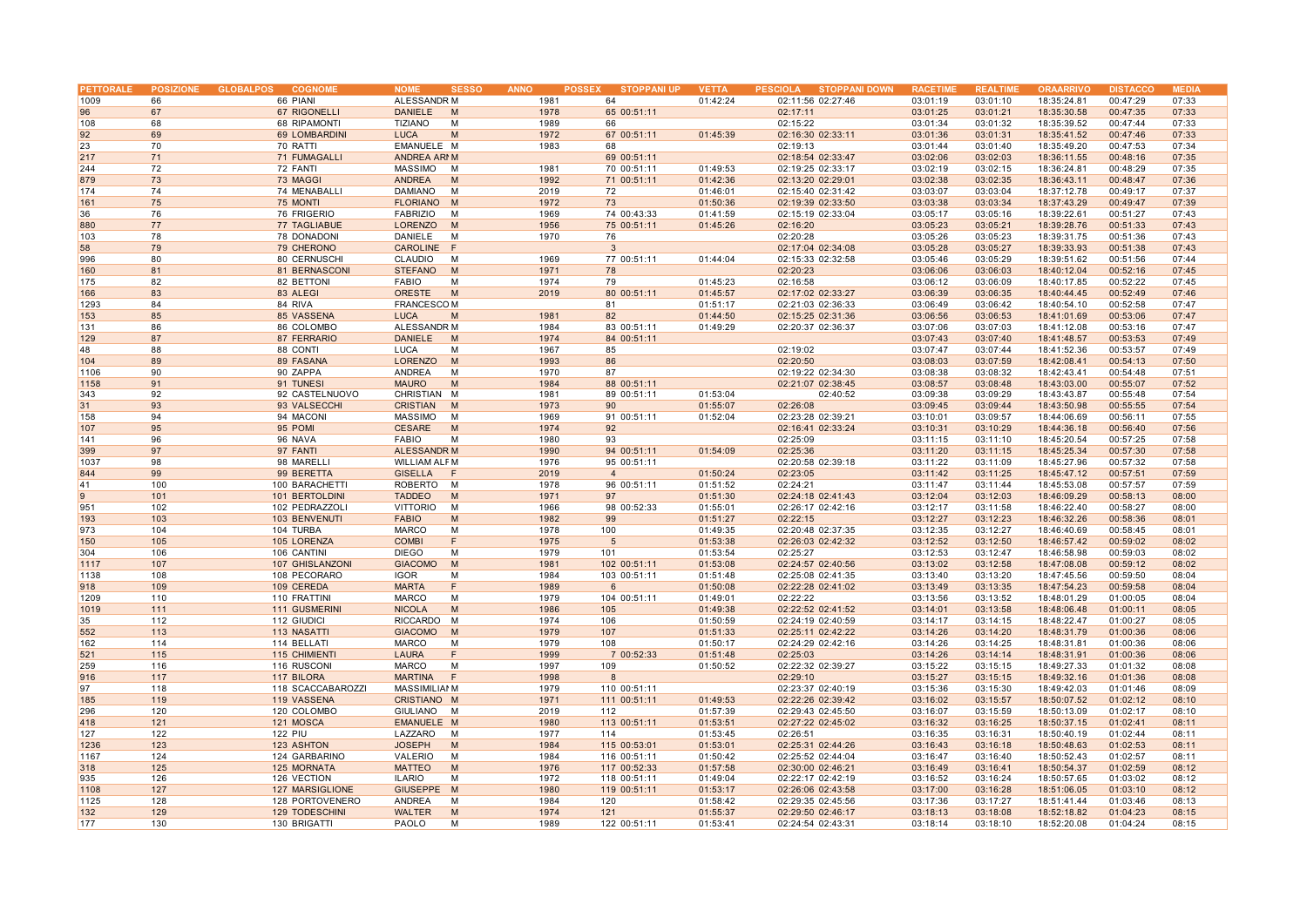| PETTORALE       |     | POSIZIONE GLOBALPOS<br><b>COGNOME</b> | <b>NOME</b>          | <b>SESSO</b> | <b>ANNO</b> | <b>POSSEX</b><br><b>STOPPANI UP</b> | <b>VETTA</b> | PESCIOLA STOPPANI DOWN | <b>RACETIME</b> | <b>REALTIME</b> | <b>ORAARRIVO</b> | <b>DISTACCO</b> | <b>MEDIA</b> |
|-----------------|-----|---------------------------------------|----------------------|--------------|-------------|-------------------------------------|--------------|------------------------|-----------------|-----------------|------------------|-----------------|--------------|
| 39              | 131 | 131 PEDRETTI                          | <b>SERGIO</b>        | M            | 1979        | 123 00:53:34                        | 02:00:24     | 02:32:48 02:48:34      | 03:18:40        | 03:18:37        | 18:52:45.78      | 01:04:50        | 08:16        |
| 345             | 132 | 132 CAVENAGHI                         | GIUSEPPE             | M            | 1974        | 124                                 | 01:53:11     | 02:26:54               | 03:18:59        | 03:18:51        | 18:53:04.13      | 01:05:08        | 08:17        |
| 271             | 133 | 133 INVERNIZZI                        | <b>FRANCO</b>        | M            | 1977        | 125                                 | 01:54:43     | 02:28:01 02:44:16      | 03:19:09        | 03:18:55        | 18:53:14.74      | 01:05:19        | 08:17        |
|                 |     |                                       |                      |              |             |                                     |              |                        |                 |                 |                  |                 |              |
| 192             | 134 | 134 FLAUTO                            | VINCENZO             | M            | 1967        | 126                                 | 01:51:30     | 02:25:44 02:43:58      | 03:19:15        | 03:19:13        | 18:53:20.72      | 01:05:25        | 08:18        |
| 528             | 135 | 135 CUNEO                             | <b>GIACOMO</b>       | M            |             | 127                                 | 01:54:25     | 02:29:57               | 03:19:22        | 03:19:08        | 18:53:27.81      | 01:05:32        | 08:18        |
| 208             | 136 | 136 ZACCARIA                          | <b>FILIPPO</b>       | M            | 1981        | 128 00:51:11                        | 01:53:17     | 02:32:25               | 03:19:52        | 03:19:50        | 18:53:57.12      | 01:06:01        | 08:19        |
| 753             | 137 | 137 MANDELLI                          | <b>MARCO</b>         | M            |             | 129 00:51:11                        | 01:53:08     | 02:28:30               | 03:20:01        | 03:19:47        | 18:54:06.81      | 01:06:11        | 08:20        |
| 612             | 138 | 138 BUESSLER                          | THIBAUT              | M            | 1996        | 130                                 | 01:59:20     | 02:30:07 02:46:42      | 03:20:01        | 03:19:39        | 18:54:06.94      | 01:06:11        | 08:20        |
| 151             | 139 | 139 BISOGNO                           | CARLO                | M            | 1988        | 131                                 | 01:54:09     | 02:26:40               | 03:20:08        | 03:20:02        | 18:54:13.58      | 01:06:18        | 08:20        |
| 211             | 140 | 140 CANTU                             | <b>MATTEO</b>        | M            | 1970        | 132                                 | 01:57:43     | 02:30:57 02:48:28      | 03:20:08        | 03:20:05        | 18:54:13.63      | 01:06:18        | 08:20        |
| 1145            | 141 | 141 TARTARI                           | <b>LUCA</b>          | M            | 1978        | 133                                 | 01:54:03     | 02:29:17               | 03:20:12        | 03:19:32        | 18:54:17.18      | 01:06:21        | 08:20        |
| 216             | 142 | 142 PRANDINI                          | STEFANO              | M            |             | 134                                 | 01:43:43     | 02:19:11               | 03:20:15        | 03:20:13        | 18:54:20.32      | 01:06:25        | 08:20        |
| 214             | 143 | 143 BONANNO                           | <b>FRANCESCOM</b>    |              | 1975        | 135 00:51:11                        | 01:53:38     | 02:28:42 02:47:09      | 03:21:00        | 03:20:55        | 18:55:05.36      | 01:07:10        | 08:22        |
| 476             | 144 | 144 ASTORINO                          | <b>MAURIZIO</b>      | M            | 1975        | 136 00:51:11                        | 01:58:16     | 02:30:24               | 03:21:18        | 03:21:12        | 18:55:23.45      | 01:07:28        | 08:23        |
| 180             | 145 | 145 MARVEGGIO                         | <b>FABRIZIO</b>      | M            | 1968        | 137                                 | 01:57:49     | 02:33:09               | 03:21:25        | 03:21:21        | 18:55:30.15      | 01:07:34        | 08:23        |
| 138             | 146 | 146 MONDO                             | <b>DANILO</b>        | M            | 1994        | 138                                 | 01:58:58     | 02:31:44               | 03:21:46        | 03:21:43        | 18:55:52.01      | 01:07:56        | 08:24        |
|                 |     |                                       |                      |              |             |                                     |              |                        |                 |                 |                  |                 |              |
| 246             | 147 | 147 FRIGERIO                          | EMANUELE M           |              | 1982        | 139                                 | 01:58:42     | 02:31:28 02:48:03      | 03:21:56        | 03:21:42        | 18:56:01.73      | 01:08:06        | 08:24        |
| 126             | 148 | 148 GARGHENTINI                       | <b>MORGAN</b>        | M            | 1972        | 140 00:51:11                        | 01:51:33     | 02:25:57               | 03:21:57        | 03:21:53        | 18:56:02.84      | 01:08:07        | 08:24        |
| 1109            | 149 | 149 COLLINI                           | <b>ISACCO</b>        | M            | 1977        | 141                                 | 01:59:07     | 02:33:30 02:51:07      | 03:22:11        | 03:21:41        | 18:56:16.98      | 01:08:21        | 08:25        |
| 322             | 150 | 150 RUSCONI                           | DANIELE              | M            | 1988        | 142 00:52:33                        | 01:57:43     | 02:32:02 02:49:16      | 03:22:20        | 03:22:08        | 18:56:25.37      | 01:08:30        | 08:25        |
| 737             | 151 | 151 CAVALIERI                         | <b>ALESSIO</b>       | M            | 1981        | 143 00:54:57                        | 01:53:29     | 02:34:11 02:52:53      | 03:22:32        | 03:22:13        | 18:56:37.20      | 01:08:41        | 08:26        |
| 1288            | 152 | 152 FERRARIO                          | <b>LUCA</b>          | M            |             | 144                                 | 01:57:55     | 02:31:36               | 03:22:34        | 03:22:27        | 18:56:40.02      | 01:08:44        | 08:26        |
| 207             | 153 | 153 PASQUALE                          | RICCARDO M           |              | 1983        | 145 00:54:34                        | 01:58:20     | 02:31:17 02:48:49      | 03:22:35        | 03:22:26        | 18:56:40.59      | 01:08:45        | 08:26        |
| 148             | 154 | 154 MILESI                            | ANDREA               | M            | 1994        | 146 00:51:11                        | 01:54:15     | 02:29:32 02:47:51      | 03:22:38        | 03:22:36        | 18:56:43.99      | 01:08:48        | 08:26        |
| 478             | 155 | 155 PICCARDI                          | <b>JACOPO</b>        | M            | 1984        | 147                                 | 01:56:49     | 02:33:07 02:51:59      | 03:22:39        | 03:22:32        | 18:56:44.28      | 01:08:48        | 08:26        |
| 91              | 156 | 156 FIORETTA                          | <b>SERGIO</b>        | M            | 1989        | 148 00:51:11                        | 01:53:38     | 02:30:16               | 03:22:57        | 03:22:53        | 18:57:02.50      | 01:09:07        | 08:27        |
| 235             | 157 | 157 BIFFI                             | <b>MATTIA</b>        | M            | 1986        | 149 00:52:33                        | 01:57:30     | 02:31:10 02:47:32      | 03:22:57        | 03:22:52        | 18:57:02.52      | 01:09:07        | 08:27        |
| 98              | 158 | 158 TESTA                             | <b>ANDREA</b>        | M            | 2001        | 150                                 | 01:57:24     | 02:30:17 02:48:19      | 03:22:57        | 03:22:54        | 18:57:02.81      | 01:09:07        | 08:27        |
| 238             | 159 | 159 MAURI                             | <b>LUCA</b>          | M            | 1968        | 151                                 | 01:58:07     | 02:31:08 02:48:46      | 03:23:02        | 03:22:56        | 18:57:07.43      | 01:09:12        | 08:27        |
|                 | 160 |                                       |                      | F            | 1975        | 9                                   |              |                        | 03:23:04        |                 |                  |                 | 08:27        |
| 210             |     | 160 BENEDETTI                         | <b>DEBORA</b>        |              |             |                                     | 01:55:37     | 02:31:05 02:49:56      |                 | 03:23:01        | 18:57:09.68      | 01:09:14        |              |
| 417             | 161 | 161 RONCALETTI                        | <b>ROBERTO</b>       | M            | 1972        | 152                                 | 01:59:48     | 02:34:21 02:51:10      | 03:23:04        | 03:22:58        | 18:57:09.73      | 01:09:14        | 08:27        |
| 413             | 162 | 162 CORNAGO                           | PAOLO                | M            | 1979        | 153                                 |              | 02:33:10 02:50:31      | 03:23:10        | 03:23:07        | 18:57:15.15      | 01:09:19        | 08:27        |
| 212             | 163 | 163 LIGARI                            | <b>ARMANDO</b>       | M            | 1959        | 154 01:21:45                        | 02:05:32     | 02:36:52               | 03:23:21        | 03:23:18        | 18:57:26.85      | 01:09:31        | 08:28        |
| 281             | 164 | 164 MARELL                            | STEFANO              | м            | 1993        | 155 00:51:11                        | 01:59:48     | 02:52:20               | 03:23:29        | 03:23:13        | 18:57:34.29      | 01:09:38        | 08:28        |
| 380             | 165 | 165 MERONI                            | <b>MASSIMILIAI M</b> |              | 1980        | 156 00:55:28                        | 01:59:11     | 02:33:12 02:51:04      | 03:23:41        | 03:23:34        | 18:57:47.03      | 01:09:51        | 08:29        |
| 942             | 166 | 166 GHEZA                             | <b>JACOPO</b>        | M            | 1989        | 157 00:52:33                        | 02:00:52     | 02:35:02 02:51:56      | 03:23:43        | 03:23:34        | 18:57:48.39      | 01:09:53        | 08:29        |
| 255             | 167 | 167 MILESI                            | <b>GIORGIO</b>       | M            | 1964        | 158                                 | 01:58:29     | 02:31:06               | 03:24:08        | 03:24:00        | 18:58:13.78      | 01:10:18        | 08:30        |
| 1049            | 168 | 168 VIVES                             | DAVID                | M            | 1996        | 159                                 | 01:49:50     | 02:24:50 02:50:52      | 03:24:22        | 03:24:16        | 18:58:27.30      | 01:10:31        | 08:30        |
| 744             | 169 | 169 PARISI                            | <b>PIETRO</b>        | M            | 1982        | 160                                 | 02:02:35     | 02:35:28 02:51:56      | 03:24:36        | 03:24:22        | 18:58:41.62      | 01:10:46        | 08:31        |
| 1246            | 170 | 170 DELL'ORO                          | <b>MASSIMO</b>       | M            | 1979        | 161                                 | 02:05:01     |                        | 03:24:54        | 03:24:32        | 18:59:00.00      | 01:11:04        | 08:32        |
| 936             | 171 | 171 FUMAGALLI                         | <b>MATTEO</b>        | M            | 1988        | 162 00:51:11                        |              | 02:29:40 02:52:23      | 03:24:56        | 03:24:49        | 18:59:01.94      | 01:11:06        | 08:32        |
| 154             | 172 | 172 MAGNI                             | OMAR                 | M            | 1974        | 163 00:53:06                        | 01:59:17     | 02:33:14 02:51:47      | 03:25:10        | 03:25:05        | 18:59:15.31      | 01:11:19        | 08:32        |
| 540             | 173 | 173 AMIGONI                           | <b>MATTEO</b>        | M            | 1986        | 164                                 | 01:54:06     | 02:31:01 02:50:43      | 03:25:17        | 03:25:05        | 18:59:22.70      | 01:11:27        | 08:33        |
| 361             | 174 | 174 BRUNO                             | SAVERIO              | M            | 1978        | 165                                 |              | 02:32:50 02:50:00      | 03:25:44        | 03:25:39        | 18:59:49.40      | 01:11:54        | 08:34        |
|                 |     |                                       |                      |              |             |                                     |              |                        |                 |                 |                  |                 |              |
| 447             | 175 | 175 ZAMBONELLI                        | <b>ANDREA</b>        | M            | 1990        | 166 00:52:33                        | 01:58:23     | 02:34:16               | 03:25:45        | 03:25:37        | 18:59:50.13      | 01:11:54        | 08:34        |
| 525             | 176 | 176 TORRESI                           | <b>GIULIA</b>        | F            |             | 10                                  |              | 02:51:53               | 03:25:57        | 03:25:43        | 19:00:02.44      | 01:12:07        | 08:34        |
| 1180            | 177 | 177 COLOMBO                           | <b>JACOPO</b>        | M            | 1994        | 167 00:51:11                        | 01:57:11     | 02:33:04               | 03:26:15        | 03:26:02        | 19:00:20.12      | 01:12:24        | 08:35        |
| 389             | 178 | 178 GATTINONI                         | <b>MAURO</b>         | M            | 1977        | 168 00:54:15                        | 02:01:42     | 02:36:02 02:52:50      | 03:26:20        | 03:26:08        | 19:00:25.86      | 01:12:30        | 08:35        |
| 213             | 179 | 179 ARRIGONI                          | <b>GIULIANA</b>      | F            | 1965        | 11                                  | 02:02:01     | 02:36:40               | 03:26:28        | 03:26:25        | 19:00:33.30      | 01:12:37        | 08:36        |
| 519             | 180 | 180 PILLININI                         | GRAZIANO             | M            | 1964        | 169                                 | 02:02:54     | 02:55:41               | 03:26:57        | 03:26:45        | 19:01:02.17      | 01:13:06        | 08:37        |
| 32 <sup>2</sup> | 181 | 181 MAGGI                             | <b>MATTEO</b>        | M            | 1979        | 170                                 | 01:59:44     | 02:33:35 02:51:07      | 03:27:00        | 03:26:58        | 19:01:05.83      | 01:13:10        | 08:37        |
| 354             | 182 | 182 ANGHILERI                         | GUIDO                | M            | 1972        | 171 00:54:06                        | 02:03:22     | 02:37:31               | 03:27:04        | 03:26:51        | 19:01:09.82      | 01:13:14        | 08:37        |
| 243             | 183 | 183 CASTELNUOVO                       | <b>ALESSIO</b>       | M            | 1996        | 172 00:52:54                        | 02:02:23     | 02:36:43 02:54:07      | 03:27:25        | 03:27:16        | 19:01:30.45      | 01:13:35        | 08:38        |
| 699             | 184 | 184 LONGONI                           | <b>SERGIO</b>        | M            | 1977        | 173 00:52:51                        | 01:58:38     | 02:34:22               | 03:27:27        | 03:27:09        | 19:01:32.43      | 01:13:37        | 08:38        |
| 462             | 185 | 185 PAPINI                            | <b>DAVIDE</b>        | M            | 1983        | 174 00:52:48                        | 02:00:52     | 02:37:51               | 03:27:28        | 03:27:15        | 19:01:33.42      | 01:13:38        | 08:38        |
| 234             | 186 | 186 ARDIZZOIA                         | <b>FEDERICA</b>      | E            | 1996        | 12                                  | 02:05:07     | 02:38:35               | 03:27:32        | 03:27:26        | 19:01:37.76      | 01:13:42        | 08:38        |
| 169             | 187 | 187 ALDEGHI                           | <b>IVAN</b>          | M            | 1969        | 175                                 | 02:04:39     | 02:38:09               | 03:27:48        | 03:27:45        | 19:01:53.34      | 01:13:58        | 08:39        |
|                 |     |                                       |                      |              |             |                                     |              |                        |                 |                 |                  |                 |              |
| 325             | 188 | 188 GALBUSERA                         | ANDREA               | M            | 2019        | 176                                 | 02:01:30     | 02:36:38               | 03:27:58        | 03:27:43        | 19:02:04.04      | 01:14:08        | 08:39        |
| 83              | 189 | <b>189 PAGANONI</b>                   | <b>GIANLUCA</b>      | M            | 1970        | 177 00:55:28                        | 02:02:44     | 02:37:25               | 03:28:28        | 03:28:23        | 19:02:33.64      | 01:14:38        | 08:41        |
| 315             | 190 | <b>190 BERI</b>                       | ALBERTO              | M            | 1975        | 178 00:51:11                        | 01:57:30     | 02:33:17               | 03:28:29        | 03:28:21        | 19:02:34.45      | 01:14:39        | 08:41        |
| 194             | 191 | 191 ADJIYO                            | <b>RAZIZE</b>        | M            | 1993        | 179 00:54:48                        | 02:04:30     | 02:36:40               | 03:28:31        | 03:28:28        | 19:02:36.34      | 01:14:41        | 08:41        |
| 1057            | 192 | 192 CORTI                             | <b>DARIO</b>         | M            | 1986        | 180                                 | 01:58:16     | 02:34:32               | 03:28:37        | 03:28:27        | 19:02:42.48      | 01:14:47        | 08:41        |
| 1286            | 193 | 193 MAGGIONI                          | <b>GIANLUCA</b>      | M            |             | 181                                 |              | 02:37:18               | 03:28:39        | 03:28:23        | 19:02:44.79      | 01:14:49        | 08:41        |
| 239             | 194 | 194 PICCO                             | <b>ALICE</b>         | F            | 1985        | 13                                  | 02:07:42     | 02:40:49               | 03:28:54        | 03:28:50        | 19:02:59.93      | 01:15:04        | 08:42        |
| 1232            | 195 | 195 MARVEGGIO                         | <b>FRANCESCOM</b>    |              | 1977        | 182 00:55:59                        | 02:02:51     | 02:38:11               | 03:29:03        | 03:28:48        | 19:03:08.62      | 01:15:13        | 08:42        |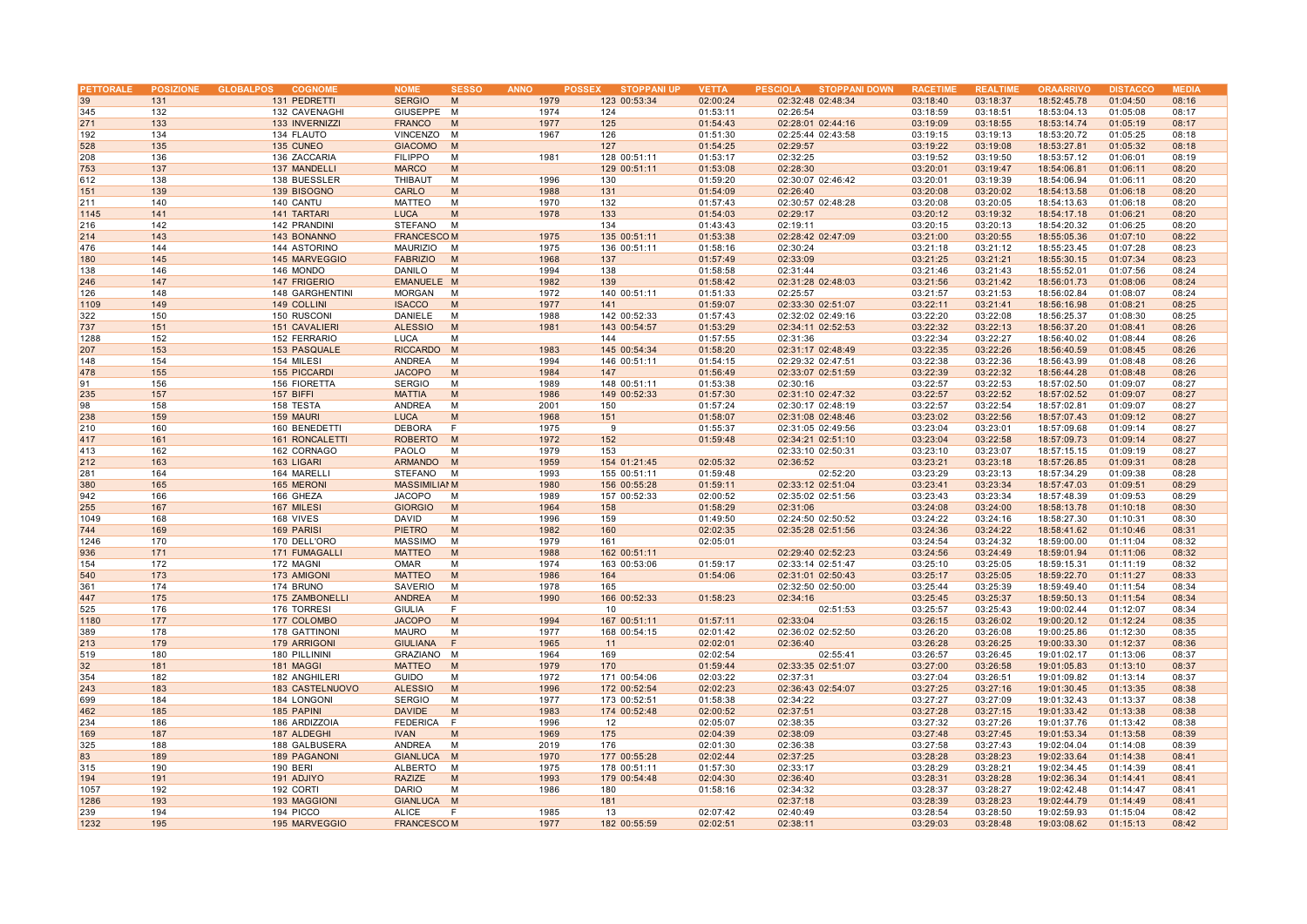| <b>PETTORALE</b> |            | POSIZIONE GLOBALPOS<br><b>COGNOME</b> | <b>NOME</b>                     | <b>SESSO</b> | <b>ANNO</b>  | <b>STOPPANI UP</b><br><b>POSSEX</b> | <b>VETTA</b> | <b>STOPPANI DOWN</b><br><b>PESCIOLA</b> | <b>RACETIME</b>      | <b>REALTIME</b>      | <b>ORAARRIVO</b>           | <b>DISTACCO</b>      | <b>MEDIA</b>   |
|------------------|------------|---------------------------------------|---------------------------------|--------------|--------------|-------------------------------------|--------------|-----------------------------------------|----------------------|----------------------|----------------------------|----------------------|----------------|
| 1172             | 196        | 196 PADULLÉS                          | <b>SERGI</b>                    | М            | 1990         | 183 00:52:33                        | 01:59:17     | 02:35:39                                | 03:29:37             | 03:29:12             | 19:03:42.12                | 01:15:46             | 08:44          |
| 931              | 197        | 197 VIANELLO                          | <b>LUCA</b>                     | M            | 1991         | 184 00:55:28                        | 02:00:34     | 02:35:36 02:54:11                       | 03:29:38             | 03:29:24             | 19:03:43.37                | 01:15:48             | 08:44          |
| 171              | 198        | 198 BOLIS                             | <b>DIEGO</b>                    | M            | 1983         | 185 00:52:44                        | 02:02:44     | 02:38:37                                | 03:29:43             | 03:29:39             | 19:03:48.60                | 01:15:53             | 08:44          |
|                  |            |                                       |                                 |              | 2019         | 186 00:56:02                        |              |                                         |                      |                      |                            |                      |                |
| 429              | 199        | 199 GHISLANZONI                       | <b>WILSON</b>                   | M            |              |                                     | 02:03:07     | 02:37:37                                | 03:29:43             | 03:29:30             | 19:03:48.96                | 01:15:53             | 08:44          |
| 252              | 200        | 200 MARCON                            | <b>STEFANO</b>                  | M            | 1985         | 187                                 | 02:00:03     | 02:36:47                                | 03:29:51             | 03:29:41             | 19:03:56.94                | 01:16:01             | 08:44          |
| 201              | 201        | 201 TOMIC                             | <b>KLEMENT</b>                  | M            | 1990         | 188 00:55:41                        | 02:06:46     | 02:39:50 02:57:15                       | 03:30:03             | 03:30:00             | 19:04:08.27                | 01:16:12             | 08:45          |
| 109              | 202        | 202 QUINTINI                          | <b>IGOR</b>                     | M            | 1973         | 189 00:53:37                        | 02:03:03     | 02:39:01                                | 03:30:08             | 03:30:04             | 19:04:13.99                | 01:16:18             | 08:45          |
| 430              | 203        | 203 MARANGONI                         | <b>DAVIDE</b>                   | M            | 1967         | 190 00:53:31                        | 02:03:22     | 02:39:15 02:57:00                       | 03:30:15             | 03:30:07             | 19:04:21.07                | 01:16:25             | 08:45          |
| 25               | 204        | 204 GROSSI                            | PAOLO                           | M            | 1983         | 191 00:54:25                        |              | 02:56:05                                | 03:30:42             | 03:30:41             | 19:04:47.82                | 01:16:52             | 08:46          |
| 335              | 205        | 205 MASONI                            | <b>DAVID</b>                    | M            | 1982         | 192 00:52:33                        | 01:58:07     | 02:32:41 02:51:50                       | 03:30:51             | 03:30:42             | 19:04:56.52                | 01:17:01             | 08:47          |
| 1297             | 206        | 206 BRAMBILLA                         | ALESSANDR M                     |              |              | 193 00:54:37                        | 02:02:44     | 02:38:13 02:56:42                       | 03:31:11             | 03:30:55             | 19:05:16.28                | 01:17:20             | 08:47          |
| 470              | 207        | 207 FIORONI                           | <b>MASSIMO</b>                  | M            | 1969         | 194 00:54:09                        |              | 02:37:29                                | 03:31:27             | 03:31:17             | 19:05:32.96                | 01:17:37             | 08:48          |
| 1100             | 208        | 208 GARCIA                            | <b>JORGE</b>                    | M            | 1996         | 195                                 | 01:59:41     | 02:39:07 02:56:33                       | 03:31:38             | 03:31:32             | 19:05:43.54                | 01:17:48             | 08:49          |
| 385              | 209        | 209 PANZERI                           | <b>MARCO</b>                    | M            | 1990         | 196 00:56:12                        | 02:04:06     | 02:39:32 02:57:30                       | 03:31:41             | 03:31:29             | 19:05:46.20                | 01:17:50             | 08:49          |
| 379              | 210        | 210 VALSECCHI                         | DANIELE                         | M            | 1995         | 197 00:52:33                        |              | 02:36:50                                | 03:31:43             | 03:31:27             | 19:05:48.65                | 01:17:53             | 08:49          |
| 978              | 211        | 211 CURTI                             | <b>SIMONE</b>                   | M            | 1985         | 198                                 | 02:01:14     | 02:36:46 02:55:59                       | 03:31:58             | 03:31:44             | 19:06:03.42                | 01:18:08             | 08:49          |
|                  |            |                                       |                                 |              |              |                                     |              |                                         |                      |                      |                            |                      |                |
| 1013             | 212        | 212 CERRI                             | <b>MATTEO</b>                   | M            | 1992         | 199 00:51:11                        | 01:54:25     | 02:29:38                                | 03:32:00             | 03:31:35             | 19:06:05.54                | 01:18:10             | 08:49          |
| 333              | 213        | 213 PANZERI                           | <b>LUCA</b>                     | M            | 1970         | 200                                 | 02:03:00     | 02:37:30                                | 03:32:05             | 03:31:55             | 19:06:10.40                | 01:18:15             | 08:50          |
| 123              | 214        | 214 BIANCHI                           | SILVIO                          | M            | 1976         | 201 00:52:33                        | 01:59:38     | 02:35:57                                | 03:32:05             | 03:32:01             | 19:06:10.42                | 01:18:15             | 08:50          |
| 780              | 215        | 215 CASTELNUOVO                       | <b>GIANLUCA</b>                 | M            | 1975         | 202                                 |              | 02:40:33 02:57:52                       | 03:32:09             | 03:31:46             | 19:06:14.66                | 01:18:19             | 08:50          |
| 1135             | 216        | 216 FENILI                            | PAOLO                           | M            | 1979         | 203                                 | 01:59:44     | 02:37:28                                | 03:32:16             | 03:31:36             | 19:06:21.46                | 01:18:26             | 08:50          |
| 319              | 217        | 217 ANGUSTI                           | <b>STEFANO</b>                  | M            | 1979         | 204                                 | 01:58:29     | 02:36:33                                | 03:32:33             | 03:32:22             | 19:06:38.71                | 01:18:43             | 08:51          |
| 907              | 218        | 218 LUVERÀ                            | GIUSEPPE                        | M            | 1981         | 205 00:53:28                        | 02:01:01     |                                         | 03:32:35             | 03:32:26             | 19:06:40.30                | 01:18:44             | 08:51          |
| 398              | 219        | 219 CASANOVA                          | <b>MARIO</b>                    | M            | 1973         | 206                                 | 02:02:10     | 02:39:19                                | 03:32:41             | 03:32:31             | 19:06:46.50                | 01:18:51             | 08:51          |
| 286              | 220        | 220 RODIO                             | <b>ROBERTO</b>                  | M            | 1971         | 207 00:56:18                        | 02:05:20     | 02:40:43 02:58:42                       | 03:33:18             | 03:33:03             | 19:07:23.78                | 01:19:28             | 08:53          |
| 463              | 221        | 221 CONTI                             | <b>DAVIDE</b>                   | M            | 1983         | 208 00:55:41                        | 02:04:43     | 02:40:44                                | 03:33:18             | 03:33:09             | 19:07:23.97                | 01:19:28             | 08:53          |
| 113              | 222        | 222 GEROSA                            | ANGELO                          | M            | 1963         | 209 00:51:11                        |              | 02:36:17                                | 03:33:28             | 03:33:27             | 19:07:33.78                | 01:19:38             | 08:53          |
| 320              | 223        | 223 AMADINI                           | <b>MARCO</b>                    | M            | 1978         | 210 00:53:51                        | 02:03:22     | 02:39:36                                | 03:33:32             | 03:33:25             | 19:07:38.04                | 01:19:42             | 08:53          |
| 245              | 224        | 224 FIORELLI                          | MATTEO                          | M            | 1972         | 211                                 | 01:53:26     | 02:28:28                                | 03:34:05             | 03:34:02             | 19:08:10.52                | 01:20:15             | 08:55          |
| 241              | 225        | 225 AGOSTONI                          | <b>STEFANO</b>                  | M            | 1978         | 212                                 |              | 02:42:03 03:01:20                       | 03:34:17             | 03:34:11             | 19:08:22.53                | 01:20:27             | 08:55          |
|                  |            |                                       |                                 |              |              |                                     |              |                                         |                      |                      |                            |                      |                |
| 717              | 226        | 226 PASSONI                           | <b>DANIEL</b>                   | M            | 1988         | 213 00:54:00                        |              | 02:41:04                                | 03:34:33             | 03:34:10             | 19:08:38.70                | 01:20:43             | 08:56          |
| 248              | 227        | 227 FUMAGALLI                         | GABRIELE M                      |              | 1973         | 214                                 | 02:06:52     | 02:43:10 03:01:53                       | 03:34:53             | 03:34:43             | 19:08:58.30                | 01:21:02             | 08:57          |
| 1048             | 228        | 228 MAZZOLA                           | <b>FRANCESCOM</b>               |              | 1989         | 215                                 | 01:58:01     | 02:35:24 02:55:50                       | 03:34:57             | 03:34:42             | 19:09:03.05                | 01:21:07             | 08:57          |
| 1063             | 229        | 229 BLANCO TOMASELLO                  | <b>JOAQUIN</b>                  | M            | 1992         | 216 00:52:33                        | 01:57:58     | 02:34:14                                | 03:35:07             | 03:35:01             | 19:09:12.29                | 01:21:16             | 08:57          |
| 1284             | 230        | 230 RIZZI                             | LARA                            | F            | 1978         | 14                                  | 02:07:13     | 02:43:40                                | 03:35:08             | 03:35:02             | 19:09:13.61                | 01:21:18             | 08:57          |
| 247              | 231        | 231 FRIGERIO                          | <b>PAOLO</b>                    | M            | 1979         | 217                                 | 02:07:39     | 02:43:16 03:01:17                       | 03:35:11             | 03:35:05             | 19:09:16.49                | 01:21:21             | 08:57          |
| 183              | 232        | 232 CASARI                            | <b>ROBERTO</b>                  | M            | 1968         | 218 00:55:32                        | 02:06:59     | 02:40:43 02:58:42                       | 03:35:18             | 03:35:15             | 19:09:24.04                | 01:21:28             | 08:58          |
| 168              | 233        | 233 PULINETTI                         | <b>DAMIANO</b>                  | M            | 1989         | 219                                 | 02:03:28     | 02:41:02                                | 03:35:23             | 03:35:18             | 19:09:28.98                | 01:21:33             | 08:58          |
| 306              | 234        | 234 PROIETTO                          | <b>MICHELE</b>                  | M            | 1975         | 220                                 | 02:08:20     | 02:46:10                                | 03:35:29             | 03:35:16             | 19:09:34.91                | 01:21:39             | 08:58          |
| 659              | 235        | 235 CASTELLI                          | <b>MASSIMO</b>                  | M            | 2019         | 221 01:21:45                        | 02:12:48     | 02:47:43                                | 03:35:34             | 03:35:22             | 19:09:39.48                | 01:21:44             | 08:58          |
| 373              | 236        | 236 AIROLDI                           | ANGELO                          | M            | 1981         | 222                                 |              | 02:40:55 03:02:45                       | 03:35:46             | 03:35:36             | 19:09:51.74                | 01:21:56             | 08:59          |
| 263              | 237        | 237 TEGIACCHI                         | CARLO                           | M            | 1967         | 223 00:55:41                        | 02:05:10     | 02:40:36                                | 03:36:07             | 03:36:01             | 19:10:12.17                | 01:22:16             | 09:00          |
| 99               | 238        | 238 VASSENA                           | ALBERTO                         | M            | 1980         | 224                                 | 02:04:27     | 02:42:24                                | 03:36:38             | 03:36:30             | 19:10:43.10                | 01:22:47             | 09:01          |
| 267              | 239        | 239 VILLA                             | <b>STEFANO</b>                  | M            | 1984         | 225                                 | 02:03:19     | 02:42:29 03:02:23                       | 03:36:52             | 03:36:45             | 19:10:57.11                | 01:23:01             | 09:02          |
|                  |            |                                       |                                 |              |              |                                     |              |                                         |                      |                      |                            |                      |                |
| 442<br>395       | 240<br>241 | 240 ROTA<br>241 VASSENA               | <b>GIOVANNI</b><br><b>ROMEO</b> | M            | 1962<br>1972 | 226<br>227                          | 02:09:14     | 02:45:52<br>02:46:22                    | 03:36:54<br>03:37:27 | 03:36:41<br>03:37:18 | 19:10:59.63<br>19:11:32.70 | 01:23:04<br>01:23:37 | 09:02<br>09:03 |
|                  |            |                                       |                                 | M            |              |                                     |              |                                         |                      |                      |                            |                      |                |
| 1000             | 242        | 242 BOLIS                             | <b>RUBEN</b>                    | M            | 1998         | 228                                 | 02:11:26     | 02:46:17                                | 03:38:07             | 03:37:39             | 19:12:12.84                | 01:24:17             | 09:05          |
| 968              | 243        | 243 BOSISIO                           | <b>ANDREA</b>                   | M            | 1989         | 229 00:54:18                        | 02:05:54     | 02:42:40                                | 03:38:09             | 03:38:00             | 19:12:14.59                | 01:24:19             | 09:05          |
| 913              | 244        | 244 DE NARDI                          | <b>MIRCO</b>                    | M            | 1995         | 230                                 | 02:03:31     | 02:38:47 02:57:49                       | 03:38:14             | 03:37:56             | 19:12:19.54                | 01:24:24             | 09:05          |
| 517              | 245        | 245 MEZZERA                           | <b>MATTEO</b>                   | M            | 1976         | 231 00:54:03                        | 02:02:41     | 02:40:32                                | 03:38:31             | 03:38:26             | 19:12:36.18                | 01:24:40             | 09:06          |
| 403              | 246        | 246 GROSSI                            | <b>FRANCESCOM</b>               |              | 1987         | 232                                 | 02:06:31     | 02:43:12 03:03:16                       | 03:38:54             | 03:38:43             | 19:13:00.00                | 01:25:04             | 09:07          |
| 754              | 247        | 247 BERERA                            | <b>MATTEO</b>                   | M            |              | 233                                 | 02:04:43     | 02:41:46                                | 03:39:03             | 03:38:38             | 19:13:08.88                | 01:25:13             | 09:07          |
| 1164             | 248        | 248 POMONI                            | DANIELE                         | M            | 2019         | 234 00:56:43                        | 02:04:54     | 02:41:50                                | 03:39:04             | 03:38:39             | 19:13:09.29                | 01:25:13             | 09:07          |
| 144              | 249        | 249 FONTANA                           | <b>MASSIMO</b>                  | M            | 1973         | 235 00:53:31                        | 02:05:35     | 02:43:08 03:02:42                       | 03:39:06             | 03:39:02             | 19:13:11.29                | 01:25:15             | 09:07          |
| 266              | 250        | 250 VENINI                            | ROMANO                          | M            | 1965         | 236                                 | 02:10:57     | 02:45:34                                | 03:39:12             | 03:39:02             | 19:13:17.39                | 01:25:22             | 09:07          |
| 421              | 251        | 251 RUSCONI                           | <b>DANIELE</b>                  | M            | 1976         | 237                                 | 02:05:45     | 02:43:05                                | 03:39:13             | 03:39:04             | 19:13:18.29                | 01:25:22             | 09:08          |
| 262              | 252        | 252 TASSONE                           | <b>FRANCESCOM</b>               |              | 1972         | 238                                 | 02:05:48     | 02:43:06                                | 03:39:30             | 03:39:22             | 19:13:36.04                | 01:25:40             | 09:08          |
| 332              | 253        | 253 ZOCCATELLI                        | <b>FABIO</b>                    | M            | 1978         | 239                                 | 02:06:27     | 02:42:32                                | 03:39:36             | 03:39:27             | 19:13:41.98                | 01:25:46             | 09:08          |
|                  | 254        |                                       |                                 |              |              |                                     |              |                                         |                      |                      |                            |                      |                |
| 189              |            | 254 COLOMBO                           | ROBERTO M                       |              | 1975         | 240 00:55:09                        | 02:03:34     | 02:40:42                                | 03:39:50             | 03:39:45             | 19:13:55.24                | 01:25:59             | 09:09          |
| 562              | 255        | 255 CASTAGNA                          | <b>FRANCESCA F</b>              |              | 1973         | 15                                  | 02:07:16     | 02:44:01                                | 03:40:02             | 03:39:41             | 19:14:07.10                | 01:26:11             | 09:10          |
| 102              | 256        | 256 COLOMBO                           | PAOLO                           | M            | 1974         | 241 01:21:45                        |              | 02:43:59                                | 03:40:02             | 03:39:57             | 19:14:07.16                | 01:26:11             | 09:10          |
| 524              | 257        | 257 KRECZMANSKI                       | <b>ROBERT</b>                   | M            | 2019         | 242 00:56:34                        | 02:09:04     | 02:44:44                                | 03:40:09             | 03:39:55             | 19:14:14.17                | 01:26:18             | 09:10          |
| 289              | 258        | 258 MORSINI                           | <b>MICHELA</b>                  | F            | 1979         | 16 00:56:51                         | 02:09:04     | 02:48:19                                | 03:40:18             | 03:40:03             | 19:14:23.36                | 01:26:28             | 09:10          |
| 1139             | 259        | 259 MELESI                            | <b>MARCO</b>                    | M            | 1979         | 243 01:21:45                        | 02:07:42     | 02:46:06                                | 03:40:24             | 03:40:20             | 19:14:29.78                | 01:26:34             | 09:10          |
| 308              | 260        | 260 COLOMBO                           | <b>MAURO</b>                    | M            | 1970         | 244 00:53:37                        | 01:57:36     | 02:33:26                                | 03:40:38             | 03:40:28             | 19:14:43.63                | 01:26:48             | 09:11          |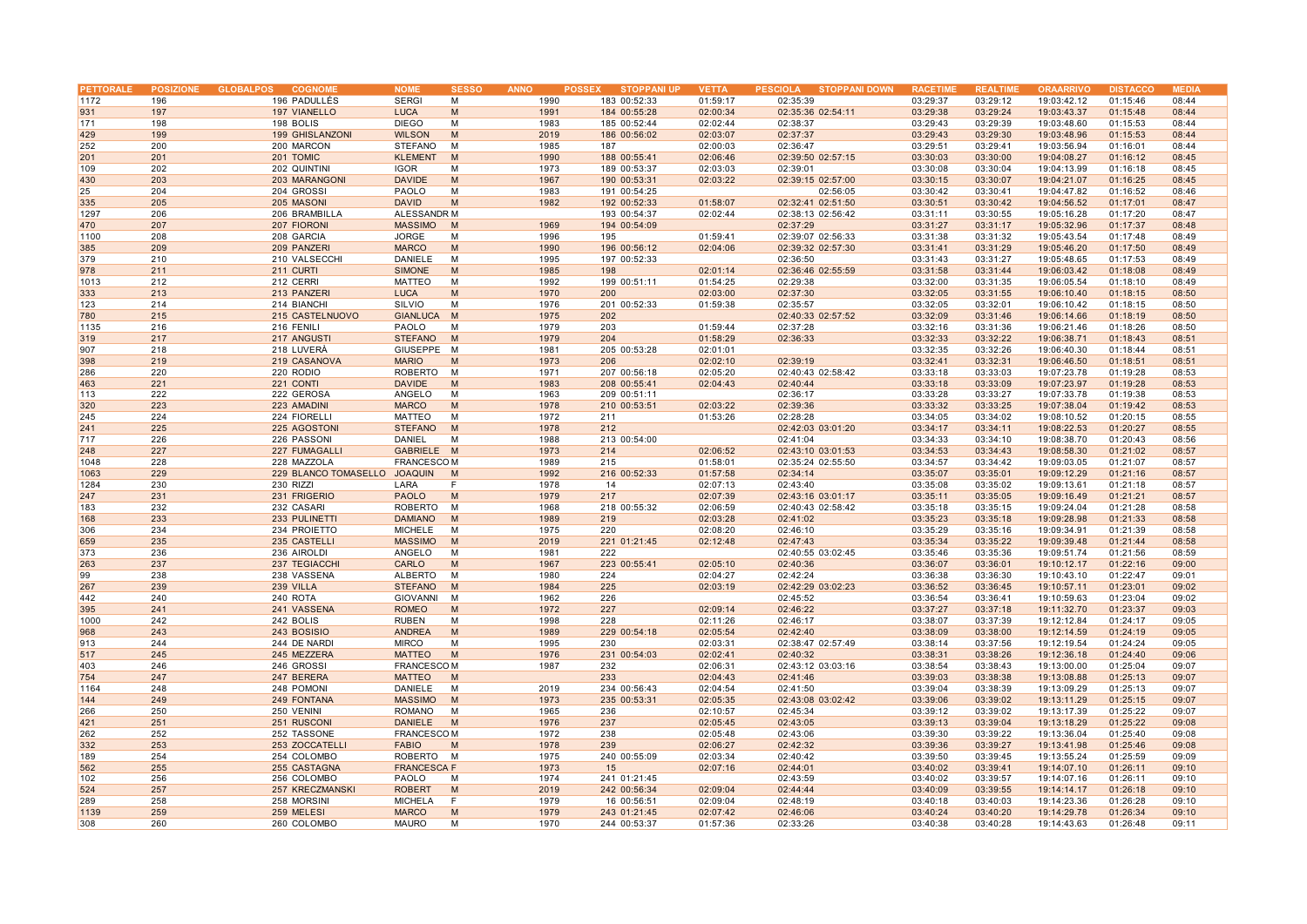| PETTORALE   |            | POSIZIONE GLOBALPOS<br><b>COGNOME</b> | <b>NOME</b><br><b>SESSO</b>            | <b>ANNO</b>  | <b>STOPPANI UP</b><br><b>POSSEX</b> | <b>VETTA</b>         | PESCIOLA STOPPANI DOWN | <b>RACETIME</b>      | <b>REALTIME</b>      | <b>ORAARRIVO</b>           | <b>DISTACCO</b>      | <b>MEDIA</b>   |
|-------------|------------|---------------------------------------|----------------------------------------|--------------|-------------------------------------|----------------------|------------------------|----------------------|----------------------|----------------------------|----------------------|----------------|
| 1230        | 261        | 261 VILLA                             | <b>GIACOMO</b><br>M                    | 1989         | 245                                 |                      | 02:40:53               | 03:40:43             | 03:40:32             | 19:14:48.91                | 01:26:53             | 09:11          |
| 119         | 262        | 262 LAVELLI                           | <b>MARCO</b><br>M                      | 1994         | 246 00:51:11                        | 01:59:32             | 02:41:42 03:05:20      | 03:40:48             | 03:40:44             | 19:14:53.51                | 01:26:58             | 09:11          |
| 645         | 263        | 263 MARDEGAN                          | <b>GIORGIO</b><br>M                    | 1973         | 247 00:56:21                        | 02:07:35             | 02:44:10 03:05:17      | 03:40:58             | 03:40:40             | 19:15:03.70                | 01:27:08             | 09:12          |
| 1081        | 264        | 264 FURLAN                            | <b>KEVIN</b><br>M                      | 1994         | 248 00:54:34                        | 02:13:34             | 02:48:52 03:07:37      | 03:41:11             | 03:40:38             | 19:15:17.09                | 01:27:21             | 09:12          |
| 548         | 265        | 265 GEROSA                            | RICCARDO M                             | 1976         | 249 01:21:45                        | 02:10:06             | 02:47:34               | 03:41:12             | 03:40:52             | 19:15:17.59                | 01:27:22             | 09:12          |
| 974         | 266        | 266 OLIVA                             | RICCARDO M                             | 1987         | 250                                 | 02:07:32             |                        | 03:41:23             | 03:40:52             | 19:15:28.71                | 01:27:33             | 09:13          |
| 1056        | 267        | 267 LOCATELLI                         | <b>MAURIZIO</b><br>M                   | 1975         | 251 00:55:59                        | 02:07:16             | 02:45:31               | 03:41:26             | 03:41:05             | 19:15:31.82                | 01:27:36             | 09:13          |
| 190         | 268        | 268 GUARNAROLI                        | <b>MAURO</b><br>M                      | 1967         | 252 00:54:25                        | 02:06:59             | 02:47:30               | 03:41:34             | 03:41:29             | 19:15:40.07                | 01:27:44             | 09:13          |
| 921         | 269        | 269 MILANI                            | <b>ALESSANDR M</b>                     | 1974         | 253 00:53:48                        | 02:08:14             | 02:45:26               | 03:41:39             | 03:41:28             | 19:15:45.09                | 01:27:49             | 09:14          |
| 509         | 270        | 270 PISANELLI                         | STEFANO<br>м                           | 2019         | 254 00:53:25                        | 02:05:29             | 02:44:39 03:05:20      | 03:42:05             | 03:41:54             | 19:16:10.67                | 01:28:15             | 09:15          |
| 549         | 271        | 271 GREGORI                           | <b>JACOPO</b><br>M                     | 1990         | 255                                 | 02:09:11             |                        | 03:42:18             | 03:42:04             | 19:16:23.35                | 01:28:28             | 09:15          |
| 249         | 272        | 272 GALBUSERA                         | ALESSANDR M                            | 1969         | 256 00:54:57                        | 02:08:55             | 03:04:35               | 03:42:22             | 03:42:17             | 19:16:27.66                | 01:28:32             | 09:15          |
| 543         | 273        | 273 CASTAGNA                          | <b>MASSIMO</b><br>M                    | 1970         | 257                                 |                      | 02:48:38               | 03:42:26             | 03:42:15             | 19:16:31.74                | 01:28:36             | 09:16          |
| 650         | 274        | 274 FUMAGALLI                         | WALTER<br>M                            | 1974         | 258 00:53:01                        | 02:04:18             | 02:43:20               | 03:42:32             | 03:42:21             | 19:16:37.24                | 01:28:41             | 09:16          |
| 405         | 275        | 275 CESANA                            | ANDREA<br>M                            | 1979         | 259                                 |                      | 02:43:37 03:05:02      | 03:42:38             | 03:42:28             | 19:16:43.78                | 01:28:48             | 09:16          |
| 256         | 276        | 276 REDAELLI                          | MANUELE<br>M                           | 1977         | 260                                 | 02:11:21             | 02:47:47               | 03:42:42             | 03:42:37             | 19:16:47.90                | 01:28:52             | 09:16          |
| 293         | 277        | 277 MAURI                             | CESARE<br>M                            | 1975         | 261                                 | 02:05:45             | 02:45:08               | 03:42:48             | 03:42:39             | 19:16:53.99                | 01:28:58             | 09:16          |
| 279         | 278        | 278 TALARICO                          | <b>DEBORAH</b><br>F                    | 1985         | 17 00:55:15                         | 02:02:20             | 02:42:58               | 03:42:55             | 03:42:43             | 19:17:00.31                | 01:29:04             | 09:17          |
| 272         | 279        | 279 PANZERI                           | <b>MARIO</b><br>M                      | 1964         | 262                                 | 02:08:32             | 02:47:41 03:07:19      | 03:43:00             | 03:42:52             | 19:17:05.36                | 01:29:10             | 09:17          |
| 505         | 280        | 280 COLOMBO                           | <b>FERRUCCIO M</b>                     | 1977         | 263 00:55:15                        | 02:06:21             | 03:01:41               | 03:43:09             | 03:42:49             | 19:17:14.11                | 01:29:18             | 09:17          |
| 939         | 281        | 281 INVERNIZZI                        | <b>DARIO</b><br>M                      | 1978         | 264 00:53:28                        | 02:06:46             | 02:46:04 03:05:56      | 03:43:13             | 03:42:53             | 19:17:18.84                | 01:29:23             | 09:18          |
| 512         | 282        | 282 CERUTTI                           | FRANCESCO M                            | 1989         | 265                                 | 02:04:46             | 02:44:20               | 03:43:14             | 03:43:07             | 19:17:20.04                | 01:29:24             | 09:18          |
|             |            |                                       |                                        |              |                                     |                      |                        |                      |                      |                            |                      |                |
| 1143<br>251 | 283<br>284 | 283 FAZZINI<br>284 MAINETTI           | PAMELA<br>-F                           | 1995         | 18<br>266                           | 02:09:32             | 02:47:32               | 03:43:19<br>03:43:25 | 03:43:09             | 19:17:24.40<br>19:17:30.78 | 01:29:29             | 09:18          |
| 358         | 285        | 285 CRUPI                             | <b>ERNESTO</b><br>M<br><b>VINCENZO</b> | 1983<br>1981 | 267 00:55:19                        | 02:02:32<br>02:04:33 | 02:42:23               | 03:43:32             | 03:43:11<br>03:43:11 | 19:17:37.86                | 01:29:35<br>01:29:42 | 09:18<br>09:18 |
| 273         | 286        | 286 RICCI                             | M<br>GIUSEPPE M                        | 1979         | 268                                 |                      | 02:40:50<br>02:49:01   | 03:43:38             | 03:43:32             | 19:17:43.54                | 01:29:48             | 09:19          |
|             | 287        |                                       | M                                      |              |                                     |                      |                        |                      |                      |                            |                      |                |
| 1129        |            | 287 PASSANI                           | <b>IGOR</b>                            | 1973         | 269 00:56:31                        | 02:09:11             | 02:46:08 03:07:37      | 03:43:45             | 03:43:26             | 19:17:50.28                | 01:29:54             | 09:19          |
| 557         | 288        | 288 SANSONE                           | STEFANO<br>M<br>M                      | 1967<br>2019 | 270<br>271                          | 02:08:26             | 02:47:39               | 03:44:00<br>03:44:02 | 03:43:39             | 19:18:06.00                | 01:30:10             | 09:20<br>09:20 |
| 499<br>275  | 289<br>290 | 289 CAPRARI<br>290 NASTRUT            | <b>SIMONE</b><br>VASILICA<br>E         | 1986         | 19 00:56:18                         |                      | 03:13:46<br>02:49:12   | 03:44:02             | 03:43:55<br>03:43:51 | 19:18:07.53<br>19:18:07.64 | 01:30:12<br>01:30:12 | 09:20          |
| 8           | 291        |                                       |                                        | 1995         | 272                                 | 01:56:18             |                        | 03:44:16             | 03:44:15             | 19:18:21.27                | 01:30:25             | 09:20          |
| 42          |            | 291 BELTRAMI                          | <b>LORENZO</b><br>M<br>CARLO           |              |                                     | 01:56:08             | 02:51:40               | 03:44:16             | 03:44:15             | 19:18:21.47                | 01:30:26             |                |
|             | 292<br>293 | 292 RATTI                             | M                                      | 1974         | 273<br>274                          |                      |                        |                      |                      |                            |                      | 09:20          |
| 375         |            | 293 GATTINONI                         | ANDREA<br>M                            | 1977         |                                     |                      | 02:51:37               | 03:44:25<br>03:44:46 | 03:44:07             | 19:18:30.59                | 01:30:35             | 09:21          |
| 407         | 294        | 294 MOTTA                             | GIUSEPPE M                             | 1966         | 275 00:54:37                        | 02:11:17             | 02:49:35               |                      | 03:44:35             | 19:18:51.74                | 01:30:56             | 09:21          |
| 458         | 295        | 295 RIGNANESE                         | <b>MASSIMO</b><br>M                    | 1973         | 276 01:21:45                        | 02:11:48             | 02:49:43               | 03:44:51             | 03:44:35             | 19:18:56.55                | 01:31:01             | 09:22          |
| 114         | 296        | 296 RANCATI                           | ALESSANDR M                            | 1987         | 277                                 | 02:04:54             | 02:45:36               | 03:44:55             | 03:44:49             | 19:19:00.31                | 01:31:04             | 09:22          |
| 261         | 297        | 297 SILVERI                           | <b>MATTIA</b><br>M                     | 1989         | 278                                 | 02:15:18             | 02:53:16 03:12:03      | 03:44:57             | 03:44:45             | 19:19:02.92                | 01:31:07             | 09:22          |
| 221         | 298        | 298 MAINO                             | ROBERTO<br>M                           |              | 279 00:56:27                        | 02:12:07             | 02:49:25               | 03:45:14             | 03:45:11             | 19:19:19.44                | 01:31:24             | 09:23          |
| 1287        | 299        | 299 RONDINELLI                        | <b>ROBERTO</b><br>M                    | 1971         | 280 01:21:45                        | 02:07:55             | 02:45:57               | 03:45:14             | 03:44:53             | 19:19:19.54                | 01:31:24             | 09:23          |
| 341         | 300        | 300 GEROSA                            | <b>GIOVANNI</b><br>M                   | 1967         | 281 00:56:34                        | 02:12:22             | 02:50:37               | 03:45:17             | 03:45:11             | 19:19:22.89                | 01:31:27             | 09:23          |
| 1277        | 301        | 301 SALVALAI                          | GRAZIANO M                             | 1981         | 282                                 |                      | 02:52:45               | 03:45:30             | 03:45:02             | 19:19:35.62                | 01:31:40             | 09:23          |
| 366         | 302        | 302 LAROSA                            | <b>MARCO</b><br>M                      | 1985         | 283 00:56:55                        | 02:07:52             | 02:49:30               | 03:45:36             | 03:45:23             | 19:19:42.07                | 01:31:46             | 09:24          |
| 381         | 303        | 303 AIROLDI                           | <b>MAURIZIO</b><br>M                   | 1976         | 284                                 |                      | 02:52:43 03:10:39      | 03:45:49             | 03:45:31             | 19:19:54.45                | 01:31:59             | 09:24          |
| 350         | 304        | 304 SANTAMARIA                        | ROBERTO M                              | 1977         | 285 00:55:25                        |                      | 03:10:39               | 03:45:49             | 03:45:32             | 19:19:54.72                | 01:31:59             | 09:24          |
| 691         | 305        | 305 IENGO                             | GIOVANNI M                             | 1979         | 286 00:55:03                        | 02:08:07             | 02:49:28               | 03:45:52             | 03:45:35             | 19:19:57.30                | 01:32:01             | 09:24          |
| 340         | 306        | 306 FALZEI                            | PIERO ANTO M                           | 1966         | 287 01:21:45                        |                      | 02:49:56               | 03:46:01             | 03:45:52             | 19:20:06.90                | 01:32:11             | 09:25          |
| 191         | 307        | 307 CONFORTO                          | <b>MATTEO</b><br>M                     | 1974         | 288 00:53:54                        | 02:05:42             | 02:43:51               | 03:46:13             | 03:46:10             | 19:20:19.07                | 01:32:23             | 09:25          |
| 1028        | 308        | 308 APPIANI                           | ANDREA<br>M                            | 1995         | 289                                 | 02:10:51             | 02:51:22               | 03:46:18             | 03:46:01             | 19:20:23.20                | 01:32:27             | 09:25          |
| 1203        | 309        | 309 DI BITETTO                        | <b>GIACOMO</b><br>M                    | 1983         | 290 00:55:06                        | 02:09:08             | 02:54:02               | 03:46:24             | 03:46:13             | 19:20:30.07                | 01:32:34             | 09:26          |
| 553         | 310        | 310 PIFFARI                           | <b>FELICE</b><br>M                     | 1972         | 291 00:56:55                        | 02:10:29             | 02:49:31               | 03:46:30             | 03:46:20             | 19:20:36.00                | 01:32:40             | 09:26          |
| 1141        | 311        | 311 FAZZINI                           | <b>FABRIZIO</b><br>M                   | 1985         | 292 01:21:45                        | 02:11:45             | 02:49:34               | 03:46:37             | 03:46:27             | 19:20:42.27                | 01:32:46             | 09:26          |
| 1256        | 312        | 312 CERONI                            | <b>STEFANO</b><br>M                    | 2000         | 293 01:21:45                        | 02:08:14             | 02:47:51               | 03:46:41             | 03:46:14             | 19:20:46.27                | 01:32:50             | 09:26          |
| 908         | 313        | 313 SOANA                             | <b>MARTA</b><br>F                      | 1991         | 20                                  | 02:04:21             | 02:47:21 03:10:02      | 03:46:48             | 03:46:25             | 19:20:53.72                | 01:32:58             | 09:26          |
| 1261        | 314        | 314 ANDREOTTI                         | <b>DAVIDE</b><br>M                     | 1979         | 294                                 |                      | 02:52:00               | 03:46:50             | 03:46:41             | 19:20:55.33                | 01:33:00             | 09:27          |
| 752         | 315        | 315 CAZZAMALLI                        | <b>DANIELE</b><br>M                    |              | 295 01:21:45                        | 02:08:11             | 02:47:49               | 03:47:06             | 03:46:41             | 19:21:11.75                | 01:33:16             | 09:27          |
| 237         | 316        | 316 GIROLA                            | <b>GIONA</b><br>М                      | 1988         | 296 01:21:45                        | 02:14:36             |                        | 03:47:12             | 03:47:00             | 19:21:17.15                | 01:33:21             | 09:27          |
| 460         | 317        | 317 BRIGATTI                          | <b>MARIO</b><br>M                      | 1973         | 297                                 | 02:09:20             | 02:50:21               | 03:47:30             | 03:47:14             | 19:21:35.24                | 01:33:39             | 09:28          |
| 170         | 318        | 318 CARCANO                           | <b>ANDREA</b><br>M                     | 1972         | 298 01:21:45                        | 02:09:26             | 02:47:59               | 03:47:31             | 03:47:26             | 19:21:36.60                | 01:33:41             | 09:28          |
| 1299        | 319        | 319 DELLE DONNE                       | <b>UGO</b><br>M                        |              | 299 00:55:53                        | 02:05:10             | 02:47:27 03:10:02      | 03:47:32             | 03:47:13             | 19:21:37.53                | 01:33:42             | 09:28          |
| 981         | 320        | 320 RIBONI                            | <b>GIULIO</b><br>M                     | 1970         | 300                                 | 02:11:48             | 02:51:04 03:10:42      | 03:47:34             | 03:46:57             | 19:21:39.83                | 01:33:44             | 09:28          |
| 1202        | 321        | 321 ROTA                              | GIANLUCA M                             | 1969         | 301                                 |                      | 02:54:07               | 03:47:36             | 03:47:23             | 19:21:41.12                | 01:33:45             | 09:28          |
| 451         | 322        | 322 SCHIOCCHET                        | CHRISTIAN M                            | 1973         | 302                                 |                      | 02:49:18               | 03:47:38             | 03:47:27             | 19:21:43.61                | 01:33:48             | 09:29          |
| 522         | 323        | 323 STUCCHI                           | LORENZO<br>M                           | 1975         | 303 01:21:45                        |                      | 02:56:13               | 03:47:51             | 03:47:36             | 19:21:56.59                | 01:34:01             | 09:29          |
| 560         | 324        | 324 VILLA                             | RICCARDO M                             | 1966         | 304 01:21:45                        |                      | 03:10:05               | 03:47:57             | 03:47:35             | 19:22:02.34                | 01:34:07             | 09:29          |
| 432         | 325        | 325 NEGRI                             | WALTER<br>M                            | 1970         | 305 01:21:45                        |                      | 02:52:19               | 03:48:03             | 03:47:44             | 19:22:08.79                | 01:34:13             | 09:30          |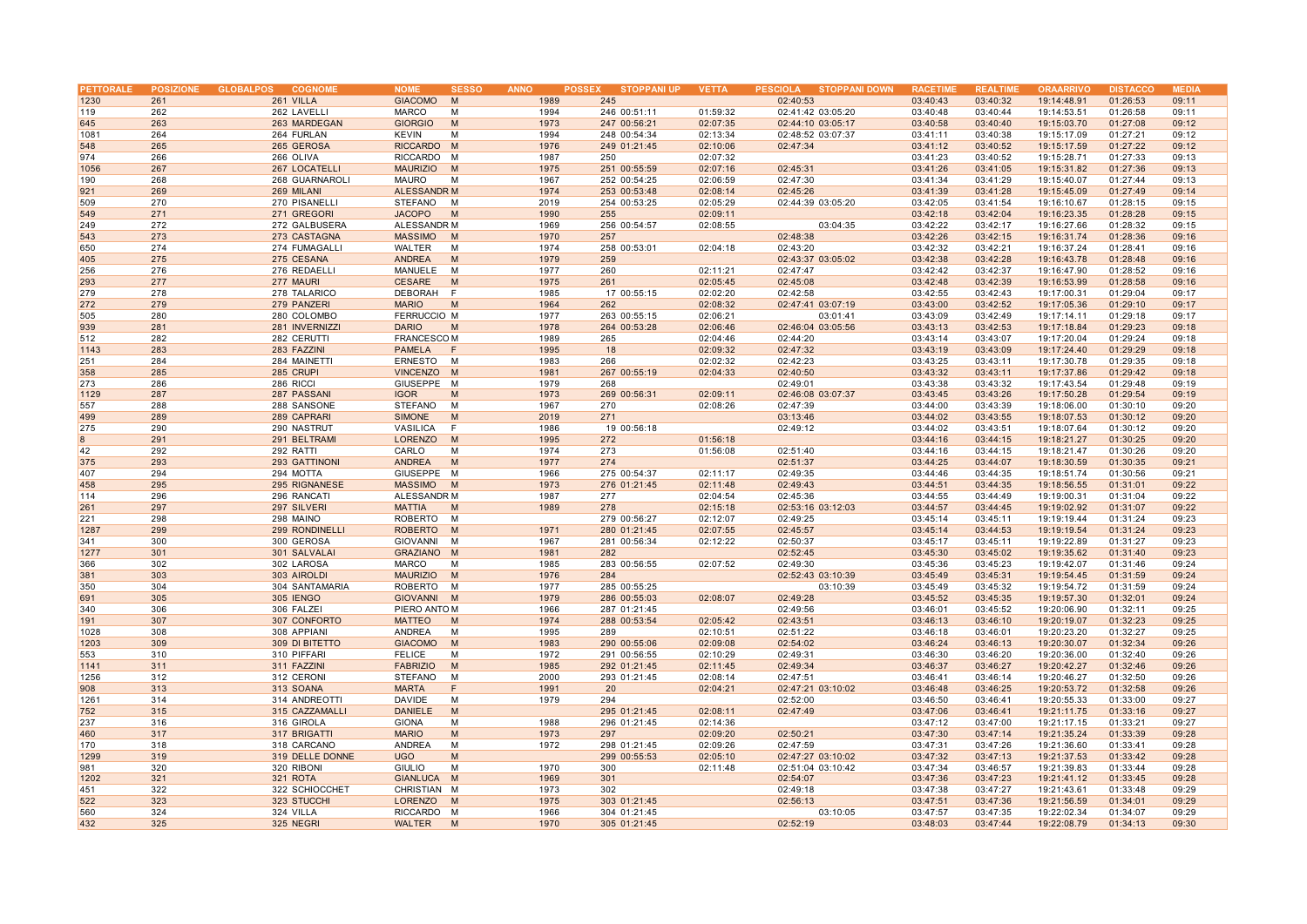| <b>PETTORALE</b> |     | POSIZIONE GLOBALPOS<br><b>COGNOME</b> | <b>NOME</b>          | <b>SESSO</b><br><b>ANNO</b> | <b>STOPPANI UP</b><br><b>POSSEX</b> | <b>VETTA</b> | <b>PESCIOLA</b><br><b>STOPPANI DOWN</b> | <b>RACETIME</b> | <b>REALTIME</b> | <b>ORAARRIVO</b> | <b>DISTACCO</b> | <b>MEDIA</b> |
|------------------|-----|---------------------------------------|----------------------|-----------------------------|-------------------------------------|--------------|-----------------------------------------|-----------------|-----------------|------------------|-----------------|--------------|
| 391              | 326 | 326 CARENINI                          | <b>FILIPPO</b><br>м  | 1976                        | 306                                 |              |                                         | 03:48:04        | 03:47:57        | 19:22:09.25      | 01:34:13        | 09:30        |
| 630              | 327 | 327 RECALCATI                         | <b>SEBASTIAN M</b>   | 1983                        | 307 00:55:53                        | 02:07:49     | 02:45:50 03:06:57                       | 03:48:04        | 03:47:58        | 19:22:10.07      | 01:34:14        | 09:30        |
| 181              | 328 | 328 VALSECCHI                         | <b>MAURO</b><br>M    | 1977                        | 308                                 |              | 02:52:22                                | 03:48:07        | 03:48:01        | 19:22:13.08      | 01:34:17        | 09:30        |
| 694              | 329 | 329 SALA                              | <b>GIORGIO</b><br>M  | 1953                        | 309                                 | 02:14:51     | 02:54:37                                | 03:48:09        | 03:47:55        | 19:22:14.37      | 01:34:19        | 09:30        |
| 666              | 330 | 330 KEHRLI                            | <b>ERNST</b><br>M    | 1973                        | 310 00:56:06                        | 02:08:17     | 02:47:22 03:09:05                       | 03:48:15        | 03:48:04        | 19:22:20.99      | 01:34:25        | 09:30        |
|                  |     |                                       |                      |                             |                                     |              |                                         |                 |                 |                  |                 |              |
| 45               | 331 | 331 BURZACOVSCHI                      | VLADISLAV M          | 1985                        | 311 00:53:10                        | 02:04:15     | 02:41:43                                | 03:48:16        | 03:48:14        | 19:22:21.71      | 01:34:26        | 09:30        |
| 1259             | 332 | 332 NELLARI                           | <b>NELLO</b><br>M    | 1969                        | 312 01:21:45                        |              | 02:54:32                                | 03:48:18        | 03:47:38        | 19:22:23.45      | 01:34:28        | 09:30        |
| 705              | 333 | 333 MASPERI                           | <b>VALERIO</b><br>M  | 1960                        | 313                                 | 02:14:29     | 02:53:02                                | 03:48:57        | 03:48:39        | 19:23:03.02      | 01:35:07        | 09:32        |
| 231              | 334 | 334 BUTTI                             | <b>LUCA</b><br>M     | 1972                        | 314                                 | 02:08:07     | 02:55:07                                | 03:49:02        | 03:48:54        | 19:23:07.19      | 01:35:11        | 09:32        |
| 530              | 335 | 335 CHIAPPA                           | <b>SILVIA</b><br>F   | 1972                        | 21                                  | 02:11:36     |                                         | 03:49:04        | 03:48:53        | 19:23:09.72      | 01:35:14        | 09:32        |
| 1165             | 336 | 336 VALISA                            | PAOLO<br>М           | 1968                        | 315                                 | 02:09:23     | 02:48:35                                | 03:49:08        | 03:48:44        | 19:23:13.70      | 01:35:18        | 09:32        |
| 359              | 337 | 337 FASCENDINI                        | <b>GIUSEPPE</b><br>M | 1966                        | 316 01:21:45                        |              | 02:43:47                                | 03:49:13        | 03:49:01        | 19:23:18.96      | 01:35:23        | 09:33        |
| 943              | 338 | 338 AIROLDI                           | <b>ODON</b><br>M     | 1987                        | 317 00:53:57                        |              | 02:54:04 03:15:37                       | 03:49:16        | 03:49:01        | 19:23:21.19      | 01:35:25        | 09:33        |
| 833              | 339 | 339 PIAZZA                            | <b>MARCO</b><br>M    | 1995                        | 318                                 |              | 02:51:53                                | 03:49:18        | 03:49:03        | 19:23:24.05      | 01:35:28        | 09:33        |
| 1206             | 340 | 340 BUTTA                             | <b>IVAN</b><br>M     | 2019                        | 319 01:21:45                        | 02:13:58     | 02:54:46 03:14:30                       | 03:49:27        | 03:48:51        | 19:23:32.92      | 01:35:37        | 09:33        |
| 346              | 341 | 341 FLORIS                            | <b>GIAN PIETROM</b>  | 1971                        | 320 01:21:45                        |              | 02:57:24 03:16:28                       | 03:49:29        | 03:49:23        | 19:23:34.27      | 01:35:38        | 09:33        |
| 1071             | 342 | 342 BIANCHI                           | GIOVANNI<br>M        | 1972                        | 321 00:57:01                        | 02:11:00     |                                         | 03:49:30        | 03:49:01        | 19:23:35.21      | 01:35:39        | 09:33        |
|                  |     |                                       |                      |                             |                                     |              | 02:51:18                                |                 |                 | 19:23:40.72      |                 |              |
| 1179             | 343 | 343 FAZZINI                           | <b>ALEX</b><br>M     | 1978                        | 322                                 |              | 02:52:04 03:12:24                       | 03:49:35        | 03:49:11        |                  | 01:35:45        | 09:33        |
| 529              | 344 | 344 ALIPRANDI                         | <b>DARIO</b><br>M    |                             | 323                                 |              | 02:49:16 03:10:14                       | 03:49:55        | 03:49:52        | 19:24:00.13      | 01:36:04        | 09:34        |
| 264              | 345 | 345 TFAYLI                            | <b>HAYDAR</b><br>M   | 1968                        | 324                                 | 02:14:32     | 03:15:03                                | 03:50:12        | 03:49:57        | 19:24:17.20      | 01:36:21        | 09:35        |
| 436              | 346 | 346 TOGNI                             | DANIELE<br>M         | 1981                        | 325                                 | 02:14:51     | 02:52:59 03:13:35                       | 03:50:37        | 03:50:20        | 19:24:42.43      | 01:36:47        | 09:36        |
| 510              | 347 | 347 COLOMBO                           | ALBERTO<br>M         | 1996                        | 326                                 | 02:12:27     | 02:51:13                                | 03:51:05        | 03:50:50        | 19:25:10.49      | 01:37:15        | 09:37        |
| 928              | 348 | <b>348 VIAN</b>                       | ANDREA<br>M          | 1994                        | 327                                 | 01:51:42     | 02:34:09 02:58:27                       | 03:51:05        | 03:50:59        | 19:25:10.69      | 01:37:15        | 09:37        |
| 450              | 349 | 349 GILARDONI                         | <b>ALESSANDR M</b>   | 1959                        | 328 01:21:45                        | 02:14:26     | 02:52:41                                | 03:51:06        | 03:51:00        | 19:25:11.48      | 01:37:16        | 09:37        |
| 404              | 350 | 350 COLLI                             | NATALIE<br>F         | 1988                        | 22                                  |              |                                         | 03:51:06        | 03:50:50        | 19:25:11.50      | 01:37:16        | 09:37        |
| 422              | 351 | 351 TAGLIABUE                         | <b>MAURIZIO</b><br>M | 1955                        | 329 01:21:45                        |              | 02:55:01                                | 03:51:41        | 03:51:24        | 19:25:46.70      | 01:37:51        | 09:39        |
| 1197             | 352 | 352 PALEARI                           | MATTEO<br>M          | 1985                        | 330                                 |              | 02:53:28 03:15:00                       | 03:51:42        | 03:51:21        | 19:25:47.41      | 01:37:52        | 09:39        |
| 464              | 353 | 353 TURATI                            | <b>PAOLO</b><br>M    | 2019                        | 331 00:55:44                        |              | 02:55:09 03:15:19                       | 03:51:44        | 03:51:34        | 19:25:49.31      | 01:37:53        | 09:39        |
| 330              | 354 |                                       | MASSIMO<br>M         | 1976                        | 332                                 | 02:15:00     |                                         | 03:51:56        | 03:51:46        | 19:26:01.68      | 01:38:06        | 09:39        |
|                  |     | 354 ISACCHI                           |                      |                             |                                     |              |                                         |                 |                 |                  |                 |              |
| 376              | 355 | 355 BERTULETTI                        | <b>GIANCARLO M</b>   | 1969                        | 333                                 |              | 02:54:35 03:15:40                       | 03:51:56        | 03:51:51        | 19:26:01.87      | 01:38:06        | 09:39        |
| 425              | 356 | 356 DELPIANO                          | MARTA<br>F           | 1979                        | 23                                  |              | 02:56:29                                | 03:52:08        | 03:51:53        | 19:26:13.36      | 01:38:18        | 09:40        |
| 733              | 357 | 357 BERALDO                           | EMANUELE M           | 1971                        | 334                                 |              | 02:55:05                                | 03:52:10        | 03:51:34        | 19:26:16.03      | 01:38:20        | 09:40        |
| 1250             | 358 | 358 MARTELLETTI                       | MANUEL<br>M          | 1973                        | 335                                 |              | 02:53:46                                | 03:52:13        | 03:51:36        | 19:26:18.69      | 01:38:23        | 09:40        |
| 225              | 359 | 359 ZARLENGA                          | <b>PIETRO</b><br>M   |                             | 336 01:21:45                        | 02:12:45     | 02:52:23                                | 03:52:17        | 03:52:16        | 19:26:22.11      | 01:38:26        | 09:40        |
| 956              | 360 | 360 CORTI                             | MASSIMO<br>M         | 1994                        | 337 01:21:45                        | 02:14:03     | 02:54:57 03:15:03                       | 03:52:21        | 03:51:58        | 19:26:26.78      | 01:38:31        | 09:40        |
| 61               | 361 | 361 LOCATELLI                         | <b>FABRIZIO</b><br>M |                             | 338 01:21:45                        |              | 03:14:33                                | 03:52:26        | 03:52:01        | 19:26:31.10      | 01:38:35        | 09:41        |
| 955              | 362 | 362 RIVA                              | <b>ILDEFONSO M</b>   | 1971                        | 339                                 |              | 02:55:48                                | 03:52:33        | 03:52:03        | 19:26:38.43      | 01:38:43        | 09:41        |
| 629              | 363 | 363 FUMAGALLI                         | ANDREA<br>M          | 1993                        | 340 01:21:45                        | 02:18:25     |                                         | 03:52:43        | 03:52:22        | 19:26:48.25      | 01:38:52        | 09:41        |
| 1144             | 364 | 364 CATTI                             | LORENZO<br>M         | 1989                        | 341                                 | 02:11:26     | 02:52:51                                | 03:52:55        | 03:52:32        | 19:27:00.93      | 01:39:05        | 09:42        |
| 229              | 365 | 365 DOSSENA                           | <b>PAOLO</b><br>M    |                             | 342 00:54:31                        | 02:07:29     | 02:47:54 03:11:24                       | 03:53:03        | 03:52:58        | 19:27:09.04      | 01:39:13        | 09:42        |
| 653              | 366 |                                       | M                    | 1981                        | 343 01:21:45                        |              |                                         | 03:53:15        |                 |                  |                 | 09:43        |
|                  |     | 366 FUMAGALLI                         | ROBERTO              |                             |                                     | 02:18:18     | 02:55:37                                |                 | 03:52:53        | 19:27:20.32      | 01:39:25        |              |
| 387              | 367 | 367 MAGGI                             | <b>PAOLO</b><br>M    | 1979                        | 344 01:21:45                        | 02:22:31     | 02:59:56 03:18:12                       | 03:53:16        | 03:53:04        | 19:27:21.22      | 01:39:25        | 09:43        |
| 461              | 368 | 368 BRIOSCHI                          | STEFANO<br>M         | 1983                        | 345                                 |              | 02:54:51 03:16:16                       | 03:53:21        | 03:53:17        | 19:27:26.51      | 01:39:31        | 09:43        |
| 254              | 369 | 369 MERLO                             | <b>FRANCESCOM</b>    | 1986                        | 346 00:52:33                        | 02:01:36     | 02:45:21 03:12:09                       | 03:53:36        | 03:53:28        | 19:27:41.26      | 01:39:45        | 09:43        |
| 329              | 370 | 370 MAGGI                             | <b>FRANCESCOM</b>    | 1985                        | 347 01:21:45                        |              | 02:55:35                                | 03:53:39        | 03:53:29        | 19:27:44.96      | 01:39:49        | 09:44        |
| 577              | 371 | 371 FERRARI                           | <b>STEFANO AL M</b>  | 1969                        | 348                                 | 02:13:58     | 02:56:18                                | 03:53:44        | 03:53:25        | 19:27:49.18      | 01:39:53        | 09:44        |
| 555              | 372 | 372 RUSCONI                           | GIANLUIGI M          | 1967                        | 349                                 |              | 02:53:44                                | 03:53:45        | 03:53:36        | 19:27:50.67      | 01:39:55        | 09:44        |
| 307              | 373 | 373 TAGLIABUE                         | <b>ROBERTO</b><br>M  | 1980                        | 350                                 |              | 02:53:36                                | 03:53:53        | 03:53:44        | 19:27:58.18      | 01:40:02        | 09:44        |
| 295              | 374 | 374 ARRIGONI                          | ALBERTO<br>M         | 1986                        | 351 01:21:45                        |              | 02:55:44 03:16:19                       | 03:53:56        | 03:53:46        | 19:28:01.50      | 01:40:06        | 09:44        |
| 1039             | 375 | 375 MANFREDA                          | <b>ROBERTO</b><br>M  | 1995                        | 352 01:21:45                        | 02:21:40     |                                         | 03:53:56        | 03:53:23        | 19:28:01.97      | 01:40:06        | 09:44        |
| 609              | 376 | 376 MAGNI                             | PAOLO<br>M           | 1985                        | 353                                 |              | 02:52:27                                | 03:54:02        | 03:53:49        | 19:28:07.30      | 01:40:11        | 09:45        |
| 437              | 377 | 377 GERMANI                           | ADELAIDE F           | 1965                        | 24                                  | 02:10:47     | 02:54:59                                | 03:54:13        | 03:54:03        | 19:28:18.52      | 01:40:23        | 09:45        |
|                  | 378 |                                       | STEFANO GI M         |                             | 354                                 |              |                                         |                 |                 |                  | 01:40:41        | 09:46        |
| 484              |     | 378 GATTI                             |                      | 1964                        |                                     |              | 02:57:42                                | 03:54:31        | 03:54:21        | 19:28:36.50      |                 |              |
| 488              | 379 | 379 CODEGA                            | <b>ADA</b><br>F      | 1968                        | 25 01:21:45                         |              | 02:55:46                                | 03:54:35        | 03:54:20        | 19:28:40.80      | 01:40:45        | 09:46        |
| 284              | 380 | 380 CAMARDA                           | STEFANO<br>м         | 1971                        | 355                                 |              | 02:52:55 03:19:48                       | 03:54:38        | 03:54:23        | 19:28:43.48      | 01:40:48        | 09:46        |
| 1182             | 381 | 381 EMANUELLI                         | <b>ANTONELLO M</b>   | 1966                        | 356 01:21:45                        | 02:14:26     | 02:54:50                                | 03:54:38        | 03:54:08        | 19:28:43.52      | 01:40:48        | 09:46        |
| 326              | 382 | 382 FRIGNATI                          | <b>MARCO</b><br>M    | 1980                        | 357 01:21:45                        |              |                                         | 03:54:46        | 03:54:40        | 19:28:51.12      | 01:40:55        | 09:46        |
| 412              | 383 | 383 CERVETTO                          | <b>ANDREA</b><br>M   | 1981                        | 358                                 | 02:18:13     |                                         | 03:54:57        | 03:54:45        | 19:29:02.97      | 01:41:07        | 09:47        |
| 400              | 384 | 384 GAGLIANO                          | <b>STEFANO</b><br>M  | 2019                        | 359 01:21:45                        |              | 03:14:54                                | 03:55:11        | 03:54:38        | 19:29:16.22      | 01:41:20        | 09:47        |
| 1289             | 385 | 385 BESANA                            | <b>FLAVIO</b><br>M   |                             | 360 01:21:45                        | 02:12:27     | 02:53:06 03:14:57                       | 03:55:12        | 03:54:39        | 19:29:17.23      | 01:41:21        | 09:47        |
| 1124             | 386 | 386 COLOMBO                           | <b>DARIO</b><br>M    | 1981                        | 361 01:21:45                        |              | 02:56:23                                | 03:55:18        | 03:54:52        | 19:29:23.49      | 01:41:28        | 09:48        |
| 569              | 387 | 387 LANFRANCONI                       | <b>MICHELE</b><br>M  | 1981                        | 362 00:54:00                        | 02:07:13     | 02:47:07 03:07:55                       | 03:55:31        | 03:55:16        | 19:29:36.81      | 01:41:41        | 09:48        |
| 84               | 388 |                                       | M                    | 1976                        |                                     |              | 03:01:44                                |                 |                 |                  | 01:41:42        | 09:48        |
|                  |     | 388 RONCALETTI                        | <b>ROBERTO</b>       |                             | 363 01:21:45                        | 02:24:39     |                                         | 03:55:32        | 03:55:24        | 19:29:37.32      |                 |              |
| 336              | 389 | 389 MILANI                            | <b>GLORIA</b><br>F   | 1975                        | 26 01:21:45                         | 02:24:36     | 03:01:50                                | 03:55:32        | 03:55:24        | 19:29:37.49      | 01:41:42        | 09:48        |
| 110              | 390 | 390 MANES                             | ANDREA<br>M          | 1976                        | 364                                 |              | 02:55:36 03:15:07                       | 03:55:34        | 03:55:30        | 19:29:39.29      | 01:41:43        | 09:48        |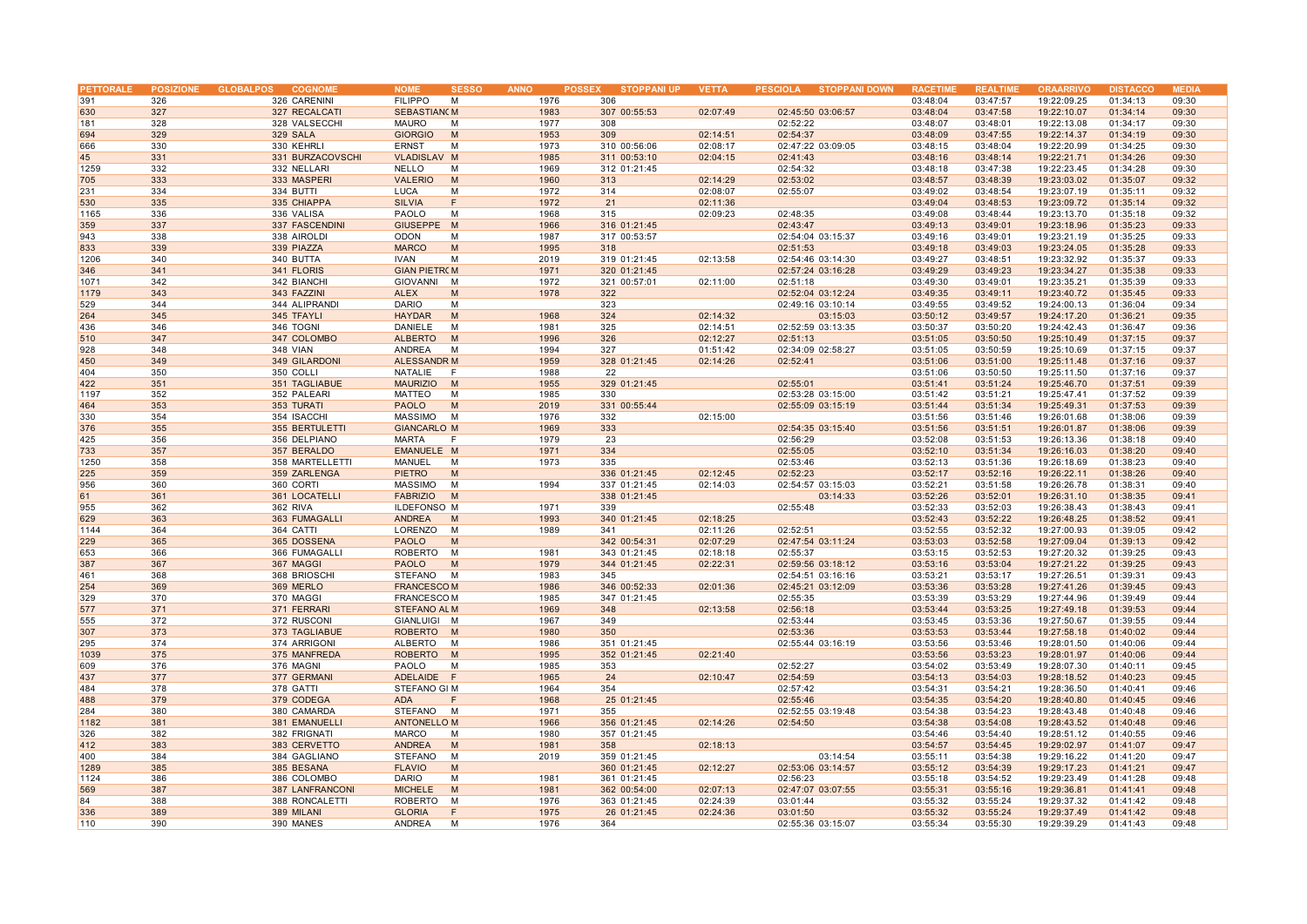| PETTORALE |            | POSIZIONE GLOBALPOS<br><b>COGNOME</b> | <b>NOME</b><br><b>SESSO</b>      | <b>ANNO</b> | <b>STOPPANI UP</b><br><b>POSSEX</b> | <b>VETTA</b> | <b>PESCIOLA</b><br><b>STOPPANI DOWN</b> | <b>RACETIME</b> | <b>REALTIME</b> | <b>ORAARRIVO</b>           | <b>DISTACCO</b> | <b>MEDIA</b>   |
|-----------|------------|---------------------------------------|----------------------------------|-------------|-------------------------------------|--------------|-----------------------------------------|-----------------|-----------------|----------------------------|-----------------|----------------|
| 1177      | 391        | 391 PONTI                             | <b>MASSIMILIAI M</b>             | 1973        | 365 01:21:45                        |              | 02:55:40                                | 03:55:34        | 03:55:11        | 19:29:39.91                | 01:41:44        | 09:48          |
| 236       | 392        | 392 CRUCIFERO                         | ANTONELLA F                      | 1969        | 27                                  |              | 02:58:26                                | 03:55:36        | 03:55:30        | 19:29:41.48                | 01:41:46        | 09:48          |
| 1103      | 393        | 393 VILLA                             | <b>ENRICO SEC M</b>              | 1970        | 366 01:21:45                        | 02:15:00     | 02:56:45 03:17:53                       | 03:55:37        | 03:55:13        | 19:29:42.95                | 01:41:47        | 09:49          |
| 1298      | 394        | 394 CASIRAGHI                         | <b>MARIO</b><br>M                |             | 367 01:21:45                        | 02:18:56     | 02:59:04                                | 03:55:47        | 03:55:23        | 19:29:52.15                | 01:41:56        | 09:49          |
| 365       | 395        | 395 VERDI                             | CHRISTIAN M                      | 1975        | 368 00:55:00                        | 02:08:41     | 02:55:42                                | 03:55:55        | 03:55:37        | 19:30:00.21                | 01:42:04        | 09:49          |
| 305       | 396        | 396 SCANDELLA                         | CLAUDIO<br>M                     | 1993        | 369 01:21:45                        | 02:15:30     | 02:53:35                                | 03:55:57        | 03:55:47        | 19:30:02.15                | 01:42:06        | 09:49          |
| 536       | 397        | 397 CATTANEO                          | <b>EMILIANO</b><br>M             | 1976        | 370 00:56:09                        |              | 02:48:48 03:11:18                       | 03:56:05        | 03:55:57        | 19:30:10.77                | 01:42:15        | 09:50          |
| 406       | 398        | 398 CORTI                             | ALESSIO<br>M                     | 1975        | 371 01:21:45                        | 02:18:25     |                                         | 03:56:06        | 03:55:55        | 19:30:11.90                | 01:42:16        | 09:50          |
| 362       | 399        | 399 CARPENTARI                        | <b>ALESSANDR M</b>               | 1994        | 372 01:21:45                        | 02:19:49     | 02:59:16                                | 03:56:16        | 03:56:02        | 19:30:22.09                | 01:42:26        | 09:50          |
| 356       | 400        | 400 MAGGI                             | <b>MICHELE</b><br>M              | 1991        | 373 01:21:45                        | 02:21:55     | 03:00:45                                | 03:56:27        | 03:56:11        | 19:30:32.30                | 01:42:36        | 09:51          |
| 382       | 401        | 401 GIUSSANI                          | <b>SIMONE</b><br>M               | 1987        | 374                                 | 02:21:03     |                                         | 03:56:30        | 03:56:05        | 19:30:35.65                | 01:42:40        | 09:51          |
| 1025      | 402        | 402 PASTORI                           | MATTEO<br>M                      | 1989        | 375                                 |              | 02:56:47                                | 03:56:39        | 03:56:10        | 19:30:44.29                | 01:42:48        | 09:51          |
| 1283      | 403        | 403 MARTINALLI                        | DOMENICO M                       | 1966        | 376 01:21:45                        |              | 02:56:20                                | 03:56:40        | 03:56:26        | 19:30:45.26                | 01:42:49        | 09:51          |
| 740       | 404        | 404 FRIGERIO                          | F<br><b>LISA</b>                 | 1978        | 28 01:21:45                         |              | 02:57:34                                | 03:56:40        | 03:56:26        | 19:30:46.01                | 01:42:50        | 09:51          |
| 377       | 405        | 405 MUOIO                             | <b>ALESSANDR M</b>               | 1976        | 377                                 | 02:19:44     |                                         | 03:56:44        | 03:56:31        | 19:30:49.39                | 01:42:54        | 09:51          |
| 1047      | 406        | 406 COMI                              | <b>ANDREA</b><br>M               | 1980        | 378 01:21:45                        | 02:11:36     | 02:52:30                                | 03:56:55        | 03:56:24        | 19:31:00.65                | 01:43:05        | 09:52          |
| 736       | 407        | 407 MOTTA                             | <b>MARIO</b><br>M                | 1972        | 379 01:21:45                        |              | 02:55:50                                | 03:57:08        | 03:56:46        | 19:31:13.22                | 01:43:17        | 09:52          |
| 159       | 408        | 408 TAMUSSIN                          | <b>ANTONIO</b><br>M              | 1973        | 380                                 | 02:20:16     | 03:01:21                                | 03:57:17        | 03:57:12        | 19:31:22.10                | 01:43:26        | 09:53          |
| 930       | 409        | 409 VIGANO                            | <b>SIMONE</b><br>M               | 1988        | 381 01:21:45                        |              | 02:58:44 03:19:55                       | 03:57:25        | 03:57:18        | 19:31:30.88                | 01:43:35        | 09:53          |
| 1002      | 410        | 410 CARZANIGA                         | <b>IVO</b><br>M                  | 1980        | 382 01:21:45                        | 02:21:06     | 02:59:19                                | 03:57:43        | 03:57:05        | 19:31:48.23                | 01:43:52        | 09:54          |
|           |            |                                       | F                                |             |                                     |              |                                         |                 |                 |                            |                 |                |
| 219       | 411<br>412 | 411 BARONE                            | <b>DANILA</b><br><b>FABRIZIO</b> | 1974        | 29 01:21:45                         |              | 02:58:01                                | 03:57:47        | 03:57:40        | 19:31:52.93<br>19:31:53.07 | 01:43:57        | 09:54<br>09:54 |
| 1205      |            | 412 MONTI                             | M                                |             | 383 01:21:45                        |              | 02:57:55 03:20:23                       | 03:57:47        | 03:57:16        |                            | 01:43:57        |                |
| 582       | 413        | 413 SCALFI                            | <b>FABIO</b><br>M<br>M           | 1983        | 384                                 | 02:19:29     | 02:59:08                                | 03:57:48        | 03:57:26        | 19:31:53.43                | 01:43:58        | 09:54          |
| 1219      | 414        | 414 BALBO                             | <b>MARIO</b><br>M                | 1969        | 385                                 | 02:08:07     | 02:55:11                                | 03:58:01        | 03:57:41        | 19:32:06.34                | 01:44:11        | 09:55          |
| 920       | 415        | 415 INNOCENTI                         | <b>ALDO</b>                      | 1968        | 386                                 |              | 02:57:31 03:20:23                       | 03:58:02        | 03:57:28        | 19:32:07.11                | 01:44:11        | 09:55          |
| 961       | 416        | 416 CASTELNUOVO                       | ANDREA<br>M                      | 1964        | 387 01:21:45                        |              | 02:57:32 03:19:39                       | 03:58:14        | 03:57:44        | 19:32:19.43                | 01:44:24        | 09:55          |
| 1238      | 417        | 417 RUFFONI                           | RAFFAELE M                       | 1971        | 388                                 |              | 02:57:26                                | 03:58:22        | 03:58:05        | 19:32:27.43                | 01:44:32        | 09:55          |
| 1075      | 418        | 418 INVERNIZZI                        | GIANLUCA M                       | 1974        | 389 01:21:45                        | 02:23:34     | 03:02:32                                | 03:58:23        | 03:57:59        | 19:32:28.52                | 01:44:33        | 09:55          |
| 357       | 419        | 419 PURITA                            | DOMENICO M                       | 1966        | 390 00:54:06                        | 02:10:44     | 02:57:28 03:22:00                       | 03:58:25        | 03:58:20        | 19:32:30.92                | 01:44:35        | 09:56          |
| 337       | 420        | 420 BAROZZI                           | STEFANO M                        | 1971        | 391 01:21:45                        | 02:18:13     |                                         | 03:58:31        | 03:58:24        | 19:32:36.85                | 01:44:41        | 09:56          |
| 310       | 421        | 421 MEINARDI                          | <b>FRANCESCOM</b>                | 1965        | 392 00:56:02                        |              |                                         | 03:58:35        | 03:58:24        | 19:32:40.10                | 01:44:44        | 09:56          |
| 561       | 422        | 422 CALIO                             | <b>ELENA</b><br>F                | 1975        | 30                                  |              | 02:59:22                                | 03:58:40        | 03:58:24        | 19:32:45.41                | 01:44:50        | 09:56          |
| 1105      | 423        | 423 MASSIRONI                         | <b>RICCARDO</b><br>M             | 1985        | 393                                 | 02:20:01     | 02:59:40                                | 03:58:49        | 03:58:19        | 19:32:54.63                | 01:44:59        | 09:57          |
| 1127      | 424        | 424 SALOMONI                          | DANIELE<br>M                     | 1975        | 394 01:21:45                        | 02:20:43     | 03:00:06                                | 03:58:57        | 03:58:21        | 19:33:02.54                | 01:45:07        | 09:57          |
| 369       | 425        | 425 CRIPPA                            | <b>ANDREA</b><br>M               | 1981        | 395 01:21:45                        | 02:20:57     | 02:59:59                                | 03:58:58        | 03:58:45        | 19:33:03.44                | 01:45:08        | 09:57          |
| 274       | 426        | 426 ROTA                              | <b>MARCO</b><br>M                | 1976        | 396                                 |              | 02:50:43                                | 03:59:06        | 03:59:00        | 19:33:11.19                | 01:45:15        | 09:57          |
| 135       | 427        | 427 PANZERI                           | <b>GUIDO</b><br>M                | 1980        | 397                                 | 02:19:11     |                                         | 03:59:10        | 03:59:03        | 19:33:15.70                | 01:45:20        | 09:57          |
| 925       | 428        | 428 ROSA                              | <b>MARIA</b><br>F                | 1975        | 31 01:21:45                         | 02:19:55     | 03:00:08                                | 03:59:24        | 03:59:09        | 19:33:29.92                | 01:45:34        | 09:58          |
| 929       | 429        | 429 LOSA                              | <b>MARIO</b><br>M                | 1976        | 398 01:21:45                        | 02:21:03     | 03:00:04 03:21:11                       | 03:59:26        | 03:59:12        | 19:33:31.23                | 01:45:35        | 09:58          |
| 726       | 430        | 430 SCIORTINO                         | ALESSANDR M                      | 1963        | 399                                 | 02:11:17     | 02:54:44                                | 03:59:31        | 03:59:06        | 19:33:36.26                | 01:45:40        | 09:58          |
| 967       | 431        | 431 CASTELNUOVO                       | <b>MARZIO</b><br>M               | 1973        | 400 01:21:45                        | 02:18:21     | 02:59:25                                | 03:59:42        | 03:59:31        | 19:33:47.17                | 01:45:51        | 09:59          |
| 303       | 432        | 432 CATTANEO                          | PAOLO<br>M                       | 1984        | 401                                 |              | 02:58:41                                | 03:59:46        | 03:59:29        | 19:33:51.26                | 01:45:55        | 09:59          |
| 616       | 433        | 433 VAGO                              | <b>ANDREA</b><br>M               | 1974        | 402 01:21:45                        | 02:25:17     | 03:02:27                                | 03:59:49        | 03:59:32        | 19:33:54.58                | 01:45:59        | 09:59          |
| 800       | 434        | 434 RONZONI                           | LUCA<br>M                        | 1983        | 403                                 |              | 02:57:25 03:22:06                       | 04:00:00        | 03:59:43        | 19:34:05.35                | 01:46:10        | 09:59          |
| 721       | 435        | 435 DE CAPITANI                       | <b>LUCIANO</b><br>M              | 1971        | 404 00:56:15                        | 02:08:26     | 02:52:47                                | 04:00:15        | 04:00:08        | 19:34:20.92                | 01:46:25        | 10:00          |
| 927       | 436        | 436 SPREAFICO                         | <b>GIACOMO</b><br>M              | 1989        | 405                                 | 02:23:59     | 03:04:14                                | 04:00:30        | 04:00:17        | 19:34:35.23                | 01:46:39        | 10:01          |
| 374       | 437        | 437 TENTORI                           | ANDREA<br>M                      | 1985        | 406                                 | 02:25:23     | 03:04:11                                | 04:00:53        | 04:00:42        | 19:34:58.62                | 01:47:03        | 10:02          |
| 339       | 438        | 438 SANTOSPIRITO                      | <b>GIANCARLO M</b>               | 2019        | 407 01:21:45                        |              | 02:54:55                                | 04:01:11        | 04:01:01        | 19:35:16.51                | 01:47:21        | 10:02          |
| 349       | 439        | 439 MANGISCH                          | ELEONORA F                       | 1974        | 32 01:21:45                         |              | 02:55:52 03:19:29                       | 04:01:18        | 04:01:07        | 19:35:23.30                | 01:47:27        | 10:03          |
| 917       | 440        | 440 CAROLI                            | NICOLÒ<br>M                      | 1991        | 408 01:21:45                        |              | 02:59:07                                | 04:01:30        | 04:01:17        | 19:35:35.79                | 01:47:40        | 10:03          |
| 314       | 441        | 441 CATTANEO                          | <b>GIOVANNI</b><br>M             | 1980        | 409 01:21:45                        | 02:21:55     | 03:01:57                                | 04:01:35        | 04:01:18        | 19:35:40.77                | 01:47:45        | 10:03          |
| 1244      | 442        | 442 PUSTERLA                          | <b>FULVIO</b><br>M               | 1970        | 410 01:21:45                        |              | 02:58:46                                | 04:01:38        | 04:01:21        | 19:35:43.86                | 01:47:48        | 10:04          |
| 875       | 443        | 443 CERUTI                            | ANGELINO M                       | 1971        | 411 01:21:45                        | 02:19:06     | 03:00:57 03:23:00                       | 04:01:38        | 04:01:21        | 19:35:44.00                | 01:47:48        | 10:04          |
| 467       | 444        | 444 QUADRIO                           | <b>MAURO</b><br>M                | 1959        | 412 01:21:45                        | 02:13:07     | 02:53:14 03:16:25                       | 04:01:47        | 04:01:29        | 19:35:52.19                | 01:47:56        | 10:04          |
| 702       | 445        | 445 LOZZA                             | PAOLO GIOVM                      | 1964        | 413                                 | 02:21:23     | 03:01:16                                | 04:01:49        | 04:01:41        | 19:35:54.14                | 01:47:58        | 10:04          |
| 614       | 446        | 446 CITTERIO                          | <b>MAURIZIO</b><br>M             | 1983        | 414                                 | 02:24:29     | 03:05:42                                | 04:02:14        | 04:01:54        | 19:36:19.95                | 01:48:24        | 10:05          |
| 287       | 447        | <b>447 SANGUINETI</b>                 | <b>CHARLIE</b><br>M              | 1974        | 415 01:21:45                        | 02:22:25     |                                         | 04:02:18        | 04:02:12        | 19:36:23.19                | 01:48:27        | 10:05          |
| 1148      | 448        | 448 DANTINO                           | <b>FRANCESCOM</b>                | 1981        | 416                                 | 02:24:39     | 03:05:57 03:27:09                       | 04:02:25        | 04:02:08        | 19:36:30.12                | 01:48:34        | 10:06          |
| 299       | 449        | 449 NORIS                             | <b>MARIO FRANM</b>               | 1968        | 417 00:56:55                        | 02:11:57     | 02:57:39                                | 04:02:39        | 04:02:31        | 19:36:44.40                | 01:48:49        | 10:06          |
| 486       | 450        | 450 CIPELLI                           | MASSIMO<br>M                     | 1970        | 418                                 |              | 02:52:49                                | 04:03:18        | 04:03:09        | 19:37:23.55                | 01:49:28        | 10:08          |
| 297       | 451        | 451 MAFFI                             | <b>SIMONE</b><br>M               | 2019        | 419                                 | 02:10:23     |                                         | 04:03:30        | 04:03:24        | 19:37:35.59                | 01:49:40        | 10:08          |
| 390       | 452        | 452 VANALLI                           | <b>FLAVIO</b><br>M               | 1983        | 420                                 |              | 03:02:20                                | 04:03:32        | 04:03:23        | 19:37:37.95                | 01:49:42        | 10:08          |
| 420       | 453        | 453 PIVA                              | <b>ANDREA</b><br>M               | 1983        | 421                                 | 02:18:21     | 03:01:10                                | 04:03:41        | 04:03:22        | 19:37:46.10                | 01:49:50        | 10:09          |
| 1270      | 454        | 454 PALENI                            | <b>UBALDO</b><br>M               | 1971        | 422                                 |              |                                         | 04:03:43        | 04:03:10        | 19:37:48.33                | 01:49:53        | 10:09          |
| 747       | 455        | 455 BRANDOLINI                        | <b>ANGELO</b><br>M               |             | 423 01:21:45                        | 02:18:25     | 03:02:16                                | 04:03:44        | 04:03:19        | 19:37:49.40                | 01:49:54        | 10:09          |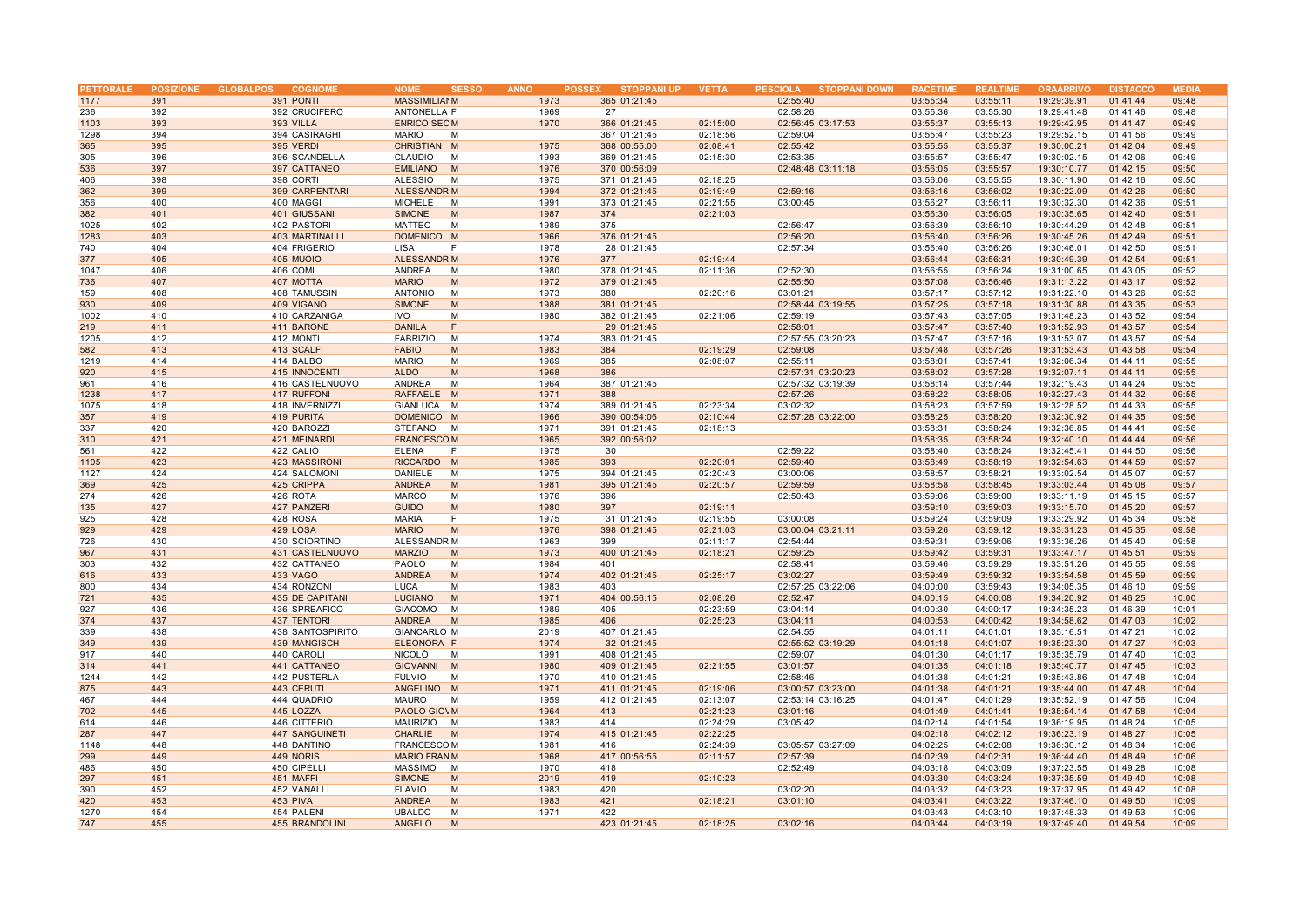| PETTORALE |     | POSIZIONE GLOBALPOS<br><b>COGNOME</b> | <b>NOME</b><br><b>SESSO</b> | <b>ANNO</b> | <b>STOPPANI UP</b><br><b>POSSEX</b> | <b>VETTA</b> | <b>STOPPANI DOWN</b><br><b>PESCIOLA</b> | <b>RACETIM</b> | <b>REALTIM</b> | <b>ORAARRIVO</b> | <b>DISTACCO</b> | <b>MEDIA</b> |
|-----------|-----|---------------------------------------|-----------------------------|-------------|-------------------------------------|--------------|-----------------------------------------|----------------|----------------|------------------|-----------------|--------------|
| 706       | 456 | 456 LANFRANCHI                        | <b>FRANCESCOM</b>           | 1959        | 424 01:21:45                        | 02:24:20     | 03:05:55                                | 04:03:50       | 04:03:31       | 19:37:56.04      | 01:50:00        | 10:09        |
| 402       | 457 | 457 MOSCHETTI                         | <b>PAOLO</b><br>M           | 2019        | 425                                 |              | 02:58:42                                | 04:03:55       | 04:03:40       | 19:38:00.36      | 01:50:05        | 10:09        |
|           |     |                                       |                             |             |                                     |              |                                         |                |                |                  |                 |              |
| 367       | 458 | 458 ZONCA                             | <b>NICCOLO</b><br>M         | 1997        | 426                                 | 02:19:14     | 03:06:26                                | 04:04:01       | 04:03:51       | 19:38:06.26      | 01:50:10        | 10:10        |
| 565       | 459 | 459 BONFANTI                          | <b>ANTONIO</b><br>M         | 1970        | 427                                 |              | 02:55:58 03:18:21                       | 04:04:01       | 04:03:37       | 19:38:06.65      | 01:50:11        | 10:10        |
| 997       | 460 | 460 LAVELLI                           | <b>NICOLA</b><br>M          | 1993        | 428                                 |              |                                         | 04:04:02       | 04:03:40       | 19:38:07.17      | 01:50:11        | 10:10        |
| 881       | 461 | 461 GIULIVI                           | <b>ARNALDO</b><br>M         | 1954        | 429 01:21:45                        | 02:20:54     | 03:00:31                                | 04:04:08       | 04:03:46       | 19:38:13.30      | 01:50:17        | 10:10        |
| 566       | 462 | 462 MAZZOLENI                         | GIANLUCA<br>M               | 1968        | 430 01:21:45                        | 02:20:33     | 03:02:02                                | 04:04:27       | 04:04:16       | 19:38:32.14      | 01:50:36        | 10:11        |
|           |     |                                       |                             |             |                                     |              |                                         |                |                |                  |                 |              |
| 514       | 463 | 463 RUSCONI                           | <b>STEFANO</b><br>M         | 1977        | 431                                 |              | 03:00:39                                | 04:04:34       | 04:04:20       | 19:38:39.90      | 01:50:44        | 10:11        |
| 1248      | 464 | 464 OGGIONI                           | PIERO<br>M                  | 1987        | 432 01:21:45                        | 02:21:29     | 03:01:00                                | 04:04:37       | 04:04:09       | 19:38:42.62      | 01:50:47        | 10:11        |
| 140       | 465 | 465 INVERNIZZ                         | GIUSEPPE M                  | 1960        | 433 01:21:45                        | 02:25:17     | 03:07:29                                | 04:04:57       | 04:04:50       | 19:39:02.32      | 01:51:07        | 10:12        |
| 1043      | 466 | 466 VASSENA                           | <b>EUGENIO</b><br>M         | 1971        | 434 01:21:45                        | 02:21:03     | 03:00:01                                | 04:04:57       | 04:04:39       | 19:39:02.59      | 01:51:07        | 10:12        |
| 355       | 467 | 467 ESPOSITO                          | <b>ROBERTO</b><br>M         | 1971        | 435 01:21:45                        | 02:23:46     | 03:03:41                                | 04:04:59       | 04:04:51       | 19:39:04.16      | 01:51:08        | 10:12        |
|           |     |                                       |                             |             |                                     |              |                                         |                |                |                  |                 |              |
| 112       | 468 | 468 ROSSI                             | PIETRO<br>M                 | 1992        | 436 01:21:45                        |              | 02:58:31                                | 04:05:02       | 04:04:54       | 19:39:07.64      | 01:51:12        | 10:12        |
| 646       | 469 | 469 RAVEGLIA                          | <b>FEDERICO</b><br>M        | 1988        | 437 01:21:45                        | 02:22:02     | 03:00:41                                | 04:05:28       | 04:05:12       | 19:39:33.82      | 01:51:38        | 10:13        |
| 1201      | 470 | 470 ROSSATO                           | PIETRO<br>M                 | 1988        | 438 01:21:45                        | 02:22:31     | 03:03:04                                | 04:05:31       | 04:04:55       | 19:39:36.96      | 01:51:41        | 10:13        |
| 116       | 471 | 471 BUTTI                             | <b>RENATO</b><br>M          | 1955        | 439                                 |              |                                         | 04:05:43       | 04:05:38       | 19:39:48.71      | 01:51:53        | 10:14        |
| 1186      | 472 | 472 MONTI                             | <b>FABRIZIO</b><br>M        | 1990        | 440                                 |              | 03:06:03                                | 04:06:10       | 04:05:47       | 19:40:15.64      | 01:52:20        | 10:15        |
|           | 473 | 473 BURINI                            | <b>ANDREA</b><br>M          | 1992        | 441 01:21:45                        | 02:20:48     | 03:02:24                                | 04:06:31       | 04:06:00       | 19:40:36.40      | 01:52:41        | 10:16        |
| 1153      |     |                                       |                             |             |                                     |              |                                         |                |                |                  |                 |              |
| 556       | 474 | 474 SACCHI                            | <b>MARCO</b><br>M           | 1971        | 442 01:21:45                        | 02:24:45     | 03:07:32                                | 04:06:52       | 04:06:32       | 19:40:57.47      | 01:53:02        | 10:17        |
| 1190      | 475 | 475 VALSECCHI                         | <b>DANIELE</b><br>M         | 1967        | 443 01:21:45                        | 02:20:40     | 03:02:36 03:24:55                       | 04:06:56       | 04:06:26       | 19:41:01.82      | 01:53:06        | 10:17        |
| 1175      | 476 | 476 BELOTTI                           | <b>MIRKO</b><br>M           | 1990        | 444 01:21:45                        | 02:24:20     | 03:06:09 03:29:17                       | 04:06:58       | 04:06:21       | 19:41:03.50      | 01:53:08        | 10:17        |
| 751       | 477 | 477 GUIDETTI                          | <b>MAURIZIO</b><br>M        |             | 445 01:21:45                        | 02:21:52     | 03:02:29 03:25:10                       | 04:07:00       | 04:06:44       | 19:41:05.90      | 01:53:10        | 10:17        |
| 106       | 478 | 478 MELESI                            | BATTTISTA M                 | 1986        | 446 01:21:45                        |              | 02:44:07                                | 04:07:02       | 04:07:00       | 19:41:07.72      | 01:53:12        | 10:17        |
|           |     |                                       |                             |             |                                     |              |                                         |                |                |                  |                 |              |
| 480       | 479 | 479 SPINELLI                          | <b>MARIO MICHI M</b>        | 1960        | 447 00:56:18                        |              | 02:56:27                                | 04:07:08       | 04:06:54       | 19:41:13.16      | 01:53:17        | 10:17        |
| 1269      | 480 | 480 BERTOLA                           | <b>DAVIDE</b><br>M          | 1971        | 448 01:21:45                        | 02:24:42     | 03:07:53 03:29:05                       | 04:07:11       | 04:06:51       | 19:41:16.76      | 01:53:21        | 10:17        |
| 745       | 481 | 481 RADAELLI                          | PIER PAOLO M                | 1982        | 449 01:21:45                        | 02:22:18     |                                         | 04:07:37       | 04:07:19       | 19:41:42.36      | 01:53:47        | 10:19        |
| 731       | 482 | 482 DE FAZIO                          | GIANLUCA M                  | 1972        | 450 01:21:45                        | 02:24:32     | 03:07:11                                | 04:07:48       | 04:07:31       | 19:41:53.78      | 01:53:58        | 10:19        |
| 38        | 483 | 483 RUSCONI                           | <b>MARCO</b><br>M           | 1964        | 451 00:56:55                        | 02:08:51     | 02:47:37                                | 04:07:50       | 04:07:49       | 19:41:55.31      | 01:53:59        | 10:19        |
| 542       | 484 | 484 BUTTI                             | <b>IVANO</b><br>M           | 1968        | 452                                 | 02:20:20     | 03:01:55                                | 04:07:53       | 04:07:30       | 19:41:58.50      | 01:54:03        | 10:19        |
|           |     |                                       |                             |             |                                     |              |                                         |                |                |                  |                 |              |
| 563       | 485 | 485 DELL'UTRI                         | MARCELLA F                  | 1972        | 33 01:21:45                         | 02:22:44     |                                         | 04:07:55       | 04:07:41       | 19:42:00.59      | 01:54:05        | 10:19        |
| 394       | 486 | 486 CASTELLI                          | <b>GEROLAMO M</b>           | 1950        | 453                                 | 02:11:09     | 02:56:32                                | 04:07:56       | 04:07:46       | 19:42:01.23      | 01:54:05        | 10:19        |
| 473       | 487 | 487 BONFANTI                          | <b>LUCIANO</b><br>M         | 1961        | 454 01:21:45                        | 02:21:19     | 03:05:11 03:27:51                       | 04:07:56       | 04:07:38       | 19:42:01.81      | 01:54:06        | 10:19        |
| 678       | 488 | 488 PAGANO                            | <b>GIOVANNI</b><br>M        | 1990        | 455 00:55:47                        |              | 03:01:06                                | 04:08:11       | 04:08:01       | 19:42:16.82      | 01:54:21        | 10:20        |
| 570       | 489 | 489 CASTELLI                          | <b>STEFANO</b><br>M         | 1982        | 456 00:56:24                        | 02:08:51     | 02:50:18                                | 04:08:13       | 04:07:57       | 19:42:18.83      | 01:54:23        | 10:20        |
| 896       | 490 | 490 ZULLATO                           | <b>IVANO</b><br>M           | 1973        | 457                                 | 02:26:53     | 03:07:47                                | 04:08:18       | 04:08:14       | 19:42:24.06      | 01:54:28        | 10:20        |
|           |     |                                       |                             |             |                                     |              |                                         |                |                |                  |                 |              |
| 282       | 491 | 491 RUSCONI                           | <b>ANDREA</b><br>M          | 1997        | 458 01:21:45                        | 02:32:23     | 03:12:11                                | 04:08:33       | 04:08:21       | 19:42:38.42      | 01:54:43        | 10:21        |
| 331       | 492 | 492 GIANOLA                           | <b>ELISA</b><br>F           | 1997        | 34                                  | 02:30:59     | 03:09:23 03:27:54                       | 04:08:43       | 04:08:34       | 19:42:49.01      | 01:54:53        | 10:21        |
| 167       | 493 | 493 PANZERI                           | <b>DIEGO</b><br>M           | 1987        | 459 01:21:45                        | 02:27:03     | 03:06:07                                | 04:08:50       | 04:08:48       | 19:42:56.00      | 01:55:00        | 10:22        |
| 383       | 494 | 494 CORTI                             | PAOLO<br>M                  | 1979        | 460 01:21:45                        | 02:18:59     | 03:04:37                                | 04:08:55       | 04:08:41       | 19:43:00.65      | 01:55:05        | 10:22        |
| 502       | 495 | 495 DE CARIA                          | <b>FRANCESCOM</b>           | 1970        | 461                                 | 02:24:59     | 03:07:57                                | 04:09:04       | 04:08:55       | 19:43:10.02      | 01:55:14        | 10:22        |
| 804       | 496 | 496 ASERO                             | <b>MIRKO</b><br>M           | 1994        | 462                                 | 02:21:13     | 03:07:30 03:30:17                       | 04:09:06       | 04:08:42       | 19:43:11.56      | 01:55:16        | 10:22        |
|           |     |                                       |                             |             |                                     |              |                                         |                |                |                  |                 |              |
| 818       | 497 | 497 MARTINATO                         | <b>KATIA</b><br>F           | 1983        | 35 01:21:45                         | 02:28:31     | 03:10:45                                | 04:09:08       | 04:08:39       | 19:43:13.16      | 01:55:17        | 10:22        |
| 1006      | 498 | 498 PULELLA                           | GIUSEPPE F M                | 1995        | 463 01:21:45                        | 02:20:57     | 03:04:53                                | 04:09:28       | 04:09:14       | 19:43:33.76      | 01:55:38        | 10:23        |
| 648       | 499 | 499 BREMBILLA                         | ANDREA<br>M                 | 1993        | 464 01:21:45                        | 02:21:40     |                                         | 04:09:31       | 04:09:18       | 19:43:36.60      | 01:55:41        | 10:23        |
| 606       | 500 | 500 PANZERI                           | MATTIA<br>M                 | 1981        | 465 01:21:45                        | 02:28:53     |                                         | 04:09:45       | 04:09:25       | 19:43:50.58      | 01:55:55        | 10:24        |
| 487       | 501 | 501 LENTINI                           | <b>ROBERTO</b><br>M         | 1970        | 466 01:21:45                        | 02:18:47     | 03:00:43                                | 04:09:50       | 04:09:41       | 19:43:56.09      | 01:56:00        | 10:24        |
| 494       | 502 | 502 TIRONI                            | <b>LUCA</b><br>M            | 1984        | 467 01:21:45                        | 02:21:49     | 03:06:30 03:30:02                       | 04:10:16       | 04:10:00       | 19:44:22.03      | 01:56:26        | 10:25        |
|           |     |                                       |                             |             |                                     |              |                                         |                |                |                  |                 |              |
| 537       | 503 | <b>503 NOIA</b>                       | <b>ENRICO</b><br>M          | 1993        | 468 01:21:45                        |              | 02:58:16                                | 04:10:26       | 04:10:02       | 19:44:31.13      | 01:56:35        | 10:26        |
| 342       | 504 | 504 BOLIS                             | GIOSUÈ<br>M                 | 1955        | 469 01:21:45                        | 02:23:49     | 03:06:52 03:31:22                       | 04:10:27       | 04:10:17       | 19:44:32.85      | 01:56:37        | 10:26        |
| 1210      | 505 | 505 GALLI                             | <b>ALESSANDR M</b>          | 1988        | 470                                 | 02:25:42     | 03:06:23                                | 04:10:29       | 04:10:21       | 19:44:34.53      | 01:56:39        | 10:26        |
| 435       | 506 | 506 TARZI                             | GIANLUIGI M                 | 1965        | 471 01:21:45                        | 02:20:40     | 03:06:24                                | 04:10:33       | 04:10:21       | 19:44:38.20      | 01:56:42        | 10:26        |
| 679       | 507 | 507 INGLESI                           | <b>PAOLO AUROM</b>          | 1981        | 472 01:21:45                        | 02:25:55     | 03:06:39                                | 04:10:38       | 04:10:17       | 19:44:43.51      | 01:56:48        | 10:26        |
| 655       | 508 | 508 SANTAGOSTINI                      | LUCA<br>M                   | 1992        | 473                                 |              | 03:26:01                                | 04:10:44       | 04:10:25       | 19:44:49.27      | 01:56:53        | 10:26        |
|           |     |                                       |                             |             |                                     |              |                                         |                |                |                  |                 |              |
| 634       | 509 | 509 RIBEIRO DE OLIVEIRA               | <b>FABIOLA</b><br>F         | 1980        | 36 01:21:45                         | 02:26:31     | 03:10:28 03:35:30                       | 04:11:04       | 04:10:39       | 19:45:09.64      | 01:57:14        | 10:27        |
| 1223      | 510 | 510 PIZZAGALLI                        | <b>FRANCESCOM</b>           | 1986        | 474 01:21:45                        | 02:26:11     | 03:10:01                                | 04:11:23       | 04:10:45       | 19:45:28.91      | 01:57:33        | 10:28        |
| 788       | 511 | 511 SCOLA                             | <b>ALFREDO</b><br>M         | 1963        | 475                                 |              | 03:03:30                                | 04:11:32       | 04:11:05       | 19:45:37.32      | 01:57:42        | 10:28        |
| 368       | 512 | 512 BIFFI                             | <b>IVANO</b><br>M           | 1972        | 476 01:21:45                        |              |                                         | 04:11:35       | 04:11:23       | 19:45:40.24      | 01:57:44        | 10:28        |
| 410       | 513 | 513 VERGANI                           | ERALDO<br>M                 | 1963        | 477                                 | 02:21:13     | 03:03:52                                | 04:11:41       | 04:11:29       | 19:45:46.27      | 01:57:50        | 10:29        |
| 541       | 514 | 514 BIFFI                             | <b>GIOVANNI C/M</b>         | 1950        | 478 01:21:45                        | 02:30:37     | 03:34:42                                | 04:12:02       | 04:11:41       | 19:46:07.67      | 01:58:12        | 10:30        |
|           |     |                                       |                             |             |                                     |              |                                         |                |                |                  |                 |              |
| 714       | 515 | 515 BUTTI                             | <b>EMILIO</b><br>M          | 1977        | 479 01:21:45                        | 02:29:52     | 03:12:24                                | 04:12:02       | 04:11:39       | 19:46:07.99      | 01:58:12        | 10:30        |
| 1078      | 516 | 516 AGOSTINI                          | <b>GIORGIO</b><br>M         | 1980        | 480                                 | 02:19:58     | 03:00:21 03:21:35                       | 04:12:06       | 04:11:50       | 19:46:12.02      | 01:58:16        | 10:30        |
| 701       | 517 | 517 POLVARA                           | <b>LUCA</b><br>M            | 1969        | 481                                 | 02:22:28     | 03:06:33                                | 04:12:16       | 04:11:56       | 19:46:21.99      | 01:58:26        | 10:30        |
| 669       | 518 | 518 RECALCATI                         | <b>MARIO NICOI M</b>        | 1961        | 482 01:21:45                        | 02:26:04     | 03:10:20 03:34:36                       | 04:12:31       | 04:12:08       | 19:46:36.15      | 01:58:40        | 10:31        |
| 164       | 519 | 519 MAFFEIS                           | ANDREA<br>M                 | 1982        | 483                                 | 02:08:04     | 02:53:32                                | 04:12:31       | 04:12:26       | 19:46:36.16      | 01:58:40        | 10:31        |
| 443       | 520 | 520 BORZOMI'                          | <b>NICOLA</b><br>M          | 1972        | 484 00:54:31                        | 02:04:54     | 02:56:12 03:26:31                       | 04:12:41       | 04:12:33       | 19:46:46.30      | 01:58:50        | 10:31        |
|           |     |                                       |                             |             |                                     |              |                                         |                |                |                  |                 |              |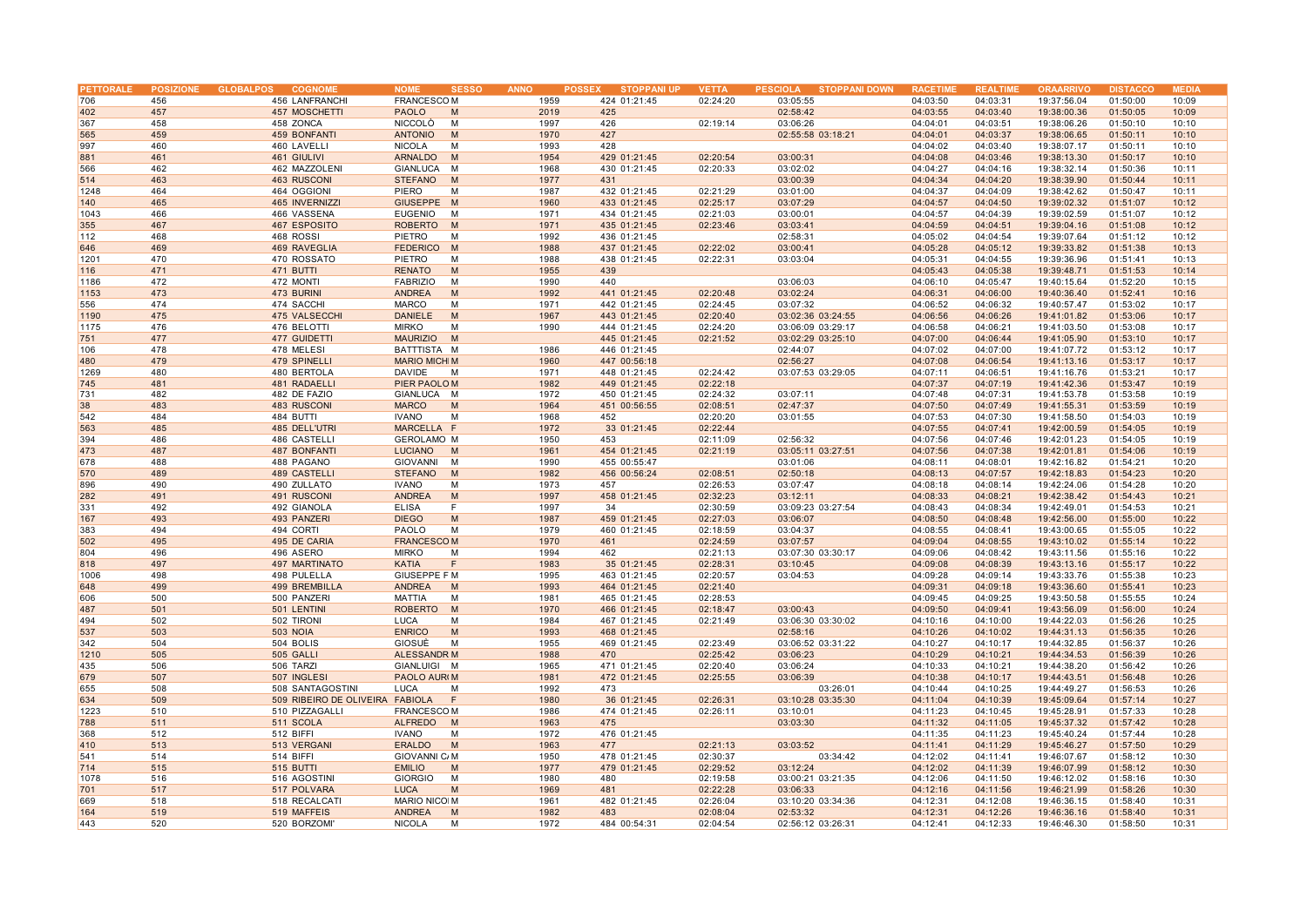| PETTORALE |     | POSIZIONE GLOBALPOS<br><b>COGNOME</b> | <b>NOME</b><br><b>SESSO</b> | <b>ANNO</b> | <b>STOPPANI UP</b><br><b>POSSEX</b> | <b>VETTA</b> | <b>PESCIOLA</b><br><b>STOPPANI DOWN</b> | <b>RACETIME</b> | <b>REALTIME</b> | <b>ORAARRIVO</b> | <b>DISTACCO</b> | <b>MEDIA</b> |
|-----------|-----|---------------------------------------|-----------------------------|-------------|-------------------------------------|--------------|-----------------------------------------|-----------------|-----------------|------------------|-----------------|--------------|
| 658       | 521 | 521 LUCCI                             | RAFFAELE M                  | 1977        | 485 01:21:45                        | 02:26:50     | 03:09:02                                | 04:12:49        | 04:12:24        | 19:46:54.31      | 01:58:58        | 10:32        |
| 1276      | 522 | 522 COLOMBI                           | <b>MATTIA</b><br>M          | 1993        | 486 00:53:06                        | 02:38:07     |                                         | 04:12:50        | 04:12:40        | 19:46:55.29      | 01:58:59        | 10:32        |
| 600       | 523 | 523 APPIANI                           | <b>GAETANO</b><br>M         | 1969        | 487                                 | 02:23:08     | 03:05:59                                | 04:12:59        | 04:12:41        | 19:47:05.09      | 01:59:09        | 10:32        |
|           |     |                                       |                             |             |                                     |              |                                         |                 |                 |                  |                 |              |
| 294       | 524 | 524 TRAPANI                           | <b>LUCA</b><br>M            | 1982        | 488 01:21:45                        | 02:23:17     | 03:27:46                                | 04:13:31        | 04:13:19        | 19:47:36.40      | 01:59:41        | 10:33        |
| 1062      | 525 | 525 RIPAMONTI                         | <b>ROBERTO</b><br>M         | 1994        | 489 01:21:45                        | 02:18:47     | 03:00:19 03:23:27                       | 04:13:32        | 04:13:07        | 19:47:37.10      | 01:59:41        | 10:33        |
| 852       | 526 | 526 MONTANELLI                        | ANDREA<br>M                 | 2019        | 490 01:21:45                        | 02:26:43     | 03:08:05                                | 04:13:33        | 04:13:10        | 19:47:38.77      | 01:59:43        | 10:33        |
| 545       | 527 | 527 CORTI                             | <b>DANIELE</b><br>M         | 1979        | 491 01:21:45                        | 02:33:09     | 03:13:56                                | 04:13:37        | 04:13:14        | 19:47:42.84      | 01:59:47        | 10:34        |
| 444       | 528 | 528 BORMOLINI                         | <b>FAUSTO</b><br>M          | 1967        | 492 01:21:45                        | 02:18:40     | 03:01:38                                | 04:13:39        | 04:13:21        | 19:47:44.30      | 01:59:48        | 10:34        |
| 763       | 529 | 529 AMADINI                           | <b>EMILIA</b><br>F          | 1967        | 37                                  | 02:30:40     | 03:36:43                                | 04:13:39        | 04:13:13        | 19:47:44.37      | 01:59:49        | 10:34        |
| 283       | 530 | 530 MOLGORA                           | <b>MICHELE</b><br>M         | 1998        | 493 01:21:45                        | 02:31:36     | 03:12:36                                | 04:13:39        | 04:13:26        | 19:47:44.81      | 01:59:49        | 10:34        |
| 370       | 531 | <b>531 LOSA</b>                       | <b>VALTER</b><br>M          | 1957        | 494 01:21:45                        | 02:29:46     | 03:12:18 03:34:57                       | 04:13:42        | 04:13:35        | 19:47:47.96      | 01:59:52        | 10:34        |
| 568       | 532 | 532 SPREAFICO                         | PAOLO<br>M                  | 1988        | 495 01:21:45                        | 02:27:23     | 03:09:07                                | 04:13:51        | 04:13:28        | 19:47:56.64      | 02:00:01        | 10:34        |
| 638       | 533 | 533 COLOMBO                           | <b>ANDREA</b><br>M          | 2019        | 496                                 | 02:19:49     | 03:02:11                                | 04:13:54        | 04:13:37        | 19:47:59.44      | 02:00:04        | 10:34        |
| 302       | 534 | 534 SACCHI                            | <b>MASSIMO</b><br>M         | 1967        | 497 01:21:45                        | 02:31:08     |                                         | 04:13:55        | 04:13:45        | 19:48:00.98      | 02:00:05        | 10:34        |
| 1187      | 535 | 535 TREMOLADA                         | <b>STEFANO</b><br>M         | 1975        | 498 01:21:45                        | 02:24:10     | 03:08:03                                | 04:13:56        | 04:13:19        | 19:48:01.46      | 02:00:06        | 10:34        |
|           | 536 |                                       |                             |             |                                     |              |                                         |                 | 04:13:32        | 19:48:01.51      |                 |              |
| 1225      |     | 536 CASTELLI                          | <b>GIORGIO</b><br>M         | 1970        | 499 01:21:45                        | 02:27:09     |                                         | 04:13:56        |                 |                  | 02:00:06        | 10:34        |
| 434       | 537 | 537 ANZANO                            | <b>MATTIA</b><br>M          | 1986        | 500                                 |              |                                         | 04:14:09        | 04:13:59        | 19:48:14.19      | 02:00:18        | 10:35        |
| 1151      | 538 | 538 CALDIROLA                         | LORENZO<br>M                | 1989        | 501 00:56:27                        | 02:21:35     | 03:02:38                                | 04:14:09        | 04:14:02        | 19:48:14.36      | 02:00:19        | 10:35        |
| 1166      | 539 | 539 RAVASIO                           | <b>JVAN</b><br>M            | 1981        | 502                                 | 02:21:10     | 03:04:07 03:26:54                       | 04:14:19        | 04:13:53        | 19:48:24.53      | 02:00:29        | 10:35        |
| 372       | 540 | 540 MAZZOLENI                         | <b>MASSIMO</b><br>M         | 1968        | 503 00:54:28                        | 02:01:52     | 02:40:37                                | 04:14:24        | 04:14:21        | 19:48:29.89      | 02:00:34        | 10:35        |
| 676       | 541 | <b>541 RIVA</b>                       | <b>ITALO</b><br>M           | 1960        | 504                                 | 02:20:33     | 03:05:45                                | 04:14:37        | 04:14:19        | 19:48:42.56      | 02:00:47        | 10:36        |
| 592       | 542 | 542 VALNEGRI                          | <b>NICOLA</b><br>M          | 1978        | 505 01:21:45                        | 02:31:11     | 03:13:41                                | 04:14:37        | 04:14:18        | 19:48:43.00      | 02:00:47        | 10:36        |
| 952       | 543 | 543 CANOVA                            | <b>LUCA</b><br>M            | 1974        | 506                                 | 02:26:28     | 03:09:18                                | 04:14:49        | 04:14:20        | 19:48:54.76      | 02:00:59        | 10:37        |
| 971       | 544 | 544 PERUCCHINI                        | LUCIANO<br>M                | 1966        | 507                                 | 02:26:01     | 03:09:03                                | 04:14:53        | 04:14:22        | 19:48:58.19      | 02:01:02        | 10:37        |
| 428       | 545 | <b>545 LOSA</b>                       | <b>RICCARDO</b><br>M        | 1963        | 508 01:21:45                        | 02:29:35     |                                         | 04:15:01        | 04:14:49        | 19:49:06.68      | 02:01:11        | 10:37        |
| 1116      | 546 | 546 BARONE                            | <b>STEFANO</b><br>M         | 1973        | 509 01:21:45                        | 02:24:36     | 03:08:09                                | 04:15:02        | 04:14:43        | 19:49:07.70      | 02:01:12        | 10:37        |
| 544       | 547 | 547 CASTELLI                          | <b>ALBERTO</b><br>M         | 1978        | 510 01:21:45                        | 02:21:35     | 03:06:05                                | 04:15:02        | 04:14:48        | 19:49:08.02      | 02:01:12        | 10:37        |
| 431       | 548 | 548 VERONELLI                         | PAOLO<br>M                  | 1963        | 511 01:21:45                        | 02:22:08     |                                         | 04:15:15        | 04:15:08        | 19:49:20.90      | 02:01:25        | 10:38        |
|           |     |                                       |                             |             |                                     |              |                                         |                 |                 |                  |                 |              |
| 1038      | 549 | 549 FUSCO                             | <b>ANTONIO</b><br>M         | 1971        | 512 01:21:45                        | 02:24:10     | 03:07:49                                | 04:15:21        | 04:14:48        | 19:49:27.01      | 02:01:31        | 10:38        |
| 1254      | 550 | 550 FUSER                             | <b>MAURIZIO</b><br>M        | 1968        | 513 01:21:45                        | 02:27:09     | 03:11:57                                | 04:15:26        | 04:15:07        | 19:49:32.01      | 02:01:36        | 10:38        |
| 797       | 551 | 551 TORRISI                           | <b>ROSARIO</b><br>M         | 1966        | 514 01:21:45                        | 02:25:55     | 03:13:22                                | 04:15:32        | 04:15:06        | 19:49:37.87      | 02:01:42        | 10:38        |
| 344       | 552 | 552 MOSCA                             | <b>MARCO</b><br>M           | 1975        | 515 01:21:45                        | 02:27:13     |                                         | 04:15:37        | 04:15:21        | 19:49:42.17      | 02:01:46        | 10:39        |
| 1285      | 553 | 553 FRIGERIO                          | GIUSEPPE M                  |             | 516                                 | 02:31:54     | 03:15:24 03:38:35                       | 04:15:39        | 04:15:28        | 19:49:44.35      | 02:01:49        | 10:39        |
| 258       | 554 | 554 RUSCONI                           | ANDREA<br>M                 | 1990        | 517 01:21:45                        | 02:28:50     | 03:11:55                                | 04:15:44        | 04:15:24        | 19:49:49.63      | 02:01:54        | 10:39        |
| 791       | 555 | 555 BEIJER                            | <b>ANNELIES</b><br>- F      | 1980        | 38 01:21:45                         | 02:24:23     | 03:07:38 03:34:23                       | 04:15:51        | 04:15:39        | 19:49:56.32      | 02:02:01        | 10:39        |
| 906       | 556 | 556 DE PAOLA                          | <b>ROBERTO</b><br>M         | 1990        | 518 01:21:45                        | 02:21:26     |                                         | 04:15:58        | 04:15:29        | 19:50:03.18      | 02:02:07        | 10:39        |
| 492       | 557 | <b>557 BUSI</b>                       | <b>PAOLO</b><br>M           | 1961        | 519                                 |              | 03:05:53                                | 04:15:58        | 04:15:43        | 19:50:03.30      | 02:02:07        | 10:39        |
| 1137      | 558 | <b>558 SALA</b>                       | <b>ALFONSO</b><br>M         | 1964        | 520 01:21:45                        | 02:32:19     | 03:14:55                                | 04:16:04        | 04:15:38        | 19:50:10.07      | 02:02:14        | 10:40        |
| 567       | 559 | 559 TARABINI                          | <b>MARCO</b><br>M           | 1978        | 521 01:21:45                        | 02:33:25     | 03:16:01                                | 04:16:05        | 04:15:49        | 19:50:10.99      | 02:02:15        | 10:40        |
| 620       | 560 | 560 FUMAGALLI                         | ANGELO<br>M                 | 1961        | 522 01:21:45                        | 02:26:46     | 03:12:06                                | 04:16:10        | 04:15:54        | 19:50:15.27      | 02:02:19        | 10:40        |
| 117       | 561 | 561 ALFIERI                           | <b>NICOLA LUICM</b>         | 1967        | 523 00:54:42                        | 02:02:26     | 03:05:41                                | 04:16:14        | 04:16:08        | 19:50:19.46      | 02:02:24        | 10:40        |
| 1005      | 562 | 562 BIFFI                             | <b>STEFANO</b><br>M         | 1973        | 524 01:21:45                        | 02:33:40     |                                         | 04:16:22        | 04:15:58        | 19:50:27.85      | 02:02:32        | 10:40        |
| 806       | 563 | 563 RONZONI                           | <b>MARCO</b><br>M           | 1980        | 525 01:21:45                        | 02:26:24     |                                         | 04:16:28        | 04:16:13        | 19:50:33.66      | 02:02:38        | 10:41        |
|           |     |                                       |                             |             |                                     |              |                                         |                 |                 |                  |                 |              |
| 739       | 564 | 564 MEZZACAPO                         | ANTONIO<br>M                | 1981        | 526 01:21:45                        | 02:26:43     | 03:11:24                                | 04:16:33        | 04:16:03        | 19:50:38.29      | 02:02:42        | 10:41        |
| 1074      | 565 | 565 GADOSA                            | <b>ANTONIO</b><br>M         | 1972        | 527 01:21:45                        | 02:26:40     | 03:11:59 03:36:31                       | 04:16:37        | 04:16:20        | 19:50:42.79      | 02:02:47        | 10:41        |
| 508       | 566 | 566 GALLINARI                         | VALERIA<br>F                | 1983        | 39 01:21:45                         | 02:27:23     | 03:12:13 03:36:43                       | 04:16:39        | 04:16:22        | 19:50:44.20      | 02:02:48        | 10:41        |
| 558       | 567 | 567 VALSECCHI                         | <b>LAURA</b><br>F           | 1970        | 40                                  | 02:33:48     | 03:17:14                                | 04:16:40        | 04:16:21        | 19:50:45.82      | 02:02:50        | 10:41        |
| 1041      | 568 | 568 RECALCATI                         | <b>BARNABA</b><br>M         | 1981        | 528 01:21:45                        | 02:20:51     | 03:07:39                                | 04:16:42        | 04:16:26        | 19:50:48.02      | 02:02:52        | 10:41        |
| 824       | 569 | 569 FERRARIO                          | GIOVANNI M                  | 1969        | 529                                 | 02:22:38     | 03:30:58                                | 04:16:55        | 04:16:23        | 19:51:01.06      | 02:03:05        | 10:42        |
| 756       | 570 | 570 CURIONI                           | <b>GIANCARLO M</b>          | 1960        | 530 01:21:45                        | 02:37:33     | 03:18:27                                | 04:16:57        | 04:16:20        | 19:51:02.82      | 02:03:07        | 10:42        |
| 1132      | 571 | 571 CERIANI                           | <b>MAURIZIO</b><br>M        | 1971        | 531 01:21:45                        | 02:32:04     | 03:15:59                                | 04:17:03        | 04:16:41        | 19:51:08.66      | 02:03:13        | 10:42        |
| 397       | 572 | 572 ZILIOTTO                          | PIETRO<br>M                 | 1982        | 532 01:21:45                        | 02:22:38     | 03:07:41                                | 04:17:04        | 04:16:51        | 19:51:09.96      | 02:03:14        | 10:42        |
| 1233      | 573 | 573 PIA                               | <b>ANTONIO</b><br>M         | 1977        | 533 01:21:45                        | 02:35:13     |                                         | 04:17:06        | 04:16:35        | 19:51:11.49      | 02:03:16        | 10:42        |
| 949       | 574 | 574 SACCHI                            | CARLO<br>M                  | 1967        | 534 01:21:45                        | 02:35:13     | 03:18:57                                | 04:17:06        | 04:16:36        | 19:51:11.54      | 02:03:16        | 10:42        |
| 1300      | 575 | 575 COSTANTINO                        | <b>LUCA</b><br>M            | 1992        | 535                                 | 02:26:01     |                                         | 04:17:06        | 04:16:48        | 19:51:11.68      | 02:03:16        | 10:42        |
| 999       | 576 | 576 DELIGIOS                          | <b>GIORGIO</b><br>M         | 1966        | 536                                 | 02:31:51     |                                         | 04:17:12        | 04:17:04        | 19:51:18.00      | 02:03:22        | 10:43        |
|           |     |                                       |                             |             |                                     |              |                                         |                 |                 |                  |                 |              |
| 1083      | 577 | 577 CAGGIANO                          | <b>STEFANO</b><br>M         | 1975        | 537                                 |              |                                         | 04:17:17        | 04:17:01        | 19:51:23.03      | 02:03:27        | 10:43        |
| 1086      | 578 | 578 ANGARONI                          | <b>ENRICO</b><br>M          | 1993        | 538 01:21:45                        | 02:24:20     | 03:08:54                                | 04:17:23        | 04:17:12        | 19:51:28.56      | 02:03:33        | 10:43        |
| 619       | 579 | 579 VANOSSI                           | <b>MASSIMO</b><br>M         | 1969        | 539 01:21:45                        | 02:29:29     |                                         | 04:17:27        | 04:17:06        | 19:51:32.32      | 02:03:37        | 10:43        |
| 735       | 580 | 580 BRUSADELLI                        | GIUSEPPE M                  | 1967        | 540 01:21:45                        | 02:28:46     |                                         | 04:17:41        | 04:17:23        | 19:51:46.57      | 02:03:51        | 10:44        |
| 764       | 581 | 581 COTZA                             | <b>CHIARA</b><br>F          | 1981        | 41                                  | 02:22:44     | 03:07:27                                | 04:17:44        | 04:17:28        | 19:51:49.44      | 02:03:54        | 10:44        |
| 1215      | 582 | 582 FANTINATO                         | <b>ANTONIO</b><br>M         | 1974        | 541 01:21:45                        | 02:28:15     | 03:11:49                                | 04:17:58        | 04:17:31        | 19:52:03.23      | 02:04:07        | 10:44        |
| 912       | 583 | 583 BRUSADELLI                        | <b>FELICE</b><br>M          | 1965        | 542 01:21:45                        | 02:32:51     | 03:18:01                                | 04:18:02        | 04:17:52        | 19:52:07.74      | 02:04:12        | 10:45        |
| 624       | 584 | 584 COMBI                             | <b>ANTONELLO M</b>          | 1970        | 543                                 | 02:28:31     | 03:14:02                                | 04:18:05        | 04:17:48        | 19:52:10.87      | 02:04:15        | 10:45        |
| 684       | 585 | 585 BALOSSI                           | <b>MASSIMO</b><br>M         | 1975        | 544 01:21:45                        | 02:28:24     | 03:37:16                                | 04:18:11        | 04:17:54        | 19:52:16.71      | 02:04:21        | 10:45        |
|           |     |                                       |                             |             |                                     |              |                                         |                 |                 |                  |                 |              |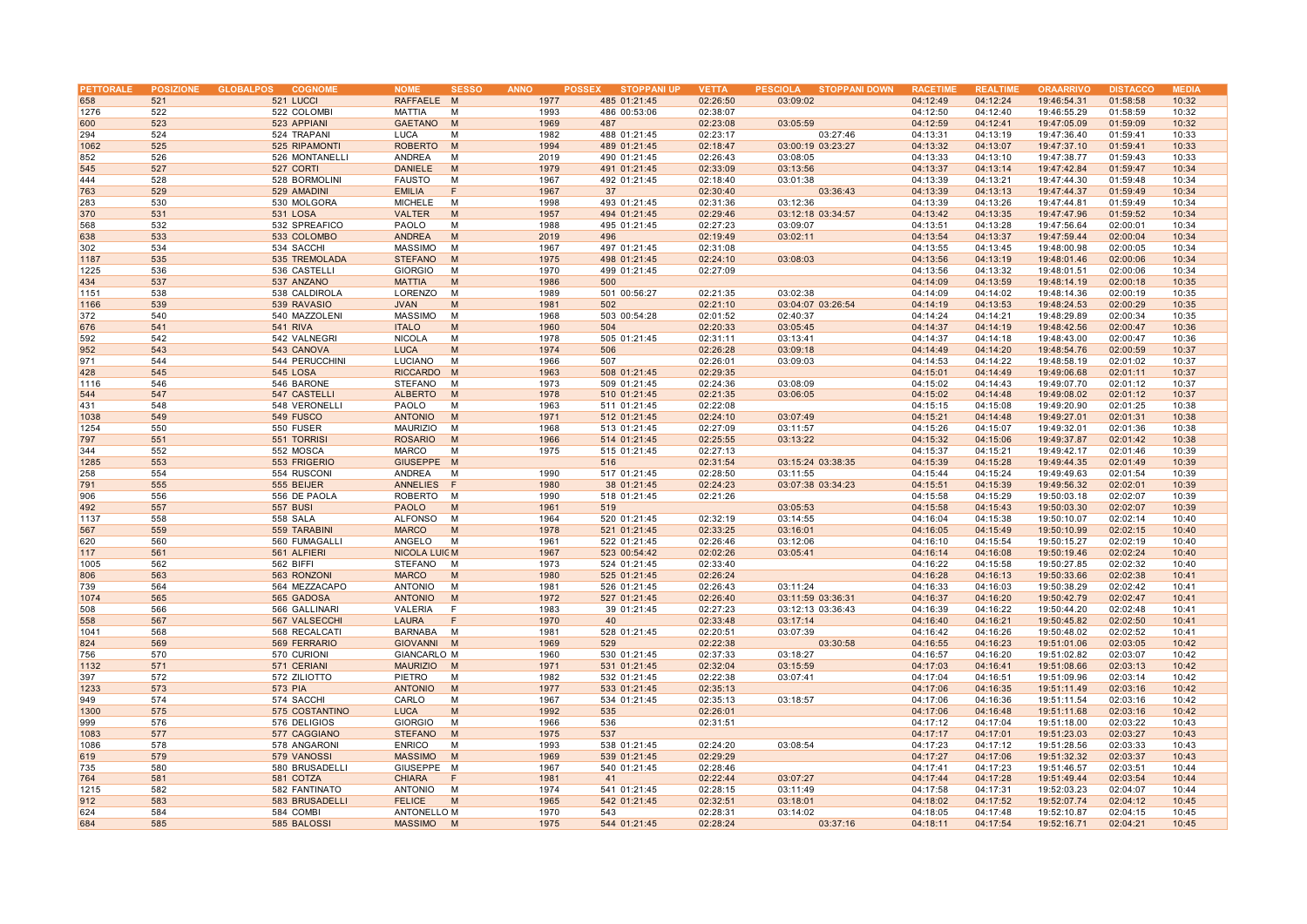| PETTORALE |     | POSIZIONE GLOBALPOS<br><b>COGNOM</b> | <b>NOME</b>        | <b>SESSO</b> | <b>ANNO</b> | <b>STOPPANI UP</b><br><b>POSSEX</b> | <b>VETTA</b> | PESCIOLA STOPPANI DOWN | <b>RACETIME</b> | <b>REALTIM</b> | <b>ORAARRIVO</b> | <b>DISTACCO</b> | ME DI 4 |
|-----------|-----|--------------------------------------|--------------------|--------------|-------------|-------------------------------------|--------------|------------------------|-----------------|----------------|------------------|-----------------|---------|
| 814       | 586 | 586 FRACASSOLI                       | <b>LUCA</b>        | M            | 1984        | 545 01:21:45                        | 02:35:33     |                        | 04:18:14        | 04:17:52       | 19:52:19.15      | 02:04:23        | 10:45   |
| 128       | 587 | 587 MELES                            | <b>DAVIDE</b>      | M            | 1980        | 546                                 | 02:27:03     | 03:13:12               | 04:18:18        | 04:18:11       | 19:52:23.81      | 02:04:28        | 10:45   |
| 384       | 588 | 588 VALSECCHI                        | <b>MARCO</b>       | M            | 2000        | 547                                 | 02:32:26     | 03:11:33               | 04:18:43        | 04:18:35       | 19:52:48.10      | 02:04:52        | 10:46   |
| 1029      | 589 | 589 CASTELNUOVO                      | <b>MADDALENA F</b> |              | 1994        | 42                                  | 02:33:51     | 03:17:17               | 04:18:44        | 04:18:14       | 19:52:49.91      | 02:04:54        | 10:46   |
|           |     |                                      |                    |              |             |                                     |              |                        |                 |                |                  |                 |         |
| 636       | 590 | 590 LOMBARDINI                       | MATTEO             | M            | 1971        | 548 01:21:45                        | 02:33:06     | 03:15:05               | 04:18:57        | 04:18:33       | 19:53:02.20      | 02:05:06        | 10:47   |
| 506       | 591 | 591 MAGGI                            | <b>GIORGIO</b>     | M            | 2019        | 549                                 | 02:11:30     | 02:53:04               | 04:19:00        | 04:18:46       | 19:53:05.49      | 02:05:10        | 10:47   |
| 1107      | 592 | 592 CASSAGO                          | <b>DAVIDE</b>      | M            | 1970        | 550                                 | 02:34:23     | 03:15:08               | 04:19:05        | 04:18:25       | 19:53:10.57      | 02:05:15        | 10:47   |
| 590       | 593 | 593 ORRÙ                             | <b>PIERANGEL(M</b> |              | 1964        | 551 01:21:45                        | 02:23:29     |                        | 04:19:14        | 04:18:51       | 19:53:19.36      | 02:05:24        | 10:48   |
| 317       | 594 | 594 SOLLAZZO                         | <b>MARCO</b>       | M            | 1966        | 552 01:21:45                        | 02:34:04     | 03:18:23               | 04:19:15        | 04:19:04       | 19:53:20.43      | 02:05:25        | 10:48   |
| 803       | 595 | 595 SOTTOCORNOLA                     | <b>CLAUDIA</b>     | F            | 1984        | 43 01:21:45                         | 02:26:11     | 03:09:12               | 04:19:20        | 04:18:52       | 19:53:25.13      | 02:05:29        | 10:48   |
| 301       | 596 | 596 VAGHI                            | <b>MARCO</b>       | M            | 1979        | 553 01:21:45                        | 02:33:31     | 03:14:35 03:38:47      | 04:19:25        | 04:19:08       | 19:53:30.70      | 02:05:35        | 10:48   |
| 890       | 597 | 597 CASATI                           | SAMANTHA F         |              | 1995        | 44 01:21:45                         | 02:27:57     |                        | 04:19:25        | 04:18:56       | 19:53:30.85      | 02:05:35        | 10:48   |
| 1007      | 598 | 598 MAZZOLENI                        | <b>SARA</b>        | F            | 1995        | 45 01:21:45                         | 02:28:00     | 03:13:37               | 04:19:25        | 04:18:56       | 19:53:30.94      | 02:05:35        | 10:48   |
| 578       | 599 | 599 BURATTI                          | <b>NICOLO</b>      | M            | 1985        | 554 01:21:45                        | 02:32:51     | 03:42:54               | 04:19:32        | 04:19:16       | 19:53:37.92      | 02:05:42        | 10:48   |
| 738       | 600 | 600 UGO                              | RICCARDO           | M            | 1970        | 555 01:21:45                        | 02:27:53     | 03:12:09 03:35:06      | 04:19:36        | 04:19:23       | 19:53:41.51      | 02:05:46        | 10:48   |
| 627       | 601 | 601 LUCCHINI                         | <b>PAOLO</b>       | M            | 1965        | 556 01:21:45                        | 02:35:36     |                        | 04:19:48        | 04:19:27       | 19:53:53.71      | 02:05:58        | 10:49   |
|           |     |                                      |                    | M            |             | 557                                 |              | 03:34:54               |                 |                |                  |                 |         |
| 550       | 602 | 602 LOCATELLI                        | PIETRO             |              | 1965        |                                     | 02:24:03     |                        | 04:19:49        | 04:19:35       | 19:53:54.58      | 02:05:59        | 10:49   |
| 205       | 603 | 603 ACERBONI                         | PIERGIACOMM        |              | 1990        | 558 01:21:45                        | 02:27:06     | 03:13:26               | 04:19:53        | 04:19:19       | 19:53:58.20      | 02:06:02        | 10:49   |
| 393       | 604 | 604 GEROSA                           | <b>MARCO</b>       | M            | 1987        | 559 01:21:45                        | 02:18:36     | 03:00:16 03:21:53      | 04:20:06        | 04:19:40       | 19:54:11.37      | 02:06:16        | 10:50   |
| 1020      | 605 | 605 BRAMBILLA                        | <b>EUGENIO</b>     | M            | 1974        | 560 01:21:45                        | 02:31:42     | 03:13:39               | 04:20:20        | 04:19:49       | 19:54:25.14      | 02:06:29        | 10:50   |
| 1017      | 606 | 606 DARIO                            | REDAELLI           | M            | 1985        | 561 01:21:45                        | 02:37:33     | 03:43:34               | 04:20:27        | 04:19:53       | 19:54:32.25      | 02:06:36        | 10:51   |
| 988       | 607 | 607 MARCHETTI                        | <b>ALESSIO</b>     | M            | 1980        | 562 01:21:45                        | 02:29:57     | 03:14:00               | 04:21:11        | 04:20:49       | 19:55:16.35      | 02:07:21        | 10:52   |
| 741       | 608 | 608 VIGNALI                          | <b>LUCA</b>        | M            | 1974        | 563 01:21:45                        | 02:34:43     | 03:16:37               | 04:21:16        | 04:20:54       | 19:55:21.84      | 02:07:26        | 10:53   |
| 1030      | 609 | 609 BERNARDO                         | <b>STEFANIA</b>    | F            | 1974        | 46                                  | 02:32:10     | 03:16:52               | 04:21:17        | 04:20:46       | 19:55:22.73      | 02:07:27        | 10:53   |
| 456       | 610 | 610 RIGAMONTI                        | <b>ROBERTO</b>     | M            | 1981        | 564 01:21:45                        | 02:27:43     | 03:13:01               | 04:21:20        | 04:21:08       | 19:55:25.30      | 02:07:29        | 10:53   |
| 593       | 611 | 611 ZOCCOLAN                         | <b>EMILIANO</b>    | M            | 1976        | 565 01:21:45                        | 02:26:31     | 03:15:29               | 04:21:24        | 04:21:04       | 19:55:29.10      | 02:07:33        | 10:53   |
| 585       | 612 | 612 VISMARA                          | MATTIA             | M            | 1985        | 566                                 | 02:31:42     | 03:13:21 03:36:13      | 04:21:29        | 04:21:08       | 19:55:34.35      | 02:07:39        | 10:53   |
| 597       | 613 | 613 COLOMBO                          | <b>ALBERTO</b>     | M            | 1965        | 567 01:21:45                        | 02:26:56     | 03:13:52               | 04:21:39        | 04:21:18       | 19:55:45.08      | 02:07:49        | 10:54   |
| 830       | 614 | 614 MANGILI                          | STEFANO            | M            | 1984        | 568 01:21:45                        | 02:21:16     | 03:12:38               | 04:21:58        | 04:21:36       | 19:56:03.31      | 02:08:07        | 10:54   |
| 491       | 615 | 615 BRUSADELLI                       | <b>LUCA</b>        | M            | 1987        | 569 01:21:45                        | 02:33:40     |                        | 04:21:58        | 04:21:58       | 19:56:04.00      | 02:08:08        | 10:54   |
| 500       | 616 | 616 MILESI                           | MANUEL             | M            | 1992        | 570 01:21:45                        | 02:27:16     | 03:13:16               | 04:22:20        | 04:21:48       | 19:56:25.48      | 02:08:30        | 10:55   |
| 364       | 617 |                                      | <b>GIUSEPPE</b>    | M            | 1974        | 571 01:21:45                        | 02:24:14     | 03:11:29 03:37:16      | 04:22:39        | 04:22:31       | 19:56:44.50      | 02:08:49        | 10:56   |
|           |     | 617 D'ALISE                          |                    |              |             |                                     |              |                        |                 |                |                  |                 |         |
| 851       | 618 | 618 RIVA                             | <b>MARCO</b>       | M            | 1990        | 572 01:21:45                        | 02:28:34     | 03:11:35 03:35:09      | 04:22:39        | 04:22:16       | 19:56:44.69      | 02:08:49        | 10:56   |
| 551       | 619 | 619 MIRAGOLI                         | <b>LUCA</b>        | M            | 1972        | 573 01:21:45                        | 02:27:20     | 03:13:27 03:36:43      | 04:22:59        | 04:22:39       | 19:57:04.98      | 02:09:09        | 10:57   |
| 589       | 620 | 620 CORTI                            | <b>FRANCO</b>      | M            | 1972        | 574                                 | 02:37:06     |                        | 04:23:00        | 04:22:40       | 19:57:05.93      | 02:09:10        | 10:57   |
| 768       | 621 | 621 MAI                              | <b>GIANPAOLO M</b> |              | 1979        | 575 01:21:45                        | 02:32:19     | 03:16:44               | 04:23:01        | 04:22:20       | 19:57:06.49      | 02:09:11        | 10:57   |
| 692       | 622 | 622 VALSECCHI                        | ANDREA             | M            | 1993        | 576 01:21:45                        | 02:28:37     | 03:39:53               | 04:23:07        | 04:22:35       | 19:57:12.10      | 02:09:16        | 10:57   |
| 671       | 623 | 623 BONALANA                         | <b>GUSTAVO</b>     | M            | 1968        | 577 01:21:45                        | 02:26:07     | 03:11:30               | 04:23:09        | 04:22:50       | 19:57:15.06      | 02:09:19        | 10:57   |
| 959       | 624 | 624 PONZIANI                         | SILVIA             | F            | 1974        | 47 01:21:45                         | 02:30:46     | 03:39:02               | 04:23:19        | 04:23:02       | 19:57:24.14      | 02:09:28        | 10:58   |
| 779       | 625 | 625 CORTI                            | <b>GUIDO</b>       | M            | 1974        | 578 01:21:45                        | 02:20:16     | 03:31:01               | 04:23:30        | 04:23:01       | 19:57:35.75      | 02:09:40        | 10:58   |
| 155       | 626 | 626 PESCE                            | GABRIELE           | M            | 1971        | 579                                 | 02:26:56     | 03:14:31               | 04:23:33        | 04:23:21       | 19:57:38.81      | 02:09:43        | 10:58   |
| 165       | 627 | 627 MALINVERNO                       | <b>PIERO</b>       | M            | 1961        | 580                                 |              | 03:05:47               | 04:23:33        | 04:22:59       | 19:57:38.86      | 02:09:43        | 10:58   |
| 615       | 628 | 628 CRIMELLA                         | <b>ERNESTO</b>     | M            | 1970        | 581 01:21:45                        | 02:33:48     | 03:17:01               | 04:23:35        | 04:23:13       | 19:57:40.66      | 02:09:45        | 10:58   |
| 139       | 629 | 629 BEDETTI                          | <b>UMBERTO</b>     | M            | 1969        | 582                                 | 02:11:48     | 02:56:37               | 04:23:44        | 04:23:36       | 19:57:49.19      | 02:09:53        | 10:59   |
| 611       | 630 | 630 CONTI                            | STEFANO            | M            | 1963        | 583                                 | 02:33:34     | 03:18:41               | 04:23:48        | 04:23:26       | 19:57:54.08      | 02:09:58        | 10:59   |
| 449       | 631 | 631 VILLA                            | <b>MATTEO</b>      | M            | 1994        | 584 00:55:19                        |              |                        | 04:23:58        | 04:23:49       | 19:58:03.89      | 02:10:08        | 10:59   |
|           |     |                                      |                    |              |             |                                     |              |                        |                 |                |                  |                 |         |
| 498       | 632 | 632 GEROSA                           | <b>FRANCESCOM</b>  |              | 1969        | 585 01:21:45                        | 02:19:35     | 03:13:24               | 04:23:59        | 04:23:52       | 19:58:04.86      | 02:10:09        | 10:59   |
| 922       | 633 | 633 MILANI                           | <b>SABRINA</b>     | F            | 1972        | 48 01:21:45                         | 02:38:50     |                        | 04:24:12        | 04:23:47       | 19:58:17.52      | 02:10:22        | 11:00   |
| 222       | 634 | 634 TEDESCO                          | GIANLUCA           | M            |             | 586 01:21:45                        | 02:29:08     | 03:16:09 03:41:19      | 04:24:28        | 04:24:20       | 19:58:33.73      | 02:10:38        | 11:01   |
| 677       | 635 | 635 MAFFEIS                          | <b>FEDERICO</b>    | M            | 1985        | 587 01:21:45                        | 02:33:25     | 03:16:47               | 04:24:33        | 04:24:08       | 19:58:38.40      | 02:10:43        | 11:01   |
| 743       | 636 | 636 ORLANDI                          | ANNA               | F            | 1970        | 49 01:21:45                         | 02:34:49     |                        | 04:24:34        | 04:24:12       | 19:58:39.17      | 02:10:43        | 11:01   |
| 1004      | 637 | 637 AZIMONTI                         | CARLO              | M            | 1980        | 588 01:21:45                        | 02:18:40     | 03:06:14               | 04:24:53        | 04:24:19       | 19:58:58.46      | 02:11:03        | 11:02   |
| 991       | 638 | 638 AZIMONTI                         | <b>GIANNI</b>      | M            | 1975        | 589 01:21:45                        | 02:24:03     | 03:08:01 03:34:48      | 04:24:53        | 04:24:18       | 19:58:58.70      | 02:11:03        | 11:02   |
| 82        | 639 | 639 GHISLANZONI                      | <b>RICCARDO</b>    | M            | 1980        | 590 01:21:45                        | 02:34:35     | 03:19:14               | 04:24:55        | 04:24:49       | 19:59:00.27      | 02:11:04        | 11:02   |
| 715       | 640 | 640 DE CANI                          | NORBERTO M         |              | 1962        | 591                                 | 02:35:36     | 03:19:04 03:42:17      | 04:25:11        | 04:24:48       | 19:59:16.61      | 02:11:21        | 11:02   |
| 388       | 641 | 641 CROCI                            | SIMONE             | M            | 1978        | 592                                 | 02:38:37     |                        | 04:25:29        | 04:25:15       | 19:59:34.59      | 02:11:39        | 11:03   |
| 526       | 642 | 642 MORETTO                          | ALESSANDR M        |              |             | 593 01:21:45                        | 02:35:13     |                        | 04:25:38        | 04:25:26       | 19:59:43.42      | 02:11:48        | 11:04   |
| 1200      | 643 | 643 MAGGIONI                         | <b>STEFANO</b>     | M            | 1979        | 594 01:21:45                        | 02:24:26     | 03:10:41 03:41:40      | 04:25:40        | 04:25:25       | 19:59:45.90      | 02:11:50        | 11:04   |
| 725       | 644 | 644 PENNATI                          | <b>LUCA</b>        | M            | 1958        | 595 01:21:45                        | 02:29:05     | 03:17:50               | 04:25:41        | 04:25:18       | 19:59:46.57      | 02:11:51        | 11:04   |
| 453       | 645 | 645 CORTI                            | <b>DANIELE</b>     | M            | 1983        | 596 01:21:45                        | 02:46:25     |                        | 04:25:46        | 04:25:07       | 19:59:51.72      | 02:11:56        | 11:04   |
| 1003      |     | 646 BRAMBILLA                        | LORENZO            | M            |             |                                     | 02:34:26     |                        |                 | 04:25:34       |                  |                 | 11:04   |
|           | 646 |                                      |                    |              | 1989        | 597 01:21:45                        |              |                        | 04:25:57        |                | 20:00:02.26      | 02:12:06        |         |
| 1294      | 647 | 647 CAGLIANI                         | <b>MATTEO</b>      | M            |             | 598                                 | 02:30:12     | 03:18:19               | 04:26:06        | 04:25:33       | 20:00:11.93      | 02:12:16        | 11:05   |
| 290       | 648 | 648 STURLESE                         | <b>DAVIDE</b>      | M            | 1969        | 599                                 | 02:24:10     |                        | 04:26:09        | 04:25:55       | 20:00:14.74      | 02:12:19        | 11:05   |
| 466       | 649 | 649 ORLANDIN                         | <b>MATTEO</b>      | M            | 1992        | 600                                 |              | 02:55:25               | 04:26:22        | 04:26:03       | 20:00:27.97      | 02:12:32        | 11:05   |
| 603       | 650 | 650 CASORATI                         | <b>LUCA</b>        | M            | 1988        | 601 01:21:45                        | 02:32:19     | 03:46:32               | 04:26:29        | 04:26:03       | 20:00:34.53      | 02:12:39        | 11:06   |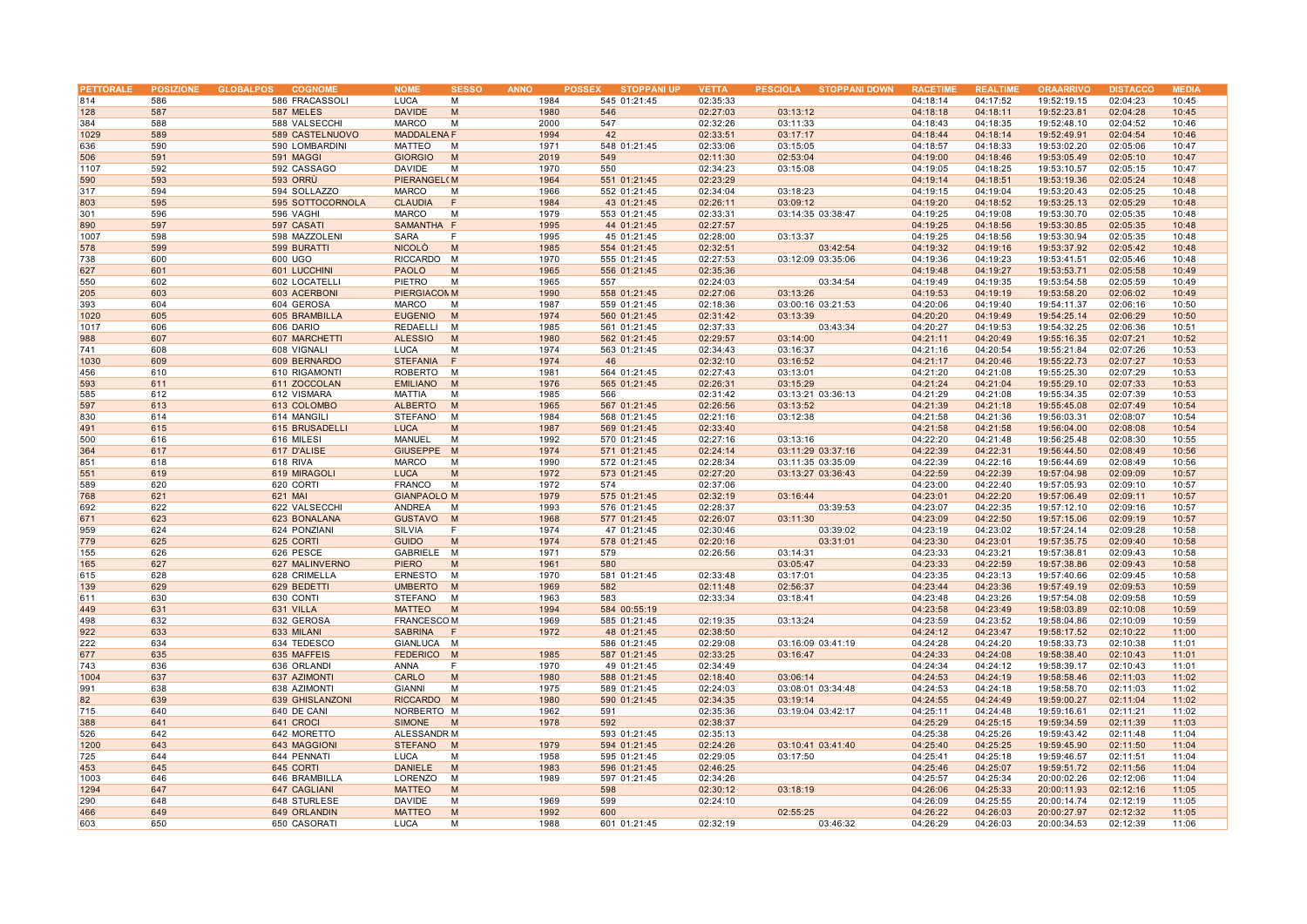| PETTORALE | <b>POSIZIONE</b> | <b>GLOBALPOS</b><br><b>COGNOME</b> | <b>NOME</b>        | <b>SESSO</b> | <b>ANNO</b><br><b>POSSEX</b> | <b>STOPPANI UP</b> | <b>VETTA</b> | PESCIOLA STOPPANI DOWN | <b>RACETIME</b> | <b>REALTIME</b> | <b>ORAARRIVO</b> | <b>DISTACCO</b> | <b>MEDIA</b> |
|-----------|------------------|------------------------------------|--------------------|--------------|------------------------------|--------------------|--------------|------------------------|-----------------|-----------------|------------------|-----------------|--------------|
| 595       | 651              | 651 MONTI                          | <b>ANDREA</b>      | M            | 1975                         | 602 01:21:45       | 02:40:00     |                        | 04:26:49        | 04:26:21        | 20:00:54.22      | 02:12:58        | 11:07        |
| 504       | 652              | 652 VALSECCHI                      | SAUL               | M            | 1973                         | 603                | 02:20:29     | 03:06:11               | 04:27:00        | 04:26:51        | 20:01:05.93      | 02:13:10        | 11:07        |
| 923       | 653              | 653 PANZERI                        | <b>MAURO</b>       | M            | 1982                         | 604 01:21:45       | 02:24:48     | 03:07:34               | 04:27:10        | 04:26:59        | 20:01:15.44      | 02:13:20        | 11:07        |
| 1073      | 654              | 654 CARITO                         | SALVATORE M        |              | 2019                         | 605                | 02:30:15     | 03:18:39               | 04:27:25        | 04:26:59        | 20:01:30.46      | 02:13:35        | 11:08        |
| 1162      | 655              | 655 CORTI                          | <b>ALBERTO</b>     | M            | 1978                         | 606 01:21:45       | 02:34:32     | 03:47:21               | 04:27:28        | 04:27:10        | 20:01:33.10      | 02:13:37        | 11:08        |
| 687       | 656              |                                    | ANDREA             | M            | 1987                         | 607 01:21:45       | 02:39:33     |                        | 04:27:31        | 04:27:09        | 20:01:36.97      | 02:13:41        | 11:08        |
|           |                  | 656 TONELLO                        |                    |              |                              |                    |              |                        |                 |                 |                  |                 |              |
| 587       | 657              | 657 BRUNATI                        | <b>ALDO</b>        | M            | 1962                         | 608                | 02:33:48     | 03:46:35               | 04:28:00        | 04:27:52        | 20:02:05.96      | 02:14:10        | 11:09        |
| 730       | 658              | 658 VETTORELLO                     | <b>DAVIDE</b>      | M            | 1973                         | 609                | 02:34:29     | 03:44:44               | 04:28:22        | 04:28:01        | 20:02:27.19      | 02:14:31        | 11:10        |
| 479       | 659              | 659 BONZI                          | <b>GIORGIO</b>     | M            | 1977                         | 610                | 02:42:45     |                        | 04:28:26        | 04:28:21        | 20:02:31.69      | 02:14:36        | 11:11        |
| 1295      | 660              | 660 SILVESTRINI                    | <b>LAURA</b>       | F            |                              | 50 01:21:45        | 02:37:24     | 03:48:07               | 04:29:16        | 04:28:50        | 20:03:21.26      | 02:15:25        | 11:13        |
| 1131      | 661              | 661 COGLIATI                       | <b>BRUNO</b>       | M            | 1966                         | 611                | 02:35:17     |                        | 04:29:17        | 04:28:43        | 20:03:22.95      | 02:15:27        | 11:13        |
| 1196      | 662              | 662 CIPRIANI                       | <b>SIMONE</b>      | M            | 1964                         | 612 01:21:45       | 02:29:52     | 03:46:26               | 04:29:20        | 04:28:48        | 20:03:25.73      | 02:15:30        | 11:13        |
| 1121      | 663              | <b>663 RIVA</b>                    | <b>ANNA</b>        | F            | 2019                         | 51 01:21:45        | 02:33:54     | 03:18:50               | 04:29:30        | 04:29:00        | 20:03:35.47      | 02:15:40        | 11:13        |
| 1123      | 664              | 664 RIVA                           | <b>MARCO</b>       | M            | 1960                         | 613 01:21:45       | 02:33:57     | 03:18:55               | 04:29:30        | 04:29:00        | 20:03:35.57      | 02:15:40        | 11:13        |
| 640       | 665              |                                    | <b>LUIGI</b>       | M            | 1965                         | 614                | 02:31:39     |                        | 04:29:31        | 04:29:07        |                  | 02:15:41        | 11:13        |
|           |                  | 665 LANZI                          |                    |              |                              |                    |              |                        |                 |                 | 20:03:36.73      |                 |              |
| 495       | 666              | 666 FERITI                         | <b>MICHELE</b>     | M            | 1974                         | 615 01:21:45       | 02:34:13     |                        | 04:29:33        | 04:29:22        | 20:03:38.20      | 02:15:42        | 11:13        |
| 531       | 667              | 667 BUSNAGHI                       | <b>ANDREA</b>      | M            | 1979                         | 616                | 02:32:47     |                        | 04:29:38        | 04:29:10        | 20:03:43.74      | 02:15:48        | 11:14        |
| 1174      | 668              | 668 DI PASQUA                      | CELESTINO M        |              | 1982                         | 617                | 02:38:34     | 03:48:38               | 04:29:49        | 04:29:22        | 20:03:54.19      | 02:15:58        | 11:14        |
| 285       | 669              | 669 LEVERONE                       | <b>GIANCARLO M</b> |              | 1968                         | 618                | 02:33:54     | 03:48:01               | 04:29:56        | 04:29:40        | 20:04:01.11      | 02:16:05        | 11:14        |
| 1207      | 670              | 670 PIGAZZINI                      | <b>FILIPPO</b>     | M            | 1973                         | 619 01:21:45       | 02:36:17     |                        | 04:30:31        | 04:30:05        | 20:04:36.30      | 02:16:40        | 11:16        |
| 1240      | 671              | 671 CREMONINI                      | <b>THOMAS</b>      | M            | 1995                         | 620 01:21:45       | 02:22:59     | 03:09:16               | 04:30:53        | 04:30:19        | 20:04:58.15      | 02:17:02        | 11:17        |
| 821       | 672              | 672 UBERTI                         | <b>DINO</b>        | M            | 1966                         | 621 01:21:45       | 02:39:54     | 03:48:29               | 04:30:53        | 04:30:19        | 20:04:58.17      | 02:17:02        | 11:17        |
| 1217      | 673              | 673 LANZI                          | <b>MASSIMO</b>     | M            | 1968                         | 622 01:21:45       | 02:31:14     | 03:46:54               | 04:31:00        | 04:30:21        | 20:05:05.98      | 02:17:10        | 11:17        |
| 759       | 674              |                                    | <b>EFISIO</b>      | M            | 1966                         |                    | 02:29:40     |                        |                 | 04:30:39        |                  |                 | 11:17        |
|           |                  | 674 PILI                           |                    |              |                              | 623                |              |                        | 04:31:04        |                 | 20:05:09.48      | 02:17:14        |              |
| 707       | 675              | 675 MOLINA                         | <b>ANDREA</b>      | M            | 1983                         | 624 01:21:45       | 02:34:07     |                        | 04:31:16        | 04:30:58        | 20:05:21.21      | 02:17:25        | 11:18        |
| 762       | 676              | 676 TESTA                          | CARLO              | M            | 1967                         | 625 01:21:45       | 02:34:23     |                        | 04:31:16        | 04:30:44        | 20:05:21.34      | 02:17:26        | 11:18        |
| 1134      | 677              | 677 RUSCONI                        | <b>PATRIZIA</b>    | F            | 1974                         | 52 01:21:45        | 02:35:42     |                        | 04:31:21        | 04:30:47        | 20:05:26.67      | 02:17:31        | 11:18        |
| 657       | 678              | 678 GIANPIERO                      | <b>GENNUSO</b>     | M            | 1972                         | 626 01:21:45       | 02:34:17     |                        | 04:31:32        | 04:30:57        | 20:05:37.99      | 02:17:42        | 11:18        |
| 386       | 679              | 679 BIGNAMINI                      | <b>ANTONIO</b>     | M            | 1976                         | 627                | 02:34:01     |                        | 04:31:32        | 04:30:57        | 20:05:38.01      | 02:17:42        | 11:18        |
| 338       | 680              | 680 RIGAMONTI                      | <b>MAURIZIO</b>    | M            | 1967                         | 628                | 02:14:03     |                        | 04:31:34        | 04:31:26        | 20:05:39.80      | 02:17:44        | 11:18        |
| 1184      | 681              | 681 PASSERINI                      | <b>DANIELE</b>     | M            | 1968                         | 629 01:21:45       | 02:31:02     |                        | 04:32:00        | 04:31:30        | 20:06:05.84      | 02:18:10        | 11:19        |
| 586       | 682              | 682 PIAZZA                         | <b>ALBERTO</b>     | M            | 1978                         | 630 01:21:45       | 02:38:31     |                        | 04:32:28        | 04:32:11        | 20:06:33.84      | 02:18:38        | 11:21        |
| 680       | 683              | 683 CUCCHIETTI                     | <b>MARCO</b>       | M            | 1969                         | 631                | 02:35:29     | 03:46:26               | 04:32:29        | 04:32:09        | 20:06:34.52      | 02:18:39        | 11:21        |
| 1255      | 684              | 684 BRIVIO                         | WALTER             | M            | 1972                         |                    | 02:37:57     |                        | 04:32:30        | 04:31:53        | 20:06:35.48      | 02:18:40        | 11:21        |
|           |                  |                                    |                    |              |                              | 632 01:21:45       |              |                        |                 |                 |                  |                 |              |
| 618       | 685              | 685 LAZZARI                        | <b>MARCO</b>       | M            | 1974                         | 633                | 02:37:17     |                        | 04:32:46        | 04:32:18        | 20:06:51.13      | 02:18:55        | 11:21        |
| 146       | 686              | 686 GATTINONI                      | <b>LUCA</b>        | М            | 1978                         | 634                | 02:29:46     | 03:17:03               | 04:32:48        | 04:32:45        | 20:06:53.73      | 02:18:58        | 11:21        |
| 1112      | 687              | 687 CRIPPA                         | <b>SIMONE</b>      | M            | 1994                         | 635 01:21:45       | 02:31:45     | 03:15:33               | 04:32:51        | 04:32:12        | 20:06:56.87      | 02:19:01        | 11:22        |
| 994       | 688              | 688 CALABRESE                      | <b>MARCO</b>       | M            | 1992                         | 636 01:21:45       | 02:28:00     | 03:14:38               | 04:32:52        | 04:32:23        | 20:06:58.02      | 02:19:02        | 11:22        |
| 982       | 689              | <b>689 RIVA</b>                    | <b>MICHELE</b>     | M            | 2019                         | 637 01:21:45       | 02:30:30     | 03:19:24 03:46:29      | 04:33:21        | 04:32:59        | 20:07:27.08      | 02:19:31        | 11:23        |
| 1160      | 690              | 690 RIVA                           | LUCA               | M            | 1988                         | 638                | 02:35:49     |                        | 04:33:41        | 04:33:04        | 20:07:46.44      | 02:19:51        | 11:24        |
| 934       | 691              | 691 VITALE                         | <b>ANDREA</b>      | M            | 1988                         | 639 01:21:45       | 02:42:22     | 03:52:49               | 04:33:43        | 04:33:20        | 20:07:48.57      | 02:19:53        | 11:24        |
| 623       | 692              | 692 COMBI                          | VALENTINA F        |              | 1976                         | 53 01:21:45        | 02:32:16     |                        | 04:33:51        | 04:33:34        | 20:07:56.94      | 02:20:01        | 11:24        |
| 446       | 693              | 693 COLOMBO                        | <b>MIRCO</b>       | M            | 1975                         | 640                | 02:38:25     |                        | 04:34:06        | 04:33:49        | 20:08:11.47      | 02:20:16        | 11:25        |
|           |                  |                                    |                    | M            |                              |                    |              |                        |                 |                 |                  |                 |              |
| 689       | 694              | 694 CRIMELLA                       | <b>LUCA</b>        |              | 1982                         | 641 01:21:45       | 02:31:42     |                        | 04:34:18        | 04:33:58        | 20:08:23.87      | 02:20:28        | 11:25        |
| 269       | 695              | 695 CAMARINI                       | <b>ANGELO</b>      | M            | 1981                         | 642 01:21:45       | 02:22:34     | 03:10:25 03:47:00      | 04:34:45        | 04:34:32        | 20:08:50.13      | 02:20:54        | 11:26        |
| 277       | 696              | 696 POZZI                          | <b>MASSIMO</b>     | M            | 1972                         | 643                | 02:24:55     | 03:12:00 03:41:22      | 04:34:53        | 04:34:29        | 20:08:59.04      | 02:21:03        | 11:27        |
| 1008      | 697              | 697 ATANNI                         | <b>MATTEO</b>      | M            | 1981                         | 644 01:21:45       | 02:37:57     |                        | 04:35:04        | 04:34:25        | 20:09:09.48      | 02:21:14        | 11:27        |
| 459       | 698              | 698 ROSA                           | GIUSEPPE           | M            | 1976                         | 645                | 02:21:29     | 03:14:40               | 04:35:13        | 04:34:57        | 20:09:18.84      | 02:21:23        | 11:28        |
| 1173      | 699              | 699 SCURI                          | PASQUALE M         |              | 1968                         | 646                | 02:38:59     | 03:54:27               | 04:35:17        | 04:34:38        | 20:09:22.34      | 02:21:27        | 11:28        |
| 260       | 700              | 700 RUSCONI                        | <b>MATTIA</b>      | M            | 1995                         | 647 01:21:45       | 02:28:24     | 03:12:15               | 04:35:18        | 04:35:06        | 20:09:23.61      | 02:21:28        | 11:28        |
| 849       | 701              | 701 CASTELNUOVO                    | <b>FULVIO</b>      | M            | 1961                         | 648 01:21:45       | 02:40:26     |                        | 04:35:18        | 04:34:54        | 20:09:23.77      | 02:21:28        | 11:28        |
| 327       | 702              | 702 CUTRUNEO                       | CHRISTIAN M        |              | 1981                         | 649 01:21:45       | 02:40:11     | 03:56:06               | 04:35:24        | 04:35:13        | 20:09:29.71      | 02:21:34        | 11:28        |
|           |                  |                                    |                    |              |                              |                    |              |                        |                 |                 |                  |                 |              |
| 439       | 703              | <b>703 SALA</b>                    | <b>NICOLA</b>      | M            | 1965                         | 650 01:21:45       | 02:39:17     |                        | 04:35:28        | 04:35:19        | 20:09:33.85      | 02:21:38        | 11:28        |
| 1111      | 704              | 704 LOCATELLI                      | <b>CHIARA</b>      | F            | 1988                         | 54 01:21:45        | 02:40:23     | 03:50:42               | 04:35:41        | 04:35:24        | 20:09:46.39      | 02:21:51        | 11:29        |
| 1281      | 705              | 705 GIUDICI                        | <b>FRANCESCOM</b>  |              | 1982                         | 651 01:21:45       | 02:35:23     | 03:53:56               | 04:35:44        | 04:35:17        | 20:09:49.29      | 02:21:53        | 11:29        |
| 696       | 706              | 706 MODENESI                       | <b>IRENE</b>       | F            | 1991                         | 55                 | 02:35:29     |                        | 04:35:51        | 04:35:25        | 20:09:56.35      | 02:22:01        | 11:29        |
| 957       | 707              | 707 MONGUZZI                       | <b>FABIO</b>       | M            | 1979                         | 652 01:21:45       | 02:37:17     | 03:50:42               | 04:36:01        | 04:35:29        | 20:10:06.96      | 02:22:11        | 11:30        |
| 1066      | 708              | 708 FORMENTI                       | <b>ROBERTO</b>     | м            | 1992                         | 653 01:21:45       | 02:36:23     |                        | 04:36:03        | 04:35:23        | 20:10:08.10      | 02:22:12        | 11:30        |
| 1072      | 709              | 709 TAGGI                          | ANGELO             | M            | 1969                         | 654 01:21:45       | 02:37:14     |                        | 04:36:13        | 04:35:40        | 20:10:18.71      | 02:22:23        | 11:30        |
| 311       | 710              | 710 PANZERI                        | LORENZO            | М            | 1960                         | 655 01:21:45       | 02:33:51     | 03:52:46               | 04:36:16        | 04:35:58        | 20:10:21.64      | 02:22:26        | 11:30        |
| 845       | 711              | 711 BUCCIOLINI                     | <b>DAVIDE</b>      | M            | 1976                         | 656                | 02:38:04     |                        | 04:36:42        | 04:36:22        | 20:10:47.21      | 02:22:51        | 11:31        |
|           |                  |                                    |                    |              |                              |                    |              |                        |                 |                 |                  |                 |              |
| 711       | 712              | 712 BRUSADELL                      | <b>SIMONE</b>      | M            | 1975                         | 657 01:21:45       | 02:38:53     |                        | 04:36:57        | 04:36:20        | 20:11:02.18      | 02:23:06        | 11:32        |
| 1169      | 713              | 713 ANDREOLI                       | <b>ELENA</b>       | F            | 1975                         | 56 01:21:45        | 02:40:20     |                        | 04:37:08        | 04:36:32        | 20:11:13.86      | 02:23:18        | 11:32        |
| 805       | 714              | 714 CORTI                          | MATTIA             | M            | 1967                         | 658 01:21:45       | 02:36:23     | 03:51:15               | 04:37:12        | 04:36:45        | 20:11:17.36      | 02:23:22        | 11:32        |
| 937       | 715              | 715 TODESCHINI                     | <b>LUCA</b>        | M            | 1986                         | 659 01:21:45       | 02:30:18     |                        | 04:37:17        | 04:36:55        | 20:11:22.28      | 02:23:26        | 11:33        |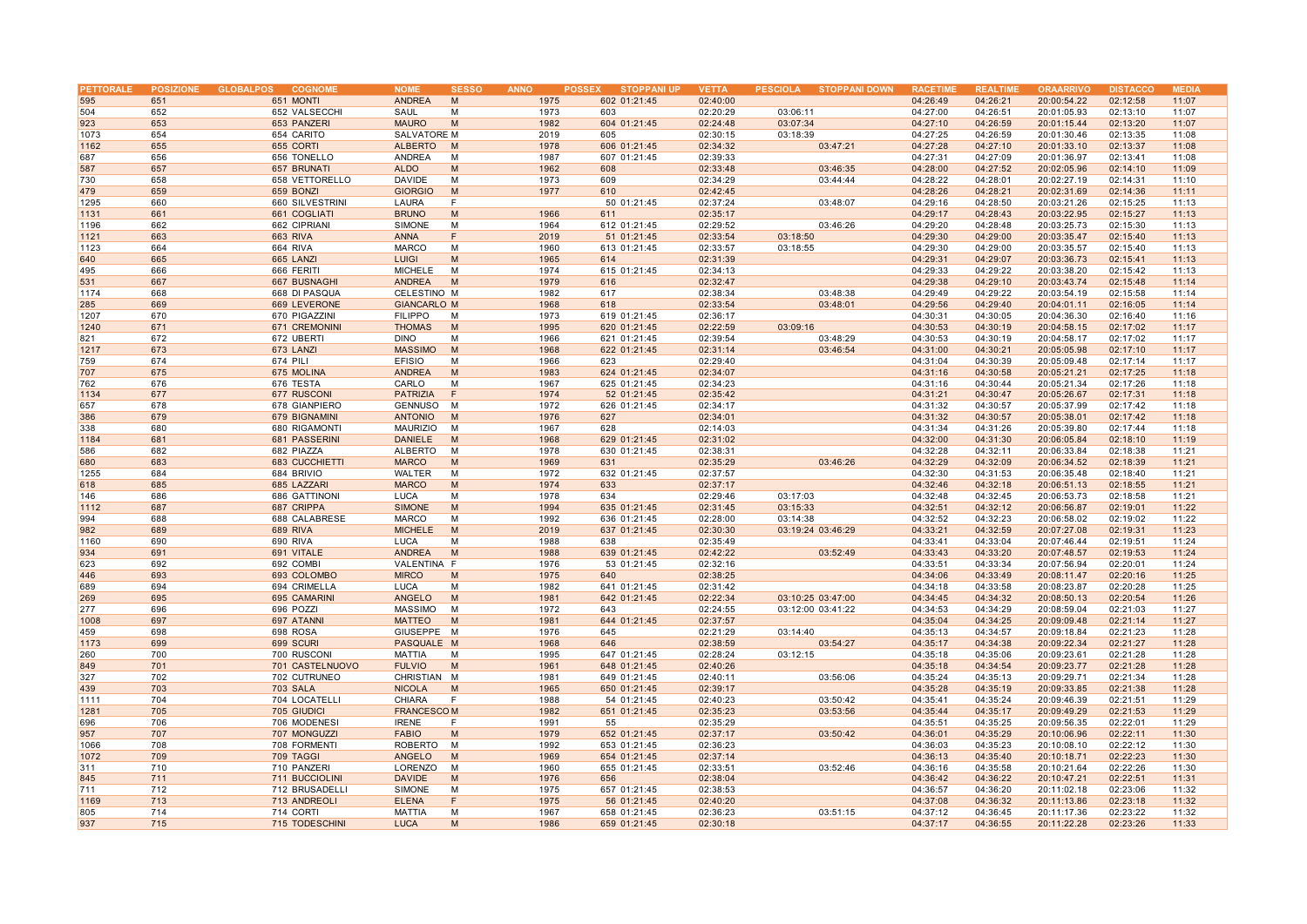| 323<br>716<br>716 GILARDI<br>PAOLO<br>1978<br>660 01:21:45<br>02:37:30<br>м<br>04:37:17<br>717<br>717 ISELLA<br><b>SAUL</b><br>M<br>1986<br>03:02:18 03:33:59<br>04:37:18<br>534<br>661<br>718<br>718 MAZZOLENI<br><b>MARCO</b><br>1966<br>02:27:00<br>04:37:20<br>914<br>M<br>662 01:21:45<br>03:17:52<br><b>DANIELE</b><br>M<br>04:37:37<br>607<br>719<br>719 BONACINA<br>1994<br>663<br>02:38:07<br>1176<br>720<br>720 PRINETTI<br><b>MATTEO</b><br>M<br>1995<br>664 01:21:45<br>02:33:28<br>03:17:57<br>04:37:46<br>784<br>721<br>721 CRIMELLA<br><b>OSCAR</b><br>M<br>1984<br>665 01:21:45<br>02:38:44<br>04:38:01<br>825<br>722<br>722 DA BROI<br><b>DILETTA</b><br>F<br>1991<br>57 01:21:45<br>02:33:57<br>03:46:26<br>04:38:06<br>723<br>03:46:23<br>662<br>723 BOSCAGLI<br><b>MATTEO</b><br>M<br>1984<br>666 01:21:45<br>02:34:01<br>04:38:06<br>724<br>724 CALVI<br><b>MATTEO</b><br>667 01:21:45<br>02:35:20<br>04:38:18<br>651<br>M<br>1968<br>725<br>725 COLOMBO<br><b>MICHELE</b><br>1964<br>668 01:21:45<br>02:47:11<br>04:38:20<br>324<br>M<br>270<br>726<br>726 DELMIGLIO<br>ALESSANDR M<br>1984<br>669 01:21:45<br>02:25:11<br>03:15:16<br>04:38:22<br>727<br>04:38:24<br>1239<br>727 CIRILLO<br><b>ANTONIO RAM</b><br>1968<br>670 01:21:45<br>02:32:00<br>03:49:48<br>03:55:36<br>1016<br>728<br>728 MELES<br><b>MATTEO</b><br>M<br>1985<br>671 01:21:45<br>02:30:43<br>04:38:27 | 20:11:22.45<br>04:37:05<br>04:37:10<br>20:11:23.84<br>04:37:07<br>20:11:25.58<br>20:11:42.64<br>04:37:13<br>04:37:34<br>20:11:51.84<br>04:37:34<br>20:12:06.53<br>04:37:43<br>20:12:11.64<br>04:37:42<br>20:12:11.69<br>04:37:56<br>20:12:23.13<br>20:12:25.66<br>04:38:06<br>04:38:08<br>20:12:27.87<br>20:12:29.24<br>04:38:04<br>20:12:32.18<br>04:38:20<br>20:12:49.73<br>04:38:24 | 11:33<br>02:23:27<br>02:23:28<br>11:33<br>02:23:30<br>11:33<br>02:23:47<br>11:34<br>02:23:56<br>11:34<br>02:24:11<br>11:35<br>02:24:16<br>11:35<br>11:35<br>02:24:16<br>02:24:27<br>11:35<br>02:24:30<br>11:35<br>02:24:32<br>11:35<br>02:24:33<br>11:35 |
|-----------------------------------------------------------------------------------------------------------------------------------------------------------------------------------------------------------------------------------------------------------------------------------------------------------------------------------------------------------------------------------------------------------------------------------------------------------------------------------------------------------------------------------------------------------------------------------------------------------------------------------------------------------------------------------------------------------------------------------------------------------------------------------------------------------------------------------------------------------------------------------------------------------------------------------------------------------------------------------------------------------------------------------------------------------------------------------------------------------------------------------------------------------------------------------------------------------------------------------------------------------------------------------------------------------------------------------------------------------------------------------------------------|----------------------------------------------------------------------------------------------------------------------------------------------------------------------------------------------------------------------------------------------------------------------------------------------------------------------------------------------------------------------------------------|----------------------------------------------------------------------------------------------------------------------------------------------------------------------------------------------------------------------------------------------------------|
|                                                                                                                                                                                                                                                                                                                                                                                                                                                                                                                                                                                                                                                                                                                                                                                                                                                                                                                                                                                                                                                                                                                                                                                                                                                                                                                                                                                                     |                                                                                                                                                                                                                                                                                                                                                                                        |                                                                                                                                                                                                                                                          |
|                                                                                                                                                                                                                                                                                                                                                                                                                                                                                                                                                                                                                                                                                                                                                                                                                                                                                                                                                                                                                                                                                                                                                                                                                                                                                                                                                                                                     |                                                                                                                                                                                                                                                                                                                                                                                        |                                                                                                                                                                                                                                                          |
|                                                                                                                                                                                                                                                                                                                                                                                                                                                                                                                                                                                                                                                                                                                                                                                                                                                                                                                                                                                                                                                                                                                                                                                                                                                                                                                                                                                                     |                                                                                                                                                                                                                                                                                                                                                                                        |                                                                                                                                                                                                                                                          |
|                                                                                                                                                                                                                                                                                                                                                                                                                                                                                                                                                                                                                                                                                                                                                                                                                                                                                                                                                                                                                                                                                                                                                                                                                                                                                                                                                                                                     |                                                                                                                                                                                                                                                                                                                                                                                        |                                                                                                                                                                                                                                                          |
|                                                                                                                                                                                                                                                                                                                                                                                                                                                                                                                                                                                                                                                                                                                                                                                                                                                                                                                                                                                                                                                                                                                                                                                                                                                                                                                                                                                                     |                                                                                                                                                                                                                                                                                                                                                                                        |                                                                                                                                                                                                                                                          |
|                                                                                                                                                                                                                                                                                                                                                                                                                                                                                                                                                                                                                                                                                                                                                                                                                                                                                                                                                                                                                                                                                                                                                                                                                                                                                                                                                                                                     |                                                                                                                                                                                                                                                                                                                                                                                        |                                                                                                                                                                                                                                                          |
|                                                                                                                                                                                                                                                                                                                                                                                                                                                                                                                                                                                                                                                                                                                                                                                                                                                                                                                                                                                                                                                                                                                                                                                                                                                                                                                                                                                                     |                                                                                                                                                                                                                                                                                                                                                                                        |                                                                                                                                                                                                                                                          |
|                                                                                                                                                                                                                                                                                                                                                                                                                                                                                                                                                                                                                                                                                                                                                                                                                                                                                                                                                                                                                                                                                                                                                                                                                                                                                                                                                                                                     |                                                                                                                                                                                                                                                                                                                                                                                        |                                                                                                                                                                                                                                                          |
|                                                                                                                                                                                                                                                                                                                                                                                                                                                                                                                                                                                                                                                                                                                                                                                                                                                                                                                                                                                                                                                                                                                                                                                                                                                                                                                                                                                                     |                                                                                                                                                                                                                                                                                                                                                                                        |                                                                                                                                                                                                                                                          |
|                                                                                                                                                                                                                                                                                                                                                                                                                                                                                                                                                                                                                                                                                                                                                                                                                                                                                                                                                                                                                                                                                                                                                                                                                                                                                                                                                                                                     |                                                                                                                                                                                                                                                                                                                                                                                        |                                                                                                                                                                                                                                                          |
|                                                                                                                                                                                                                                                                                                                                                                                                                                                                                                                                                                                                                                                                                                                                                                                                                                                                                                                                                                                                                                                                                                                                                                                                                                                                                                                                                                                                     |                                                                                                                                                                                                                                                                                                                                                                                        |                                                                                                                                                                                                                                                          |
|                                                                                                                                                                                                                                                                                                                                                                                                                                                                                                                                                                                                                                                                                                                                                                                                                                                                                                                                                                                                                                                                                                                                                                                                                                                                                                                                                                                                     |                                                                                                                                                                                                                                                                                                                                                                                        |                                                                                                                                                                                                                                                          |
|                                                                                                                                                                                                                                                                                                                                                                                                                                                                                                                                                                                                                                                                                                                                                                                                                                                                                                                                                                                                                                                                                                                                                                                                                                                                                                                                                                                                     |                                                                                                                                                                                                                                                                                                                                                                                        |                                                                                                                                                                                                                                                          |
|                                                                                                                                                                                                                                                                                                                                                                                                                                                                                                                                                                                                                                                                                                                                                                                                                                                                                                                                                                                                                                                                                                                                                                                                                                                                                                                                                                                                     |                                                                                                                                                                                                                                                                                                                                                                                        | 02:24:36<br>11:36                                                                                                                                                                                                                                        |
| 1985<br>03:54:42<br>958<br>729<br>729 BERETTA<br><b>SIMONA</b><br>F<br>58 01:21:45<br>02:34:10<br>04:38:44                                                                                                                                                                                                                                                                                                                                                                                                                                                                                                                                                                                                                                                                                                                                                                                                                                                                                                                                                                                                                                                                                                                                                                                                                                                                                          |                                                                                                                                                                                                                                                                                                                                                                                        | 02:24:54<br>11:36                                                                                                                                                                                                                                        |
| 475<br>730<br>730 ROSSI<br><b>LUCA</b><br>M<br>1979<br>672 01:21:45<br>02:26:20<br>03:49:45<br>04:39:13                                                                                                                                                                                                                                                                                                                                                                                                                                                                                                                                                                                                                                                                                                                                                                                                                                                                                                                                                                                                                                                                                                                                                                                                                                                                                             | 04:39:05<br>20:13:18.86                                                                                                                                                                                                                                                                                                                                                                | 02:25:23<br>11:38                                                                                                                                                                                                                                        |
|                                                                                                                                                                                                                                                                                                                                                                                                                                                                                                                                                                                                                                                                                                                                                                                                                                                                                                                                                                                                                                                                                                                                                                                                                                                                                                                                                                                                     |                                                                                                                                                                                                                                                                                                                                                                                        |                                                                                                                                                                                                                                                          |
| 613<br>731<br>731 BARONE<br><b>GIANCARLO M</b><br>1966<br>673<br>02:34:38<br>04:39:27                                                                                                                                                                                                                                                                                                                                                                                                                                                                                                                                                                                                                                                                                                                                                                                                                                                                                                                                                                                                                                                                                                                                                                                                                                                                                                               | 04:39:14<br>20:13:32.82                                                                                                                                                                                                                                                                                                                                                                | 02:25:37<br>11:38                                                                                                                                                                                                                                        |
| 732<br>LUCA<br>02:35:55<br>04:39:39<br>1011<br>732 GALBIATI<br>M<br>1972<br>674                                                                                                                                                                                                                                                                                                                                                                                                                                                                                                                                                                                                                                                                                                                                                                                                                                                                                                                                                                                                                                                                                                                                                                                                                                                                                                                     | 20:13:44.38<br>04:39:07                                                                                                                                                                                                                                                                                                                                                                | 02:25:49<br>11:39                                                                                                                                                                                                                                        |
| 733<br>1984<br>719<br>733 FUMAGALLI<br><b>RAFFAELE</b><br>M<br>675 01:21:45<br>02:43:08<br>04:39:41                                                                                                                                                                                                                                                                                                                                                                                                                                                                                                                                                                                                                                                                                                                                                                                                                                                                                                                                                                                                                                                                                                                                                                                                                                                                                                 | 04:39:21<br>20:13:46.65                                                                                                                                                                                                                                                                                                                                                                | 02:25:51<br>11:39                                                                                                                                                                                                                                        |
| 564<br>734<br>734 BURATTI<br>PAOLO<br>M<br>1962<br>676 01:21:45<br>02:40:36<br>04:39:44                                                                                                                                                                                                                                                                                                                                                                                                                                                                                                                                                                                                                                                                                                                                                                                                                                                                                                                                                                                                                                                                                                                                                                                                                                                                                                             | 04:39:24<br>20:13:49.40                                                                                                                                                                                                                                                                                                                                                                | 02:25:54<br>11:39                                                                                                                                                                                                                                        |
| 1211<br>735<br>735 BRAVI<br><b>FABIO</b><br>M<br>1969<br>677<br>02:38:25<br>04:39:45                                                                                                                                                                                                                                                                                                                                                                                                                                                                                                                                                                                                                                                                                                                                                                                                                                                                                                                                                                                                                                                                                                                                                                                                                                                                                                                | 04:39:13<br>20:13:50.39                                                                                                                                                                                                                                                                                                                                                                | 02:25:55<br>11:39                                                                                                                                                                                                                                        |
| M<br>1970<br>04:39:50<br>663<br>736<br>736 SALA<br>STEFANO<br>678 01:21:45<br>02:31:20                                                                                                                                                                                                                                                                                                                                                                                                                                                                                                                                                                                                                                                                                                                                                                                                                                                                                                                                                                                                                                                                                                                                                                                                                                                                                                              | 20:13:56.03<br>04:39:32                                                                                                                                                                                                                                                                                                                                                                | 02:26:00<br>11:39                                                                                                                                                                                                                                        |
| 737<br><b>ALESSIO</b><br>1985<br>03:54:55<br>04:40:19<br>685<br>737 MEOLI<br>M<br>679<br>02:38:44                                                                                                                                                                                                                                                                                                                                                                                                                                                                                                                                                                                                                                                                                                                                                                                                                                                                                                                                                                                                                                                                                                                                                                                                                                                                                                   | 20:14:24.52<br>04:40:09                                                                                                                                                                                                                                                                                                                                                                | 02:26:29<br>11:40                                                                                                                                                                                                                                        |
| 605<br>738<br>738 LUCCHINI<br>RICCARDO M<br>1985<br>680<br>02:38:50<br>04:40:19                                                                                                                                                                                                                                                                                                                                                                                                                                                                                                                                                                                                                                                                                                                                                                                                                                                                                                                                                                                                                                                                                                                                                                                                                                                                                                                     | 20:14:24.55<br>04:40:12                                                                                                                                                                                                                                                                                                                                                                | 11:40<br>02:26:29                                                                                                                                                                                                                                        |
| 598<br>739<br>739 BIFFI<br><b>GIANPAOLO M</b><br>1968<br>681 01:21:45<br>02:42:31<br>04:40:49                                                                                                                                                                                                                                                                                                                                                                                                                                                                                                                                                                                                                                                                                                                                                                                                                                                                                                                                                                                                                                                                                                                                                                                                                                                                                                       | 04:40:18<br>20:14:54.71                                                                                                                                                                                                                                                                                                                                                                | 02:26:59<br>11:42                                                                                                                                                                                                                                        |
| 777<br>1976<br>02:42:38<br>04:40:49<br>740<br>740 VILLA<br><b>MARIA CRISTF</b><br>59                                                                                                                                                                                                                                                                                                                                                                                                                                                                                                                                                                                                                                                                                                                                                                                                                                                                                                                                                                                                                                                                                                                                                                                                                                                                                                                | 20:14:54.99<br>04:40:18                                                                                                                                                                                                                                                                                                                                                                | 02:26:59<br>11:42                                                                                                                                                                                                                                        |
| 471<br>741<br>741 SOROLDONI<br><b>PAOLO</b><br>1978<br>682 01:21:45<br>02:43:58<br>04:40:50<br>M                                                                                                                                                                                                                                                                                                                                                                                                                                                                                                                                                                                                                                                                                                                                                                                                                                                                                                                                                                                                                                                                                                                                                                                                                                                                                                    | 04:40:43<br>20:14:55.92                                                                                                                                                                                                                                                                                                                                                                | 02:27:00<br>11:42                                                                                                                                                                                                                                        |
| 268<br>742<br><b>MARINO</b><br>M<br>1978<br>02:35:39<br>04:40:57<br>742 BOGLIONI<br>683 01:21:45                                                                                                                                                                                                                                                                                                                                                                                                                                                                                                                                                                                                                                                                                                                                                                                                                                                                                                                                                                                                                                                                                                                                                                                                                                                                                                    | 04:40:50<br>20:15:02.58                                                                                                                                                                                                                                                                                                                                                                | 02:27:07<br>11:42                                                                                                                                                                                                                                        |
| 743<br>1971<br>684 01:21:45<br>03:52:52<br>04:40:57<br>105<br>743 FERRARIO<br><b>ANGELO</b><br>M<br>02:36:20                                                                                                                                                                                                                                                                                                                                                                                                                                                                                                                                                                                                                                                                                                                                                                                                                                                                                                                                                                                                                                                                                                                                                                                                                                                                                        | 20:15:02.61<br>04:40:50                                                                                                                                                                                                                                                                                                                                                                | 02:27:07<br>11:42                                                                                                                                                                                                                                        |
| 328<br>744<br>744 CONTI<br><b>ROBERTO</b><br>м<br>1976<br>685<br>02:40:00<br>04:41:05                                                                                                                                                                                                                                                                                                                                                                                                                                                                                                                                                                                                                                                                                                                                                                                                                                                                                                                                                                                                                                                                                                                                                                                                                                                                                                               | 04:40:51<br>20:15:10.52                                                                                                                                                                                                                                                                                                                                                                | 02:27:15<br>11:42                                                                                                                                                                                                                                        |
| 532<br>745<br><b>ILARIA</b><br>1978<br>04:41:16<br>F                                                                                                                                                                                                                                                                                                                                                                                                                                                                                                                                                                                                                                                                                                                                                                                                                                                                                                                                                                                                                                                                                                                                                                                                                                                                                                                                                | 04:40:53                                                                                                                                                                                                                                                                                                                                                                               | 11:43                                                                                                                                                                                                                                                    |
| 03:58:05<br>745 FORMENTI<br>60 01:21:45<br>02:40:33                                                                                                                                                                                                                                                                                                                                                                                                                                                                                                                                                                                                                                                                                                                                                                                                                                                                                                                                                                                                                                                                                                                                                                                                                                                                                                                                                 | 20:15:22.03                                                                                                                                                                                                                                                                                                                                                                            | 02:27:26                                                                                                                                                                                                                                                 |
| 1015<br>746<br>746 CASTELNUOVO<br>NICHOLAS<br>M<br>1992<br>686 01:21:45<br>02:36:01<br>03:50:51<br>04:41:19                                                                                                                                                                                                                                                                                                                                                                                                                                                                                                                                                                                                                                                                                                                                                                                                                                                                                                                                                                                                                                                                                                                                                                                                                                                                                         | 04:40:48<br>20:15:24.74                                                                                                                                                                                                                                                                                                                                                                | 02:27:29<br>11:43                                                                                                                                                                                                                                        |
| 02:45:27<br>03:58:51<br>04:41:45<br>554<br>747<br>747 REDAELLI<br><b>AUGUSTA</b><br>1964<br>61<br>F                                                                                                                                                                                                                                                                                                                                                                                                                                                                                                                                                                                                                                                                                                                                                                                                                                                                                                                                                                                                                                                                                                                                                                                                                                                                                                 | 20:15:50.75<br>04:41:24                                                                                                                                                                                                                                                                                                                                                                | 02:27:55<br>11:44                                                                                                                                                                                                                                        |
| 748<br>748 NAVA<br><b>MARTA</b><br>1990<br>04:41:59<br>1120<br>F<br>62 01:21:45                                                                                                                                                                                                                                                                                                                                                                                                                                                                                                                                                                                                                                                                                                                                                                                                                                                                                                                                                                                                                                                                                                                                                                                                                                                                                                                     | 04:41:33<br>20:16:05.03                                                                                                                                                                                                                                                                                                                                                                | 02:28:09<br>11:44                                                                                                                                                                                                                                        |
| 749<br><b>ALESSIO</b><br>M<br>1990<br>687 01:21:45<br>02:51:42<br>04:42:00<br>240<br>749 STEFANONI                                                                                                                                                                                                                                                                                                                                                                                                                                                                                                                                                                                                                                                                                                                                                                                                                                                                                                                                                                                                                                                                                                                                                                                                                                                                                                  | 04:41:47<br>20:16:05.26                                                                                                                                                                                                                                                                                                                                                                | 02:28:09<br>11:44                                                                                                                                                                                                                                        |
| <b>FABIO</b><br>04:42:04<br>1034<br>750<br>750 DODESINI<br>M<br>1965<br>688 01:21:45<br>02:37:14<br>03:52:26                                                                                                                                                                                                                                                                                                                                                                                                                                                                                                                                                                                                                                                                                                                                                                                                                                                                                                                                                                                                                                                                                                                                                                                                                                                                                        | 04:41:37<br>20:16:09.68                                                                                                                                                                                                                                                                                                                                                                | 02:28:14<br>11:45                                                                                                                                                                                                                                        |
| <b>MAURIZIO</b><br>1959<br>965<br>751<br><b>751 LOSA</b><br>M<br>689 01:21:45<br>02:31:05<br>04:42:06                                                                                                                                                                                                                                                                                                                                                                                                                                                                                                                                                                                                                                                                                                                                                                                                                                                                                                                                                                                                                                                                                                                                                                                                                                                                                               | 04:41:27<br>20:16:11.89                                                                                                                                                                                                                                                                                                                                                                | 11:45<br>02:28:16                                                                                                                                                                                                                                        |
| 452<br>RAFFAELE M<br>1962<br>04:42:14<br>752<br>752 INVERNIZZI<br>690 01:21:45<br>02:37:30                                                                                                                                                                                                                                                                                                                                                                                                                                                                                                                                                                                                                                                                                                                                                                                                                                                                                                                                                                                                                                                                                                                                                                                                                                                                                                          | 04:42:05<br>20:16:19.39                                                                                                                                                                                                                                                                                                                                                                | 11:45<br>02:28:24                                                                                                                                                                                                                                        |
| 572<br>753<br>04:42:25<br>753 DONEGA<br><b>GUERRINO M</b><br>1957<br>691 01:21:45<br>02:39:42                                                                                                                                                                                                                                                                                                                                                                                                                                                                                                                                                                                                                                                                                                                                                                                                                                                                                                                                                                                                                                                                                                                                                                                                                                                                                                       | 04:42:06<br>20:16:30.76                                                                                                                                                                                                                                                                                                                                                                | 02:28:35<br>11:46                                                                                                                                                                                                                                        |
| 878<br>754<br>754 TONETTI<br>MASSIMO<br>M<br>1963<br>692 01:21:45<br>02:39:48<br>03:56:36<br>04:42:41                                                                                                                                                                                                                                                                                                                                                                                                                                                                                                                                                                                                                                                                                                                                                                                                                                                                                                                                                                                                                                                                                                                                                                                                                                                                                               | 04:42:06<br>20:16:46.63                                                                                                                                                                                                                                                                                                                                                                | 02:28:51<br>11:46                                                                                                                                                                                                                                        |
| 755<br>1973<br>04:42:50<br>602<br>755 SCACCABAROZZI<br><b>DARIO</b><br>M<br>693 01:21:45<br>02:47:27                                                                                                                                                                                                                                                                                                                                                                                                                                                                                                                                                                                                                                                                                                                                                                                                                                                                                                                                                                                                                                                                                                                                                                                                                                                                                                | 04:42:31<br>20:16:56.03                                                                                                                                                                                                                                                                                                                                                                | 02:29:00<br>11:47                                                                                                                                                                                                                                        |
| 695<br>756<br>ALESSANDR M<br>1974<br>694 01:21:45<br>02:37:06<br>04:42:52<br>756 DALLAVALLE                                                                                                                                                                                                                                                                                                                                                                                                                                                                                                                                                                                                                                                                                                                                                                                                                                                                                                                                                                                                                                                                                                                                                                                                                                                                                                         | 04:42:26<br>20:16:57.23                                                                                                                                                                                                                                                                                                                                                                | 02:29:01<br>11:47                                                                                                                                                                                                                                        |
| 757<br>757 RONCARI<br><b>NICOLA</b><br>1972<br>695<br>02:42:48<br>04:43:03<br>1235<br>M                                                                                                                                                                                                                                                                                                                                                                                                                                                                                                                                                                                                                                                                                                                                                                                                                                                                                                                                                                                                                                                                                                                                                                                                                                                                                                             | 04:42:29<br>20:17:08.74                                                                                                                                                                                                                                                                                                                                                                | 02:29:13<br>11:47                                                                                                                                                                                                                                        |
|                                                                                                                                                                                                                                                                                                                                                                                                                                                                                                                                                                                                                                                                                                                                                                                                                                                                                                                                                                                                                                                                                                                                                                                                                                                                                                                                                                                                     |                                                                                                                                                                                                                                                                                                                                                                                        |                                                                                                                                                                                                                                                          |
| 03:58:35<br>775<br>758<br>758 CONSONNI<br><b>MARCO</b><br>M<br>1979<br>696<br>02:43:40<br>04:43:10                                                                                                                                                                                                                                                                                                                                                                                                                                                                                                                                                                                                                                                                                                                                                                                                                                                                                                                                                                                                                                                                                                                                                                                                                                                                                                  | 04:42:59<br>20:17:15.47                                                                                                                                                                                                                                                                                                                                                                | 02:29:20<br>11:47                                                                                                                                                                                                                                        |
| 617<br>759<br>759 BOLIS<br><b>DARIO</b><br>M<br>1974<br>697<br>02:43:49<br>04:43:27                                                                                                                                                                                                                                                                                                                                                                                                                                                                                                                                                                                                                                                                                                                                                                                                                                                                                                                                                                                                                                                                                                                                                                                                                                                                                                                 | 04:43:08<br>20:17:32.12                                                                                                                                                                                                                                                                                                                                                                | 02:29:36<br>11:48                                                                                                                                                                                                                                        |
| 760<br><b>MATTEO</b><br>1978<br>698 01:21:45<br>04:43:28<br>1021<br>760 CARENINI<br>M<br>02:38:34                                                                                                                                                                                                                                                                                                                                                                                                                                                                                                                                                                                                                                                                                                                                                                                                                                                                                                                                                                                                                                                                                                                                                                                                                                                                                                   | 20:17:33.88<br>04:42:59                                                                                                                                                                                                                                                                                                                                                                | 02:29:38<br>11:48                                                                                                                                                                                                                                        |
| 761<br>761 MOGGIA<br><b>AUGUSTO</b><br>1973<br>699 01:21:45<br>02:43:46<br>04:43:29<br>292<br>M                                                                                                                                                                                                                                                                                                                                                                                                                                                                                                                                                                                                                                                                                                                                                                                                                                                                                                                                                                                                                                                                                                                                                                                                                                                                                                     | 04:43:13<br>20:17:34.18                                                                                                                                                                                                                                                                                                                                                                | 02:29:38<br>11:48                                                                                                                                                                                                                                        |
| 124<br>762<br>762 DI SANTO<br><b>ROBERTO</b><br>M<br>1974<br>700 01:21:45<br>02:37:54<br>04:43:37                                                                                                                                                                                                                                                                                                                                                                                                                                                                                                                                                                                                                                                                                                                                                                                                                                                                                                                                                                                                                                                                                                                                                                                                                                                                                                   | 20:17:42.85<br>04:43:32                                                                                                                                                                                                                                                                                                                                                                | 02:29:47<br>11:49                                                                                                                                                                                                                                        |
| 1979<br>1051<br>763<br>763 AIROLDI<br><b>EVA</b><br>F<br>63 01:21:45<br>02:38:41<br>04:02:06<br>04:44:11                                                                                                                                                                                                                                                                                                                                                                                                                                                                                                                                                                                                                                                                                                                                                                                                                                                                                                                                                                                                                                                                                                                                                                                                                                                                                            | 04:43:36<br>20:18:16.72                                                                                                                                                                                                                                                                                                                                                                | 02:30:21<br>11:50                                                                                                                                                                                                                                        |
| 764<br><b>LAVINIA MAFF</b><br>64 01:21:45<br>481<br>764 SIRTORI<br>1963<br>02:40:45<br>04:44:19                                                                                                                                                                                                                                                                                                                                                                                                                                                                                                                                                                                                                                                                                                                                                                                                                                                                                                                                                                                                                                                                                                                                                                                                                                                                                                     | 20:18:24.62<br>04:44:04                                                                                                                                                                                                                                                                                                                                                                | 02:30:29<br>11:50                                                                                                                                                                                                                                        |
| 1181<br>765<br><b>765 LESSI</b><br><b>GIONNI</b><br>M<br>1994<br>701 01:21:45<br>02:44:04<br>03:59:12<br>04:44:29                                                                                                                                                                                                                                                                                                                                                                                                                                                                                                                                                                                                                                                                                                                                                                                                                                                                                                                                                                                                                                                                                                                                                                                                                                                                                   | 04:44:07<br>20:18:34.44                                                                                                                                                                                                                                                                                                                                                                | 02:30:39<br>11:51                                                                                                                                                                                                                                        |
| 661<br>766<br><b>EDOARDO</b><br>M<br>1972<br>702 01:21:45<br>02:39:29<br>04:44:33<br>766 SCOLA                                                                                                                                                                                                                                                                                                                                                                                                                                                                                                                                                                                                                                                                                                                                                                                                                                                                                                                                                                                                                                                                                                                                                                                                                                                                                                      | 04:44:16<br>20:18:39.04                                                                                                                                                                                                                                                                                                                                                                | 11:51<br>02:30:43                                                                                                                                                                                                                                        |
| 767<br><b>RUBEN</b><br>1969<br>04:02:22<br>04:44:45<br>798<br>767 GATTINONI<br>M<br>703 01:21:45<br>02:43:24                                                                                                                                                                                                                                                                                                                                                                                                                                                                                                                                                                                                                                                                                                                                                                                                                                                                                                                                                                                                                                                                                                                                                                                                                                                                                        | 20:18:50.27<br>04:44:20                                                                                                                                                                                                                                                                                                                                                                | 02:30:54<br>11:51                                                                                                                                                                                                                                        |
| 1142<br>768<br>768 LUPINO<br>CORRADO<br>м<br>1962<br>704 01:21:45<br>02:35:26<br>04:45:16                                                                                                                                                                                                                                                                                                                                                                                                                                                                                                                                                                                                                                                                                                                                                                                                                                                                                                                                                                                                                                                                                                                                                                                                                                                                                                           | 04:44:40<br>20:19:21.52                                                                                                                                                                                                                                                                                                                                                                | 02:31:26<br>11:53                                                                                                                                                                                                                                        |
| 04:45:24<br>776<br>769<br>769 COLOMBO<br><b>LUCA</b><br>M<br>1987<br>705 01:21:45<br>02:24:45<br>03:15:12                                                                                                                                                                                                                                                                                                                                                                                                                                                                                                                                                                                                                                                                                                                                                                                                                                                                                                                                                                                                                                                                                                                                                                                                                                                                                           | 04:44:53<br>20:19:29.77                                                                                                                                                                                                                                                                                                                                                                | 02:31:34<br>11:53                                                                                                                                                                                                                                        |
| 202<br>770<br><b>770 VITA</b><br>ANDREA<br>M<br>1978<br>706 01:21:45<br>02:44:41<br>04:45:28                                                                                                                                                                                                                                                                                                                                                                                                                                                                                                                                                                                                                                                                                                                                                                                                                                                                                                                                                                                                                                                                                                                                                                                                                                                                                                        | 04:45:20<br>20:19:33.59                                                                                                                                                                                                                                                                                                                                                                | 02:31:38<br>11:53                                                                                                                                                                                                                                        |
| 771<br><b>WANDA</b><br>F<br>1976<br>02:41:46<br>04:45:35<br>848<br>771 TERRANEO<br>65                                                                                                                                                                                                                                                                                                                                                                                                                                                                                                                                                                                                                                                                                                                                                                                                                                                                                                                                                                                                                                                                                                                                                                                                                                                                                                               | 04:45:03<br>20:19:40.27                                                                                                                                                                                                                                                                                                                                                                | 02:31:44<br>11:53                                                                                                                                                                                                                                        |
| 772<br>772 AMBROSINI<br><b>RENATO</b><br>M<br>1956<br>707<br>02:41:30<br>04:01:09<br>04:45:41<br>832                                                                                                                                                                                                                                                                                                                                                                                                                                                                                                                                                                                                                                                                                                                                                                                                                                                                                                                                                                                                                                                                                                                                                                                                                                                                                                | 04:45:14<br>20:19:46.56                                                                                                                                                                                                                                                                                                                                                                | 02:31:51<br>11:54                                                                                                                                                                                                                                        |
|                                                                                                                                                                                                                                                                                                                                                                                                                                                                                                                                                                                                                                                                                                                                                                                                                                                                                                                                                                                                                                                                                                                                                                                                                                                                                                                                                                                                     |                                                                                                                                                                                                                                                                                                                                                                                        |                                                                                                                                                                                                                                                          |
| 732<br>773<br>773 DA SILVA<br><b>MARCOS</b><br>M<br>1986<br>02:43:55<br>04:45:44<br>708 01:21:45                                                                                                                                                                                                                                                                                                                                                                                                                                                                                                                                                                                                                                                                                                                                                                                                                                                                                                                                                                                                                                                                                                                                                                                                                                                                                                    | 04:45:19<br>20:19:49.66                                                                                                                                                                                                                                                                                                                                                                | 02:31:54<br>11:54                                                                                                                                                                                                                                        |
| 774<br>1971<br>856<br>774 INVERNIZZI<br>ALBERTO<br>M<br>709 01:21:45<br>02:41:04<br>04:45:46                                                                                                                                                                                                                                                                                                                                                                                                                                                                                                                                                                                                                                                                                                                                                                                                                                                                                                                                                                                                                                                                                                                                                                                                                                                                                                        | 04:45:19<br>20:19:51.43                                                                                                                                                                                                                                                                                                                                                                | 02:31:56<br>11:54                                                                                                                                                                                                                                        |
| 775<br>775 COLOMBO<br><b>ELENA</b><br>1978<br>66 01:21:45<br>02:52:00<br>04:46:00<br>1010<br>F                                                                                                                                                                                                                                                                                                                                                                                                                                                                                                                                                                                                                                                                                                                                                                                                                                                                                                                                                                                                                                                                                                                                                                                                                                                                                                      | 04:45:43<br>20:20:05.76                                                                                                                                                                                                                                                                                                                                                                | 11:54<br>02:32:10                                                                                                                                                                                                                                        |
| 776<br>776 MENAGLIO<br><b>MAURO</b><br>M<br>1972<br>710 01:21:45<br>02:50:34<br>04:46:57<br>1110                                                                                                                                                                                                                                                                                                                                                                                                                                                                                                                                                                                                                                                                                                                                                                                                                                                                                                                                                                                                                                                                                                                                                                                                                                                                                                    | 04:46:29<br>20:21:02.36                                                                                                                                                                                                                                                                                                                                                                | 02:33:07<br>11:57                                                                                                                                                                                                                                        |
| 777<br>EMANUELE M<br>1963<br>04:47:22<br>501<br>777 GHIRINGHELLI<br>711<br>02:41:07                                                                                                                                                                                                                                                                                                                                                                                                                                                                                                                                                                                                                                                                                                                                                                                                                                                                                                                                                                                                                                                                                                                                                                                                                                                                                                                 | 20:21:27.97<br>04:46:59                                                                                                                                                                                                                                                                                                                                                                | 02:33:32<br>11:58                                                                                                                                                                                                                                        |
| 1092<br>778<br>778 UBOLDI<br><b>DAVIDE</b><br>M<br>1969<br>712<br>02:51:35<br>04:47:25                                                                                                                                                                                                                                                                                                                                                                                                                                                                                                                                                                                                                                                                                                                                                                                                                                                                                                                                                                                                                                                                                                                                                                                                                                                                                                              | 04:47:00<br>20:21:30.11                                                                                                                                                                                                                                                                                                                                                                | 02:33:34<br>11:58                                                                                                                                                                                                                                        |
| 779<br>1968<br>713 01:21:45<br>911<br>779 RAVASI<br>ABBONDIO M<br>02:42:54<br>04:00:22<br>04:47:30                                                                                                                                                                                                                                                                                                                                                                                                                                                                                                                                                                                                                                                                                                                                                                                                                                                                                                                                                                                                                                                                                                                                                                                                                                                                                                  | 04:47:08<br>20:21:35.62                                                                                                                                                                                                                                                                                                                                                                | 02:33:40<br>11:58                                                                                                                                                                                                                                        |
| 970<br>780<br>780 LAVELLI<br><b>ROBERTO</b><br>1965<br>714<br>02:41:42<br>04:48:34<br>M                                                                                                                                                                                                                                                                                                                                                                                                                                                                                                                                                                                                                                                                                                                                                                                                                                                                                                                                                                                                                                                                                                                                                                                                                                                                                                             | 04:48:11<br>20:22:39.69                                                                                                                                                                                                                                                                                                                                                                | 02:34:44<br>12:01                                                                                                                                                                                                                                        |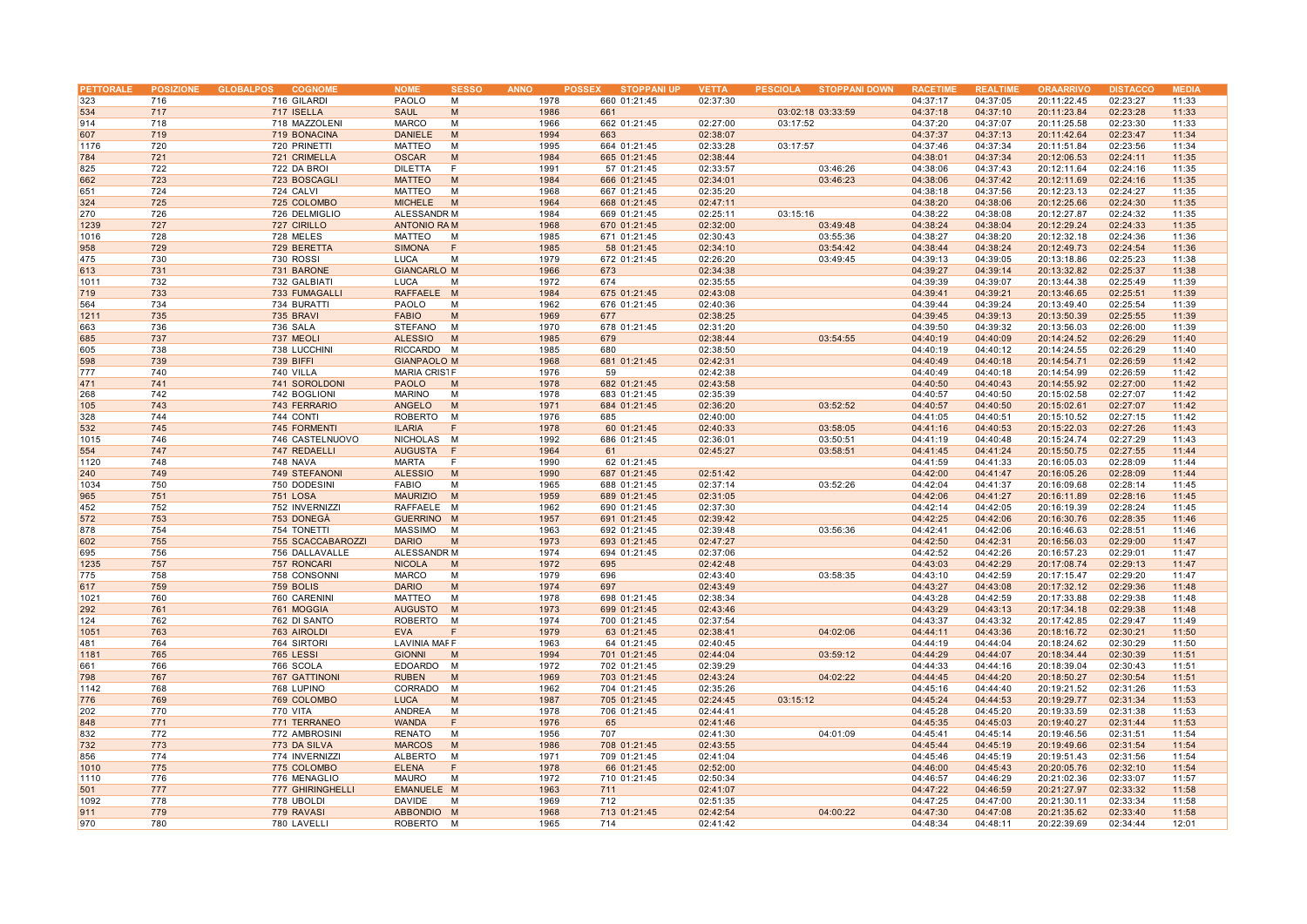| PETTORALE |            | POSIZIONE GLOBALPOS<br><b>COGNOME</b> | <b>NOME</b>         | <b>SESSO</b> | <b>ANNO</b> | <b>STOPPANI UP</b><br><b>POSSEX</b> | <b>VETTA</b>         | <b>PESCIOLA</b> | <b>STOPPANI DOWN</b> | <b>RACETIME</b> | <b>REALTIME</b> | <b>ORAARRIVO</b> | <b>DISTACCO</b> | <b>MEDIA</b> |
|-----------|------------|---------------------------------------|---------------------|--------------|-------------|-------------------------------------|----------------------|-----------------|----------------------|-----------------|-----------------|------------------|-----------------|--------------|
| 683       | 781        | 781 VASSALLI                          | <b>ALBERTO</b>      | M            | 1968        | 715 01:21:45                        | 02:47:24             |                 |                      | 04:48:38        | 04:48:20        | 20:22:43.58      | 02:34:48        | 12:01        |
| 576       | 782        | 782 WOLTER                            | <b>HANNS</b>        | M            | 1970        | 716 01:21:45                        | 02:41:01             |                 |                      | 04:49:02        | 04:48:34        | 20:23:07.62      | 02:35:12        | 12:02        |
| 660       | 783        | 783 PELUCCHI                          | <b>MAURO</b>        | M            | 1975        | 717                                 | 02:41:30             |                 | 04:05:39             | 04:49:05        | 04:48:36        | 20:23:10.97      | 02:35:15        | 12:02        |
| 979       | 784        | 784 PETRINI                           | GIUSEPPE M          |              | 1967        | 718                                 | 02:40:08             |                 |                      | 04:49:25        | 04:48:52        | 20:23:30.65      | 02:35:35        | 12:03        |
| 1094      | 785        | 785 FEDELI                            | <b>MASSIMO</b>      | M            | 1981        | 719 01:21:45                        |                      |                 | 04:05:48             | 04:49:26        | 04:48:59        | 20:23:31.18      | 02:35:35        | 12:03        |
| 571       | 786        | 786 MORO                              | CARLO               | M            | 1979        | 720                                 |                      |                 |                      | 04:49:40        | 04:49:15        | 20:23:45.69      | 02:35:50        | 12:04        |
| 1052      | 787        | 787 FAVALLI                           | GIANLUCA M          |              | 2019        | 721 01:21:45                        | 02:40:00             |                 |                      | 04:49:51        | 04:49:22        | 20:23:56.37      | 02:36:01        | 12:04        |
| 1265      | 788        | 788 MOHR                              | ANTHONY             | M            | 2019        | 722 01:21:45                        | 02:38:16             |                 |                      | 04:49:52        | 04:49:17        | 20:23:57.47      | 02:36:02        | 12:04        |
| 1046      | 789        | 789 GRECO                             | LORENZO             | M            | 1976        | 723 01:21:45                        |                      |                 |                      | 04:50:23        | 04:49:49        | 20:24:28.67      | 02:36:33        | 12:05        |
|           |            |                                       |                     |              | 1990        |                                     | 02:38:16<br>02:50:08 |                 |                      |                 | 04:50:21        | 20:25:02.51      |                 |              |
| 904       | 790<br>791 | 790 BORGHETTI                         | ELEONORA F          |              |             | 67                                  |                      |                 |                      | 04:50:57        |                 |                  | 02:37:07        | 12:07        |
| 795       |            | 791 SACCHI                            | <b>PAOLO</b>        | M            | 1968        | 724 01:21:45                        | 02:49:10             |                 |                      | 04:51:33        | 04:51:10        | 20:25:38.47      | 02:37:43        | 12:08        |
| 632       | 792        | 792 BALOSSI                           | ANDREA              | M            | 1983        | 725 01:21:45                        | 02:36:36             |                 |                      | 04:51:37        | 04:51:17        | 20:25:42.91      | 02:37:47        | 12:09        |
| 523       | 793        | 793 POLVARA                           | GABRIELE M          |              | 1973        | 726                                 | 02:45:39             |                 |                      | 04:51:43        | 04:51:32        | 20:25:49.07      | 02:37:53        | 12:09        |
| 649       | 794        | 794 PIAZZESE                          | <b>GIANFRANC(M</b>  |              | 1983        | 727 01:21:45                        | 02:43:03             |                 |                      | 04:51:46        | 04:51:16        | 20:25:51.23      | 02:37:55        | 12:09        |
| 643       | 795        | 795 STROPENI                          | <b>OSVALDO</b>      | <b>M</b>     | 1953        | 728                                 | 02:44:35             |                 |                      | 04:52:01        | 04:51:40        | 20:26:06.72      | 02:38:11        | 12:10        |
| 946       | 796        | 796 BROSERA                           | PAOLO               | M            | 1966        | 729 01:21:45                        | 02:39:29             |                 |                      | 04:52:24        | 04:51:49        | 20:26:29.47      | 02:38:34        | 12:10        |
| 1001      | 797        | 797 BRUNELLI                          | <b>DANIELE</b>      | M            | 1964        | 730                                 | 02:50:24             |                 |                      | 04:52:38        | 04:52:08        | 20:26:43.98      | 02:38:48        | 12:11        |
| 670       | 798        | 798 TESTA                             | <b>FABIO</b>        | M            | 1974        | 731 01:21:45                        | 02:47:36             |                 |                      | 04:52:50        | 04:52:18        | 20:26:55.82      | 02:39:00        | 12:12        |
| 771       | 799        | 799 BERTULETTI                        | <b>ROBERTO</b>      | M            | 1968        | 732 01:21:45                        | 02:41:33             |                 |                      | 04:53:16        | 04:52:48        | 20:27:21.18      | 02:39:25        | 12:13        |
| 839       | 800        | 800 PORFIDO                           | <b>ILARIO</b>       | M            | 1970        | 733 01:21:45                        | 02:42:38             |                 |                      | 04:53:27        | 04:53:00        | 20:27:32.51      | 02:39:37        | 12:13        |
| 599       | 801        | 801 MANZONI                           | <b>LUCA</b>         | M            | 1973        | 734                                 | 02:46:46             |                 | 04:10:50             | 04:53:33        | 04:53:08        | 20:27:38.67      | 02:39:43        | 12:13        |
| 941       | 802        | 802 CROTTA                            | <b>STEFANO</b>      | M            | 1978        | 735 01:21:45                        | 02:37:03             |                 |                      | 04:53:50        | 04:53:50        | 20:27:55.97      | 02:40:00        | 12:14        |
| 401       | 803        | 803 VALSECCHI                         | <b>FABRIZIO</b>     | M            | 1976        | 736 01:21:45                        | 02:46:22             |                 |                      | 04:53:56        | 04:53:42        | 20:28:01.45      | 02:40:06        | 12:14        |
| 426       | 804        | 804 AIROLDI                           | <b>DARIO</b>        | M            | 1980        | 737                                 |                      |                 | 04:06:55             | 04:53:56        | 04:53:43        | 20:28:01.58      | 02:40:06        | 12:14        |
| 309       | 805        | 805 LANCINI                           | <b>DANIELE</b>      | M            | 1992        | 738 01:21:45                        | 02:47:17             |                 | 04:04:20             | 04:54:13        | 04:53:58        | 20:28:18.64      | 02:40:23        | 12:15        |
| 352       | 806        | 806 ROTA                              | <b>MARCO</b>        | M            | 1965        | 739 01:21:45                        | 02:43:21             |                 |                      | 04:54:22        | 04:54:15        | 20:28:27.45      | 02:40:32        | 12:15        |
| 836       | 807        | 807 MANZONI                           | RAFFAELLA F         |              | 1966        | 68                                  | 02:44:17             |                 | 04:08:02             | 04:54:22        | 04:53:54        | 20:28:27.58      | 02:40:32        | 12:15        |
| 1059      | 808        | 808 MORLEO                            | <b>ANDREA</b>       | M            | 1972        | 740                                 | 02:43:33             |                 |                      | 04:54:25        | 04:54:00        | 20:28:30.79      | 02:40:35        | 12:16        |
| 758       | 809        | 809 MAURI                             | <b>MAURO</b>        | M            | 1968        | 741                                 | 02:51:23             |                 |                      | 04:54:50        | 04:54:16        | 20:28:55.62      | 02:41:00        | 12:17        |
| 766       | 810        | 810 SGOBBI                            | MARGHERIT/F         |              | 1969        | 69 01:21:45                         |                      |                 |                      | 04:55:02        | 04:54:35        | 20:29:07.31      | 02:41:11        | 12:17        |
| 601       | 811        | 811 MELCHIORRE                        | <b>LUIGI</b>        | M            | 1962        | 742 01:21:45                        | 02:38:28             |                 |                      | 04:55:09        | 04:54:41        | 20:29:14.32      | 02:41:19        | 12:17        |
| 793       | 812        | 812 FUMAGALLI                         | OSVALDO             | M            | 1958        | 743 01:21:45                        | 02:46:58             |                 |                      | 04:55:15        | 04:54:42        | 20:29:20.38      | 02:41:25        | 12:18        |
| 728       | 813        | 813 CORNAGGIA                         | <b>MASSIMO</b>      | M            | 1976        | 744                                 | 02:52:00             |                 |                      | 04:55:31        | 04:55:10        | 20:29:36.17      | 02:41:40        | 12:18        |
| 727       | 814        | 814 TOVAZZI                           | CHRISTIAN M         |              | 1974        | 745                                 | 02:50:38             |                 | 04:13:27             | 04:55:31        | 04:55:10        | 20:29:36.19      | 02:41:40        | 12:18        |
| 1088      | 815        | 815 ODOBEZ                            | LORENZO             | M            | 2000        | 746 01:21:45                        | 02:53:16             |                 |                      | 04:55:49        | 04:55:22        | 20:29:55.02      | 02:41:59        | 12:19        |
| 995       | 816        | 816 NOVA                              | <b>IVAN</b>         | M            | 1974        | 747 01:21:45                        | 02:37:57             |                 | 04:04:35             | 04:56:11        | 04:55:36        | 20:30:16.97      | 02:42:21        | 12:20        |
| 353       | 817        | 817 CEREDA                            | VALENTINA F         |              | 1977        | 70 01:21:45                         | 02:56:24             |                 | 04:12:50             | 04:56:13        | 04:56:00        | 20:30:18.77      | 02:42:23        | 12:20        |
| 865       | 818        | 818 SAVONA                            | <b>FRANCESCOM</b>   |              | 1971        | 748 01:21:45                        | 02:42:16             |                 | 04:08:02             | 04:56:13        | 04:55:49        | 20:30:19.09      | 02:42:23        | 12:20        |
| 1193      | 819        | 819 BALBIANI                          | <b>FRANCO</b>       | M            | 1955        | 749                                 | 02:30:06             |                 |                      | 04:56:56        | 04:56:23        | 20:31:01.66      | 02:43:06        | 12:22        |
| 767       | 820        | 820 CUNIAL                            | DAVIDE TOM M        |              | 1971        | 750 01:21:45                        | 02:40:23             |                 |                      | 04:57:13        | 04:56:46        | 20:31:18.19      | 02:43:22        | 12:23        |
| 584       | 821        | 821 MILANI                            | GIUSEPPE M          |              | 1983        | 751 01:21:45                        | 02:48:58             |                 |                      | 04:57:25        | 04:56:56        | 20:31:30.18      | 02:43:34        | 12:23        |
| 664       | 822        | 822 GABRIELE                          | VINCENZO M          |              | 1978        | 752                                 | 02:41:20             |                 | 04:07:13             | 04:57:29        | 04:57:07        | 20:31:34.93      | 02:43:39        | 12:23        |
| 703       | 823        | 823 BIFFI                             | <b>SIMONE</b>       | M            | 1980        | 753                                 | 02:46:12             |                 | 04:09:23             | 04:57:57        | 04:57:44        | 20:32:02.58      | 02:44:07        | 12:24        |
| 704       | 824        | 824 PERICO                            | <b>SARA</b>         | F            | 1981        | 71 01:21:45                         | 02:43:49             |                 | 04:09:23             | 04:57:57        | 04:57:44        | 20:32:02.69      | 02:44:07        | 12:24        |
| 1208      | 825        | 825 SANTAGOSTINO                      | <b>MARCO</b>        | M            | 1975        | 754 01:21:45                        | 02:41:01             |                 |                      | 04:58:04        | 04:57:27        | 20:32:09.16      | 02:44:13        | 12:25        |
| 992       | 826        | 826 FERRARIO                          | PAOLO               | M            | 1969        | 755                                 | 02:37:09             |                 |                      | 04:58:06        | 04:57:33        | 20:32:11.23      | 02:44:15        | 12:25        |
| 594       | 827        | 827 GHISLANZONI                       | <b>MARIA CRISTF</b> |              | 1965        | 72                                  | 02:53:07             |                 |                      | 04:59:12        | 04:58:43        | 20:33:17.52      | 02:45:22        | 12:27        |
| 628       | 828        | 828 COLOMBO                           | DANIELE             | M            | 1961        | 756 01:21:45                        | 02:59:16             |                 | 04:15:31             | 04:59:31        | 04:59:11        | 20:33:36.32      | 02:45:41        | 12:28        |
| 626       | 829        | 829 MAGGI                             | RICCARDO M          |              | 1976        | 757 01:21:45                        | 02:59:20             |                 | 04:14:43             | 04:59:49        | 04:59:28        | 20:33:54.38      | 02:45:59        | 12:29        |
| 708       |            |                                       |                     | M            |             |                                     |                      |                 |                      |                 |                 |                  |                 |              |
|           | 830        | 830 MASTROLONARDO                     | ROBERTO             |              | 1974        | 758                                 | 02:47:14             |                 |                      | 05:00:03        | 04:59:36        | 20:34:08.20      | 02:46:12        | 12:30        |
| 778       | 831        | 831 NAVA                              | <b>FRANCESCOM</b>   |              | 1982        | 759 01:21:45                        | 02:40:17             |                 |                      | 05:00:12        | 04:59:45        | 20:34:17.67      | 02:46:22        | 12:30        |
| 812       | 832        | 832 FASCI                             | <b>ELISA</b>        | E            | 1981        | 73 01:21:45                         | 02:49:37             |                 |                      | 05:00:20        | 04:59:48        | 20:34:25.52      | 02:46:30        | 12:30        |
| 748       | 833        | 833 PEDRETTI                          | <b>MARIO</b>        | M            |             | 760 01:21:45                        | 02:43:21             |                 |                      | 05:01:01        | 05:00:36        | 20:35:06.32      | 02:47:11        | 12:32        |
| 888       | 834        | 834 POZZOL                            | <b>ROBERTO</b>      | м            | 1974        | 761 01:21:45                        | 02:40:29             |                 |                      | 05:01:14        | 05:00:39        | 20:35:19.17      | 02:47:23        | 12:33        |
| 1122      | 835        | 835 FERRELLI                          | <b>TIZIANO</b>      | M            | 1980        | 762                                 | 02:51:23             |                 |                      | 05:01:39        | 05:01:06        | 20:35:44.77      | 02:47:49        | 12:34        |
| 1031      | 836        | 836 STABILE                           | <b>FRANCO</b>       | M            | 1959        | 763 01:21:45                        | 02:33:18             |                 |                      | 05:02:00        | 05:01:47        | 20:36:05.40      | 02:48:10        | 12:34        |
| 1279      | 837        | 837 BARUFFALDI                        | <b>MARCO</b>        | M            | 1969        | 764 01:21:45                        | 02:58:18             |                 |                      | 05:02:17        | 05:01:42        | 20:36:22.67      | 02:48:27        | 12:35        |
| 760       | 838        | 838 ROTTA                             | <b>CINZIA</b>       | F            | 1973        | 74                                  | 02:47:17             |                 | 04:12:01             | 05:02:22        | 05:01:49        | 20:36:27.15      | 02:48:31        | 12:35        |
| 761       | 839        | 839 TENTORI                           | <b>ROBERTA</b>      | F            | 1970        | 75 01:21:45                         | 02:47:20             |                 | 04:12:01             | 05:02:22        | 05:01:50        | 20:36:27.52      | 02:48:32        | 12:35        |
| 811       | 840        | 840 MARIANI                           | <b>DAVIDE</b>       | M            | 1978        | 765                                 | 02:44:59             |                 |                      | 05:02:36        | 05:02:03        | 20:36:41.50      | 02:48:46        | 12:36        |
| 1035      | 841        | 841 MOTTARELLA                        | <b>LORENZO</b>      | M            | 1979        | 766 01:21:45                        | 02:38:16             |                 | 04:08:48             | 05:02:41        | 05:02:18        | 20:36:46.64      | 02:48:51        | 12:36        |
| 842       | 842        | 842 BORGONOVO                         | <b>DONATO</b>       | M            | 1957        | 767 01:21:45                        | 02:47:14             |                 | 04:11:33             | 05:02:59        | 05:02:21        | 20:37:04.80      | 02:49:09        | 12:37        |
| 223       | 843        | 843 CARPANI                           | <b>FAUSTO</b>       | M            |             | 768 01:21:45                        | 02:47:17             |                 |                      | 05:03:00        | 05:02:20        | 20:37:05.34      | 02:49:10        | 12:37        |
| 445       | 844        | 844 BRIGATTI                          | DANIELE             | M            | 1976        | 769                                 | 02:32:41             |                 | 04:11:55             | 05:03:02        | 05:02:49        | 20:37:08.00      | 02:49:12        | 12:37        |
| 962       | 845        | 845 CORBETTA                          | <b>LUCA</b>         | M            | 1966        | 770                                 | 02:56:41             |                 |                      | 05:03:08        | 05:02:36        | 20:37:13.87      | 02:49:18        | 12:37        |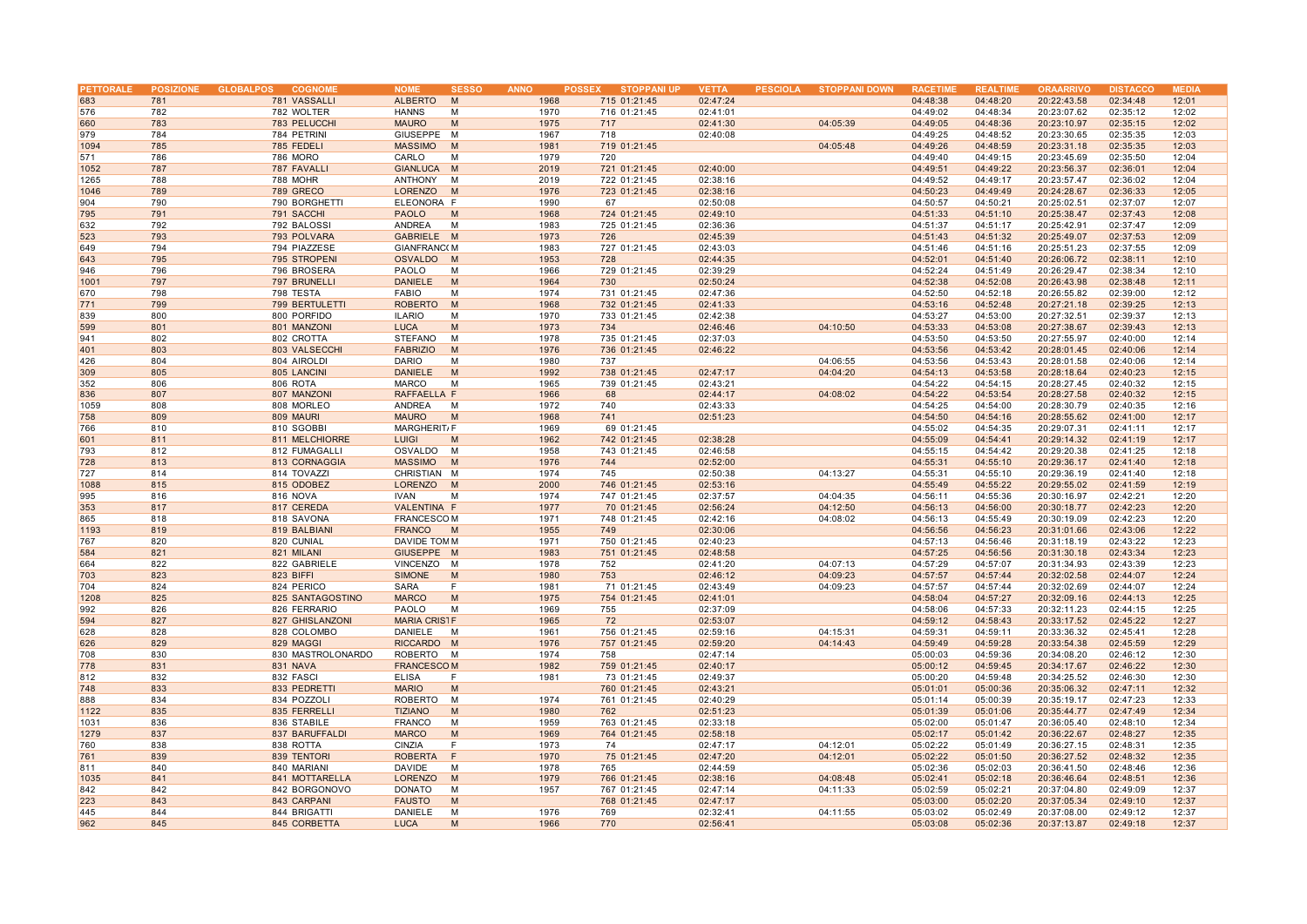| <b>PETTORALE</b> |     | POSIZIONE GLOBALPOS<br><b>COGNOME</b> | <b>NOME</b><br><b>SESSO</b> | <b>ANNO</b> | <b>STOPPANI UP</b><br><b>POSSEX</b> | <b>VETTA</b> | <b>PESCIOLA</b> | <b>STOPPANI DOWN</b> | <b>RACETIMI</b> | <b>REALTIME</b> | <b>ORAARRIVO</b> | <b>DISTACCO</b> | <b>MEDIA</b> |
|------------------|-----|---------------------------------------|-----------------------------|-------------|-------------------------------------|--------------|-----------------|----------------------|-----------------|-----------------|------------------|-----------------|--------------|
| 1221             | 846 | 846 NEGRI                             | <b>MARCO</b><br>М           | 1965        | 771 01:21:45                        | 02:50:21     |                 | 04:18:05             | 05:05:03        | 05:04:25        | 20:39:08.67      | 02:51:13        | 12:42        |
| 1128             | 847 | 847 VILLA                             | <b>RICCARDO</b><br>M        | 1983        | 772 01:21:45                        | 02:41:26     |                 | 04:15:04             | 05:05:31        | 05:05:04        | 20:39:36.91      | 02:51:41        | 12:43        |
| 427              | 848 | 848 FRIGERIO                          | <b>SIMONE</b><br>M          | 1981        | 773 01:21:45                        | 02:51:23     |                 | 04:18:33             | 05:05:59        | 05:05:22        | 20:40:04.11      | 02:52:08        | 12:44        |
|                  |     |                                       |                             |             |                                     |              |                 |                      |                 |                 |                  |                 |              |
| 1064             | 849 | 849 MANENTI                           | <b>LUCA</b><br>M            | 1969        | 774                                 | 03:05:26     |                 |                      | 05:06:12        | 05:05:42        | 20:40:17.54      | 02:52:22        | 12:45        |
| 963              | 850 | 850 BIFFI                             | <b>CESARE</b><br>M          | 1978        | 775                                 | 03:05:00     |                 |                      | 05:06:12        | 05:05:34        | 20:40:17.66      | 02:52:22        | 12:45        |
| 781              | 851 | 851 RAIMONDI                          | <b>FRANCO</b><br>M          | 1974        | 776 01:21:45                        | 02:46:31     |                 |                      | 05:06:25        | 05:05:52        | 20:40:30.27      | 02:52:34        | 12:46        |
| 1077             | 852 | 852 DIMACULANGAN                      | CECILIA JOY F               | 1992        | 76 01:21:45                         |              |                 |                      | 05:06:46        | 05:06:12        | 20:40:51.36      | 02:52:56        | 12:46        |
| 770              | 853 | 853 GALPERTI                          | <b>DINA</b><br>F            | 1965        | 77                                  | 02:58:15     |                 |                      | 05:06:59        | 05:06:33        | 20:41:04.86      | 02:53:09        | 12:47        |
| 868              | 854 | 854 CORTI                             | <b>MASSIMO</b><br>M         | 1957        | 777 01:21:45                        | 02:57:44     |                 |                      | 05:06:59        | 05:06:33        | 20:41:04.88      | 02:53:09        | 12:47        |
| 118              | 855 | 855 COLOMBO                           | ANDREA<br>M                 | 1985        | 778                                 | 02:56:35     |                 |                      | 05:07:01        | 05:06:38        | 20:41:06.29      | 02:53:10        | 12:47        |
| 647              | 856 | 856 MARINELLO                         | ANDREA<br>M                 | 1990        | 779 01:21:45                        | 02:46:31     |                 |                      | 05:07:01        | 05:06:39        | 20:41:06.46      | 02:53:11        | 12:47        |
| 688              | 857 | 857 FRANGI                            | CHRISTIAN M                 | 1974        | 780 01:21:45                        | 03:05:12     |                 |                      | 05:07:01        | 05:06:42        | 20:41:06.51      | 02:53:11        | 12:47        |
| 176              | 858 | 858 DELL'ERA                          | LOREDANA F                  | 1969        | 78 01:21:45                         | 02:58:15     |                 |                      | 05:07:12        | 05:06:56        | 20:41:17.25      | 02:53:21        | 12:47        |
| 1097             | 859 | 859 DELL'ORO                          | <b>ANNA</b><br>F            | 1971        | 79                                  | 02:50:21     |                 |                      | 05:07:23        | 05:06:54        | 20:41:28.98      | 02:53:33        | 12:48        |
| 1296             | 860 | 860 TRIACA                            | MATTEO<br>M                 |             | 781 01:21:45                        | 02:51:29     |                 | 04:23:06             | 05:07:55        | 05:07:35        | 20:42:00.14      | 02:54:04        | 12:49        |
| 826              | 861 | 861 COLOMBO                           | <b>LUANA</b><br>F           | 1991        | 80 01:21:45                         | 02:47:54     |                 | 04:15:43             | 05:07:58        | 05:07:29        | 20:42:03.53      | 02:54:08        | 12:49        |
|                  |     |                                       |                             |             |                                     |              |                 |                      |                 |                 |                  |                 |              |
| 693              | 862 | 862 CESANA                            | <b>FRANCESCOM</b>           | 1968        | 782 01:21:45                        | 02:50:27     |                 |                      | 05:09:31        | 05:09:14        | 20:43:36.70      | 02:55:41        | 12:53        |
| 1113             | 863 | 863 DOGA                              | <b>STEFANO</b><br>M         | 1983        | 783 01:21:45                        | 02:52:51     |                 |                      | 05:09:33        | 05:08:59        | 20:43:39.06      | 02:55:43        | 12:53        |
| 969              | 864 | 864 BOVI                              | LORENZO<br>м                | 1977        | 784                                 | 03:06:33     |                 |                      | 05:09:36        | 05:09:01        | 20:43:41.16      | 02:55:45        | 12:53        |
| 1290             | 865 | 865 BORA                              | <b>CRISTIAN</b><br>M        |             | 785                                 |              |                 |                      | 05:10:00        | 05:09:22        | 20:44:05.29      | 02:56:09        | 12:54        |
| 838              | 866 | 866 VIDAL                             | <b>JOSE MIGUE M</b>         | 1988        | 786                                 | 02:57:02     |                 |                      | 05:10:43        | 05:10:09        | 20:44:48.50      | 02:56:53        | 12:56        |
| 637              | 867 | 867 SESANA                            | <b>MAURO</b><br>M           | 1968        | 787                                 | 02:51:45     |                 |                      | 05:11:36        | 05:11:07        | 20:45:41.57      | 02:57:46        | 12:58        |
| 622              | 868 | 868 CAMICI                            | CLARISSA F                  | 1972        | 81 01:21:45                         | 02:51:42     |                 | 04:17:44             | 05:11:36        | 05:11:08        | 20:45:41.62      | 02:57:46        | 12:58        |
| 1085             | 869 | 869 VILLA                             | <b>TOMMASO</b><br>M         | 1971        | 788 01:21:45                        | 02:50:53     |                 |                      | 05:11:57        | 05:11:37        | 20:46:02.59      | 02:58:07        | 12:59        |
| 378              | 870 | 870 COLOMBO                           | <b>GIOVANNI</b><br>M        | 2019        | 789                                 | 02:57:05     |                 |                      | 05:12:01        | 05:11:47        | 20:46:06.77      | 02:58:11        | 13:00        |
| 837              | 871 | 871 GIUDICI                           | <b>PAOLO</b><br>M           | 1970        | 790 01:21:45                        | 02:58:40     |                 |                      | 05:12:09        | 05:11:37        | 20:46:14.30      | 02:58:18        | 13:00        |
| 579              | 872 | 872 SPREAFICO                         | <b>DAVIDE</b><br>M          | 1987        | 791 01:21:45                        | 03:03:52     |                 |                      | 05:12:32        | 05:11:59        | 20:46:37.39      | 02:58:42        | 13:01        |
| 829              | 873 | 873 FUNES                             | <b>ANDREA</b><br>M          | 1975        | 792 01:21:45                        | 03:07:59     |                 | 04:26:46             | 05:13:07        | 05:12:43        | 20:47:13.03      | 02:59:17        | 13:02        |
| 787              | 874 | 874 SPREAFICO                         | <b>FABIO</b><br>M           | 1977        | 793 01:21:45                        | 02:57:17     |                 |                      | 05:13:16        | 05:12:42        | 20:47:21.64      | 02:59:26        | 13:03        |
| 769              | 875 | 875 VALSECCHI                         | DONATELLA F                 | 1966        | 82                                  | 02:58:03     |                 | 04:26:31             | 05:13:21        | 05:13:03        | 20:47:26.30      | 02:59:30        | 13:03        |
| 884              | 876 |                                       | M                           |             |                                     | 03:04:35     |                 |                      |                 |                 | 20:47:43.94      |                 | 13:04        |
|                  |     | 876 CASTELLETTI                       | <b>MAURIZIO</b>             | 1968        | 794 01:21:45                        |              |                 |                      | 05:13:38        | 05:13:12        |                  | 02:59:48        |              |
| 827              | 877 | 877 DE NOVELLIS                       | ANDREA<br>M                 | 1968        | 795 01:21:45                        | 02:58:22     |                 |                      | 05:13:39        | 05:13:06        | 20:47:44.11      | 02:59:48        | 13:04        |
| 903              | 878 | 878 DAVERI                            | CLAUDIO<br>M                | 1959        | 796 01:21:45                        |              |                 | 04:17:53             | 05:14:00        | 05:13:23        | 20:48:05.47      | 03:00:10        | 13:04        |
| 1026             | 879 | 879 PEDUZZI                           | GIUSEPPE M                  | 1968        | 797                                 |              |                 |                      | 05:14:05        | 05:13:34        | 20:48:10.16      | 03:00:14        | 13:05        |
| 866              | 880 | 880 MAGGI                             | <b>FRANCESCOM</b>           | 1984        | 798                                 | 03:04:57     |                 | 04:27:07             | 05:15:54        | 05:15:17        | 20:49:59.18      | 03:02:03        | 13:09        |
| 847              | 881 | 881 ARRUS                             | <b>ALESSANDR M</b>          | 1987        | 799 01:21:45                        | 02:54:04     |                 | 04:24:48             | 05:16:11        | 05:15:42        | 20:50:16.34      | 03:02:21        | 13:10        |
| 559              | 882 | 882 VALSECCHI                         | PATRIZIO<br>M               | 1955        | 800 01:21:45                        |              |                 |                      | 05:16:32        | 05:15:59        | 20:50:37.34      | 03:02:42        | 13:11        |
| 870              | 883 | 883 CALEGARI                          | <b>STEFANO</b><br>M         | 1973        | 801 01:21:45                        | 02:44:53     |                 |                      | 05:17:56        | 05:17:27        | 20:52:02.04      | 03:04:06        | 13:14        |
| 835              | 884 | 884 MICORI                            | <b>FRANCESCOM</b>           | 1972        | 802 01:21:45                        | 02:50:24     |                 |                      | 05:18:04        | 05:17:34        | 20:52:09.89      | 03:04:14        | 13:15        |
| 783              | 885 | 885 MINOLI                            | <b>ANNA CRISTIF</b>         | 1974        | 83                                  | 03:04:54     |                 | 04:28:38             | 05:18:45        | 05:18:12        | 20:52:50.72      | 03:04:55        | 13:16        |
| 1054             | 886 | 886 IEZZI                             | LUCIANO<br>M                | 1965        | 803 01:21:45                        | 02:51:26     |                 |                      | 05:18:58        | 05:18:19        | 20:53:03.64      | 03:05:08        | 13:17        |
| 1091             | 887 | 887 MILANI                            | <b>GIULIANO</b><br>M        | 1960        | 804 01:21:45                        | 02:59:13     |                 |                      | 05:19:19        | 05:18:47        | 20:53:24.17      | 03:05:28        | 13:18        |
| 1018             | 888 | 888 FERRARI                           | ANDREA GIC M                | 1973        | 805 01:21:45                        | 03:04:50     |                 |                      | 05:19:23        | 05:18:46        | 20:53:28.76      | 03:05:33        | 13:18        |
| 840              | 889 | 889 CORTI                             | <b>LUCA</b><br>M            | 1969        | 806 01:21:45                        | 03:10:22     |                 |                      | 05:19:23        | 05:18:55        | 20:53:28.89      | 03:05:33        | 13:18        |
|                  | 890 |                                       | <b>FABIO</b><br>M           | 2019        |                                     |              |                 |                      | 05:19:24        |                 | 20:53:29.17      | 03:05:33        | 13:18        |
| 469<br>774       |     | 890 BUZZONI                           |                             |             | 807                                 |              |                 |                      |                 | 05:19:10        |                  |                 |              |
|                  | 891 | 891 GIANOLA                           | <b>DIONIGI</b><br>M         | 1960        | 808                                 |              |                 |                      | 05:20:27        | 05:19:55        | 20:54:32.90      | 03:06:37        | 13:21        |
| 1170             | 892 | 892 FERRARIO                          | <b>IVAN</b><br>M            | 1973        | 809 01:21:45                        | 03:07:37     |                 |                      | 05:20:45        | 05:20:09        | 20:54:50.62      | 03:06:55        | 13:21        |
| 789              | 893 | 893 COLOMBO                           | <b>ALESSANDR M</b>          | 1985        | 810 01:21:45                        | 03:07:40     |                 | 04:34:54             | 05:22:06        | 05:21:35        | 20:56:11.17      | 03:08:15        | 13:25        |
| 1070             | 894 | 894 BROSIO                            | <b>LUCIANO</b><br>M         | 1969        | 811 01:21:45                        | 03:05:17     |                 |                      | 05:22:18        | 05:21:40        | 20:56:24.00      | 03:08:28        | 13:25        |
| 817              | 895 | 895 OGGIONI                           | <b>FABIO</b><br>M           | 1970        | 812 01:21:45                        | 03:03:49     |                 |                      | 05:22:20        | 05:21:54        | 20:56:25.68      | 03:08:30        | 13:25        |
| 807              | 896 | 896 LAVECCHIA                         | ALBERTO<br>M                | 1973        | 813 01:21:45                        | 03:07:32     |                 |                      | 05:22:32        | 05:22:06        | 20:56:37.45      | 03:08:42        | 13:26        |
| 799              | 897 | 897 FRANCO                            | M<br><b>ARRIGONI</b>        | 1971        | 814 01:21:45                        | 02:56:31     |                 |                      | 05:23:40        | 05:23:05        | 20:57:45.93      | 03:09:50        | 13:29        |
| 909              | 898 | 898 SPREAFICO                         | LUIGI<br>M                  | 1967        | 815 01:21:45                        | 02:53:07     |                 |                      | 05:23:46        | 05:23:13        | 20:57:52.09      | 03:09:56        | 13:29        |
| 690              | 899 | 899 MIGLIORINI                        | <b>MIRKO</b><br>M           | 1976        | 816 01:21:45                        | 02:57:57     |                 |                      | 05:23:52        | 05:23:34        | 20:57:57.53      | 03:10:02        | 13:29        |
| 1252             | 900 | 900 APPIANI                           | <b>FABIO</b><br>M           | 1975        | 817                                 |              |                 |                      | 05:24:36        | 05:24:04        | 20:58:41.30      | 03:10:45        | 13:31        |
| 796              | 901 | 901 MARELLI                           | LEOPOLDO M                  | 1956        | 818 01:21:45                        | 03:04:50     |                 | 04:34:54             | 05:24:36        | 05:24:05        | 20:58:41.90      | 03:10:46        | 13:31        |
| 1084             | 902 | 902 DE FELICI                         | MASSIMO<br>M                | 1961        | 819 01:21:45                        | 03:05:06     |                 | 04:34:54             | 05:25:09        | 05:24:31        | 20:59:14.81      | 03:11:19        | 13:32        |
| 755              | 903 | 903 CALVETTI                          | <b>FRANCESCOM</b>           | 1967        | 820                                 | 02:37:24     |                 |                      | 05:26:07        | 05:25:35        | 21:00:12.44      | 03:12:17        | 13:35        |
|                  |     |                                       |                             |             |                                     |              |                 |                      |                 |                 |                  |                 |              |
| 1271             | 904 | 904 MAGGI                             | SABRINA<br>- F              | 1972        | 84 01:21:45                         | 03:04:38     |                 | 04:34:54             | 05:26:12        | 05:25:36        | 21:00:17.35      | 03:12:22        | 13:35        |
| 984              | 905 | 905 VALSECCHI                         | <b>FRANCESCOM</b>           | 2019        | 821 01:21:45                        | 02:58:18     |                 | 04:34:54             | 05:28:02        | 05:27:29        | 21:02:07.16      | 03:14:11        | 13:40        |
| 1055             | 906 | 906 BIFFI                             | <b>MARCO</b><br>M           | 1982        | 822 01:21:45                        | 02:43:00     |                 |                      | 05:28:41        | 05:28:14        | 21:02:46.48      | 03:14:51        | 13:41        |
| 1027             | 907 | 907 MASSIMILIANO                      | MANGANINI M                 | 1984        | 823 01:21:45                        | 02:49:58     |                 |                      | 05:29:30        | 05:28:52        | 21:03:36.09      | 03:15:40        | 13:43        |
| 898              | 908 | 908 CAIMI                             | GABRIELLA F                 | 1973        | 85 01:21:45                         | 03:05:29     |                 | 04:38:03             | 05:29:39        | 05:29:04        | 21:03:44.69      | 03:15:49        | 13:44        |
| 901              | 909 | 909 ANGELINI                          | <b>FLAVIA</b><br>F          | 1964        | 86                                  | 03:06:00     |                 |                      | 05:29:39        | 05:29:04        | 21:03:44.76      | 03:15:49        | 13:44        |
| 575              | 910 | 910 CORTI                             | <b>FRANCESCOM</b>           | 1991        | 824 01:21:45                        | 03:07:11     |                 |                      | 05:30:29        | 05:30:11        | 21:04:35.01      | 03:16:39        | 13:46        |